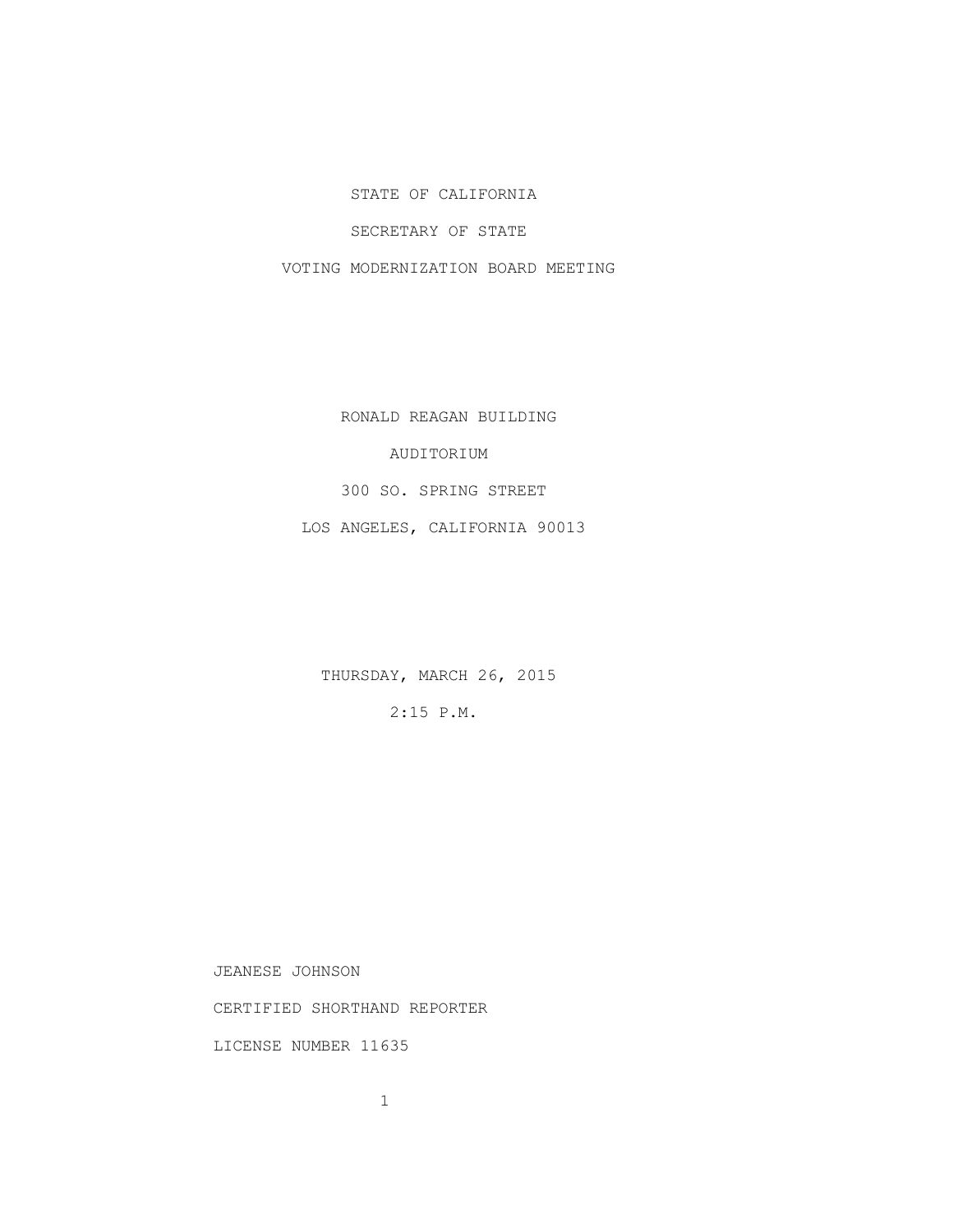| $\mathbf 1$     | APPEARANCES                   |                      |
|-----------------|-------------------------------|----------------------|
| $\overline{2}$  |                               |                      |
| $\mathfrak{Z}$  | BOARD MEMBERS                 |                      |
| $\overline{4}$  | Mr. Stephen Kaufman, Chair    |                      |
| 5               | Ms. June Awano Lagmay         |                      |
| 6               | Ms. Teri Holoman              |                      |
| $7\phantom{.0}$ | Mr. Gabriel Sandoval          |                      |
| $\,8\,$         |                               |                      |
| 9               | STAFF                         |                      |
| 10 <sub>o</sub> | Executive Officer: Jana Lean  |                      |
| 11              | Staff Consultant:             | Katherine Montgomery |
| 12              | Staff Counsel:                | Rachel Delucchi      |
| 13              | OVSTA Consultant: Ryan Macias |                      |
| 14              |                               |                      |
| 15              |                               |                      |
| 16              |                               |                      |
| 17              |                               |                      |
| 18              |                               |                      |
| 19              |                               |                      |
| 20              |                               |                      |
| 21              |                               |                      |
| 22              |                               |                      |
| 23              |                               |                      |
| 24              |                               |                      |
| 25              |                               |                      |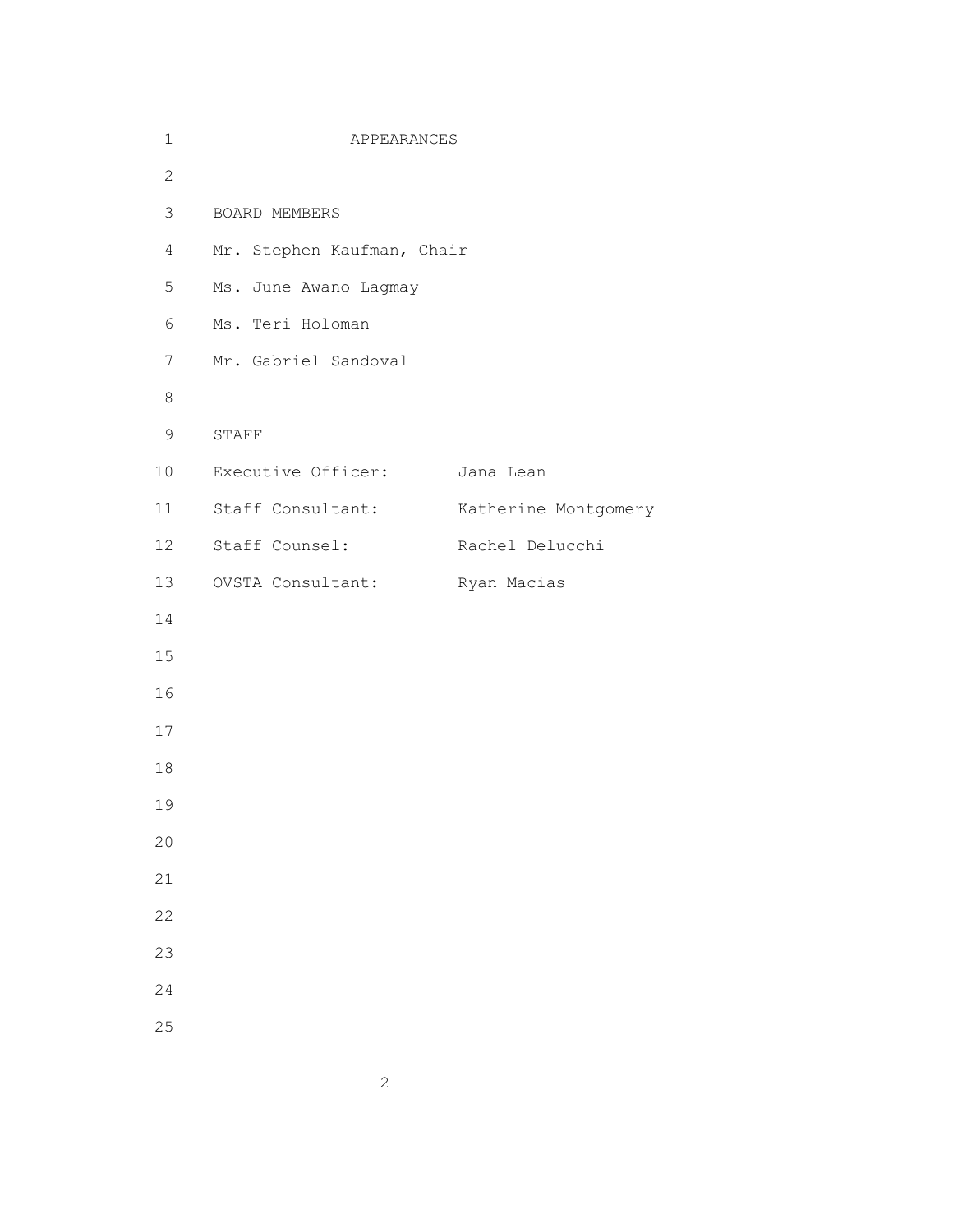## CONTENTS

- I. Welcome and Administration of Oath of Office The Honorable Alex Padilla, Secretary of State
- II. Call to Order
- III. Roll Call and Declaration of Quorum
- IV. Public Comment
- V. Adoption of April 1, 2014 Meeting Minutes
- VI. Staff Report on Related Issues
- VII. Los Angeles County Voting Systems Assessment Project
- VIII. Other Business
- IX. Adjournment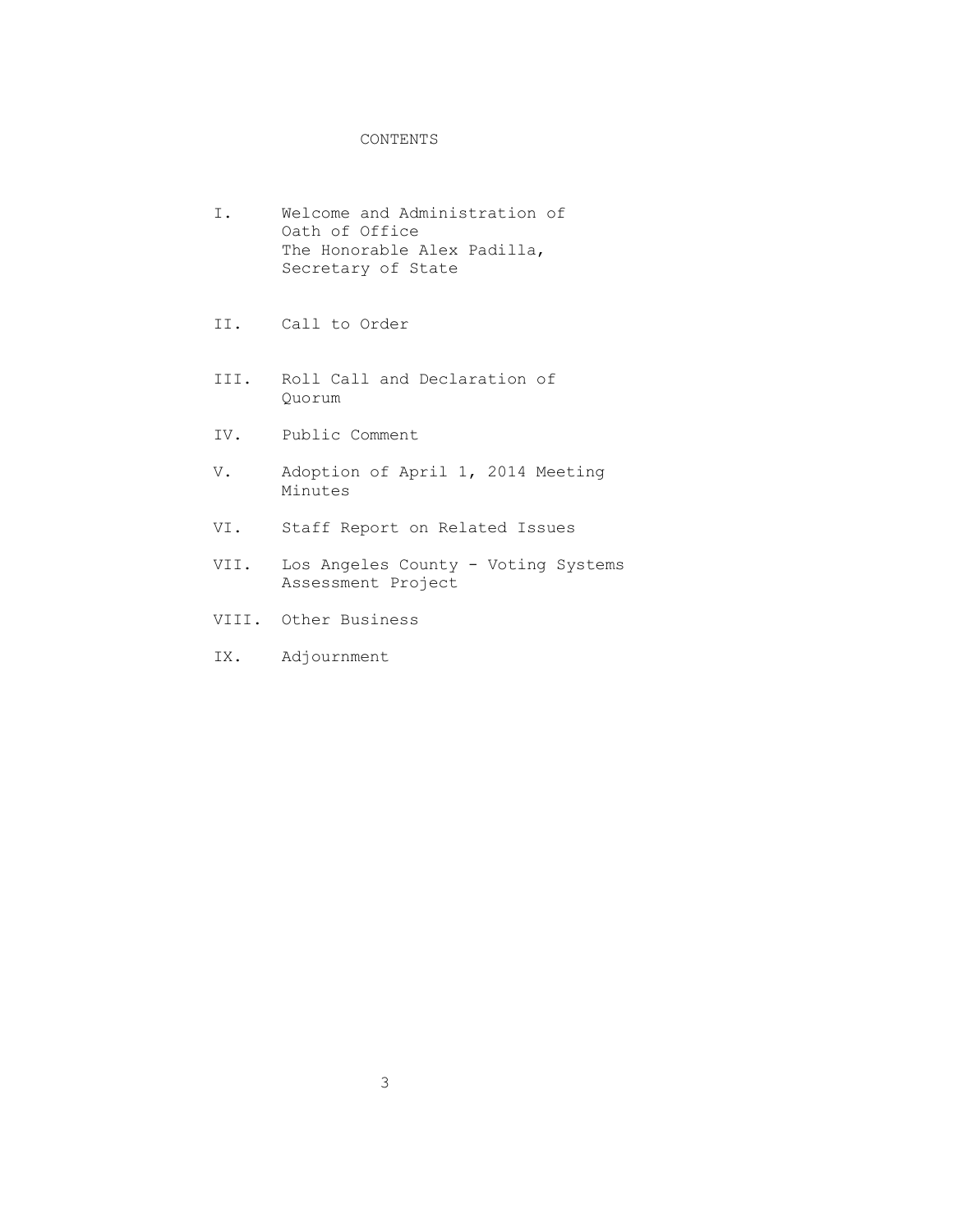| 1  | PROCEEDINGS                               |
|----|-------------------------------------------|
| 2  |                                           |
| 3  | $--000--$                                 |
| 4  |                                           |
| 5  | CHAIRMAN STEPHEN KAUFMAN:<br>Now,         |
| 6  | that we have everybody in place, I'm      |
| 7  | going to call the meeting of the Voting   |
| 8  | Modernization Board to order, the first   |
| 9  | meeting of 2015, and we obviously have a  |
| 10 | lot of new faces on our board, and we     |
| 11 | have a new face in the Secretary of       |
| 12 | State's office. I've had the pleasure to  |
| 13 | serve on this board now through four      |
| 14 | secretary of states, and I must say I'm   |
| 15 | particularly pleased to be serving now    |
| 16 | with our new Secretary of State, Alex     |
| 17 | Padilla, at the helm. And I am very       |
| 18 | hopeful that under his leadership, we     |
| 19 | will get back to the business that we     |
| 20 | were set up to do, and that is to give    |
| 21 | money to counties so that they can buy    |
| 22 | new voting equipment.                     |
| 23 | And while all of you are new to           |
| 24 | this game, I am hoping at that some point |
| 25 | in the not too distant future, we will be |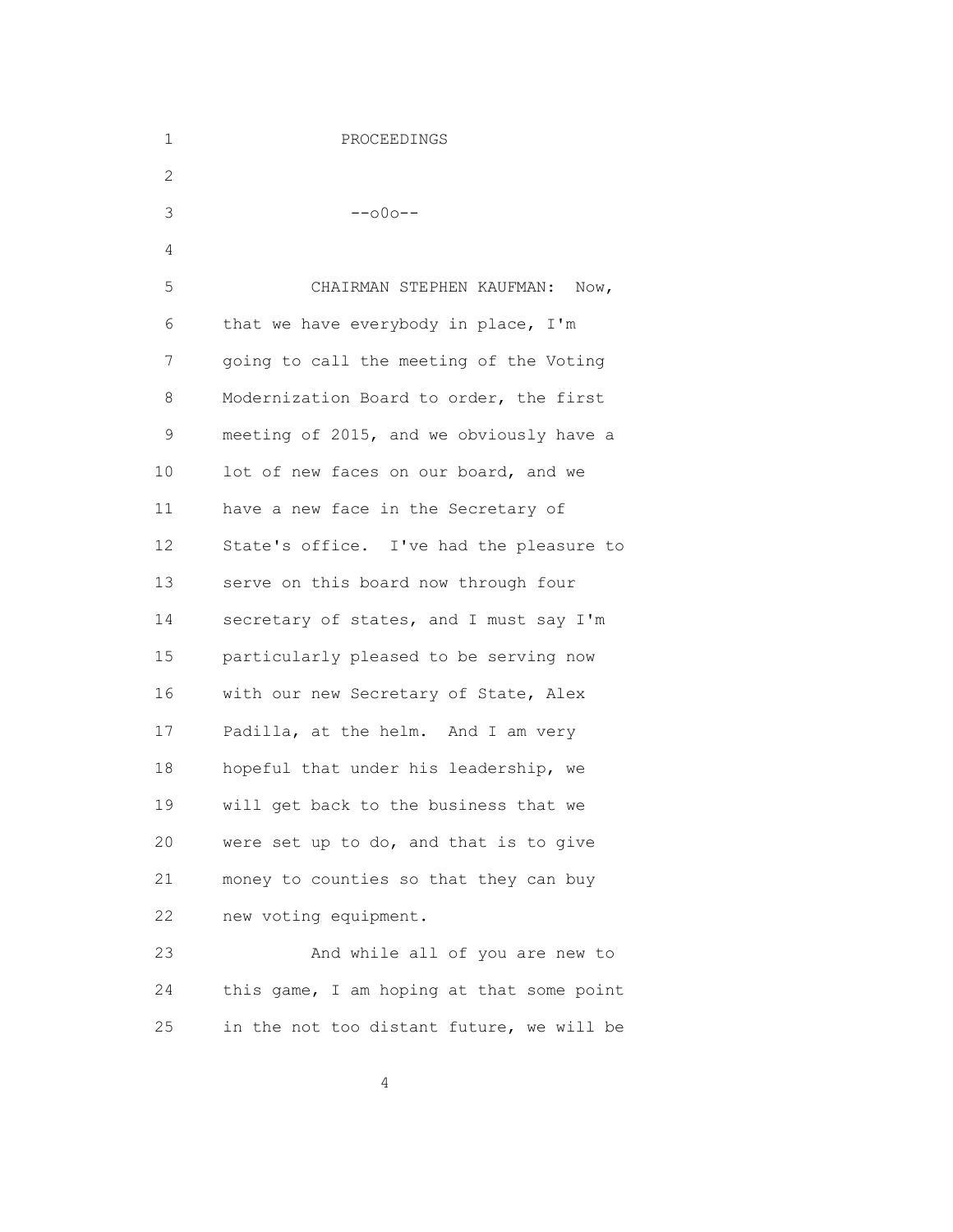1 out of business and the counties will be 2 getting on with their business.

 3 So that will be our goal in the 4 future. I wanted to make sure we had 5 this meeting, first of all, to welcome 6 the new board members and get sworn in 7 and also get you all up-to-speed on what 8 has happened before you arrived here so 9 that when we actually get in the business 10 of handing out money, you'll understand 11 the process a little bit better and we'll 12 all be up-to-speed on that. And frankly, 13 I think just getting in the rhythm of 14 having these meetings again will be a 15 welcome event for all of us. 16 So with that, I'd like to 17 welcome our new Secretary of State, who I 18 know has some remarks and who is going to 19 administer the oath. 20 21 SECRETARY ALEX PADILLA: All 22 right. I don't know if I need this. 23 Seems to be a small enough group. I can 24 just speak up. But I know we're 25 recording.

 $5<sup>th</sup>$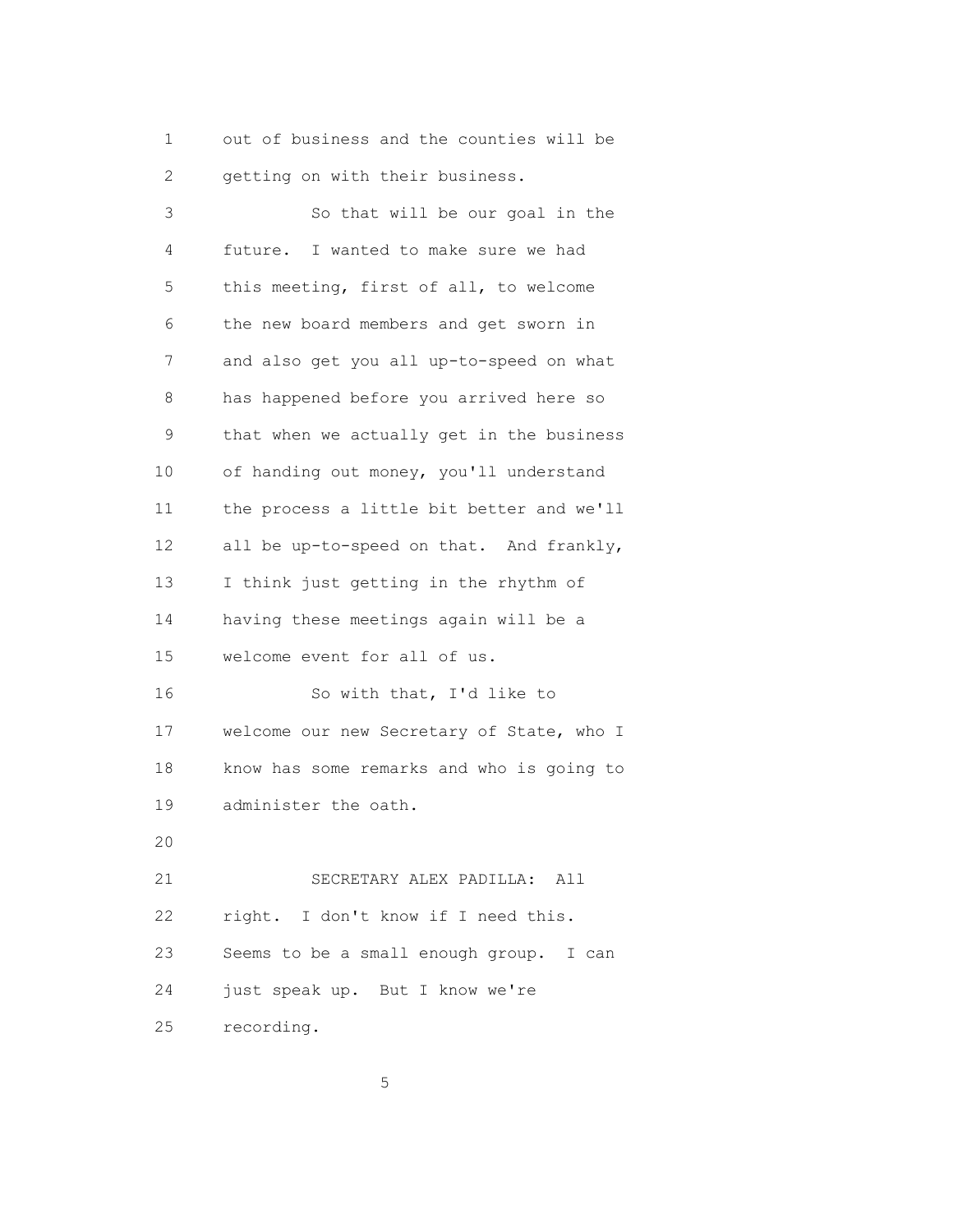| 1            | I'll spare everybody the                  |
|--------------|-------------------------------------------|
| $\mathbf{2}$ | speech. I think this is preaching to the  |
| 3            | choir as it can possibly get, the nature  |
| 4            | before us, the nature of the investments, |
| 5            | the nature of modernization, we've all    |
| 6            | sorted through the history lesson of the  |
| 7            | last 15 years, butterfly ballots, hanging |
| 8            | chads, and experimenting with electronic  |
| 9            | machines, and here we are many, many      |
| 10           | years later.                              |
| 11           | But really timing being what it           |
| 12           | is, just as a more comprehensive          |
| 13           | conversation going on about what          |
| 14           | elections ought to look like in the       |
| 15           | future, the voter experience, and low and |
| 16           | behold, the state of Oregon last week     |
| 17           | signed into a law what they called "A new |
| 18           | voter voting," really is revolutionizing  |
| 19           | voter registration, as we know it.        |
| 20           | So if you look at the end game            |
| 21           | of maximizing people participating in our |
| 22           | democracy and voting in our elections,    |
| 23           | the big step one is to register, the big  |
| 24           | step two is to turn out. You know, if we  |
| 25           | flip the registration piece of its head   |

 $\sim$  6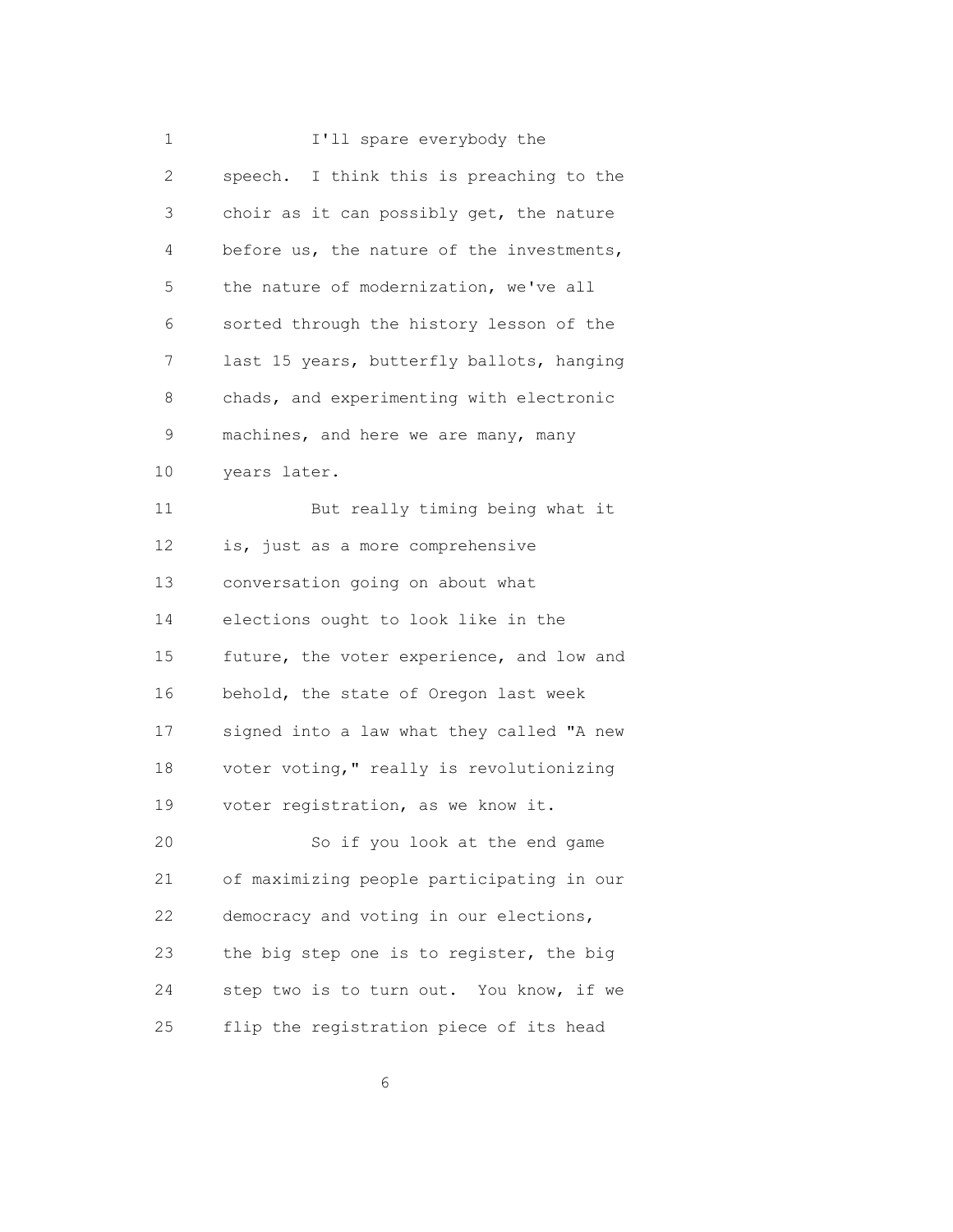1 but it's an opt out for those who don't 2 want to participate in democracy, let 3 them do the work. But often, we have 4 this group of registered folks who we 5 know are eligible, then we can dedicate 6 the time and energy the resources towards 7 voter education and voter turnout. 8 So that is sort of, I think, 9 the backdrop and the context for the 10 technical work that's being done by this 11 board, so I'm glad that it continues. 12 But like the Chairman says, hopefully not 13 for too long. Success means the board 14 dissolves and the counties go on with 15 doing their thing. 16 So in the interest of moving it 17 along, I'll end it with that. 18 Congratulate all of you and ask 19 you to stand and raise your right hand in 20 front of all of your peers. 21 Please repeat after me. 22 This is the oath of office for 23 the Voting Modernization Board. 24 I, state your name, do solemnly 25 swear that I will support and defend the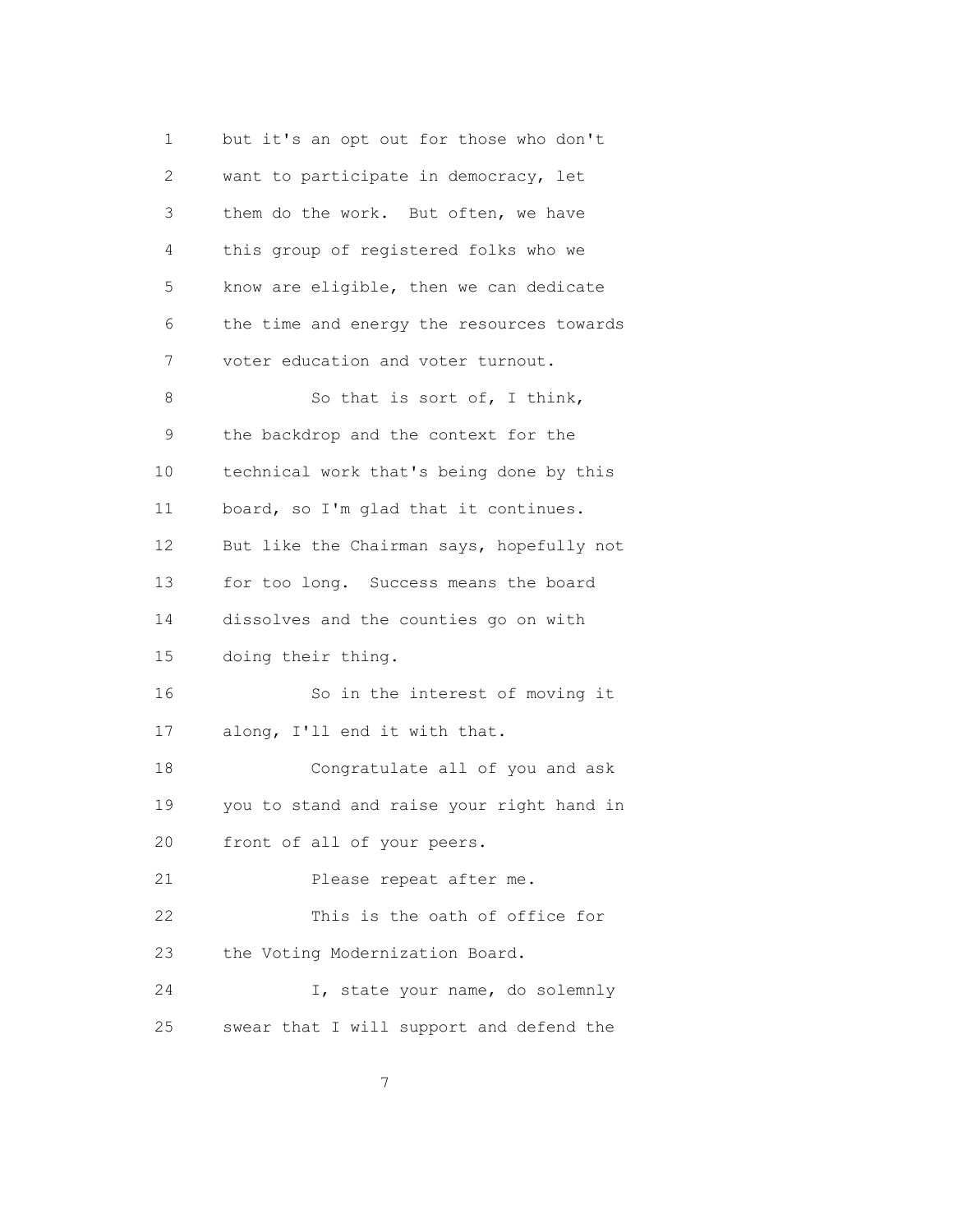1 Constitution of the United States and the 2 Constitution of the State of California 3 against all enemies, foreign and 4 domestic, that I will bear truth, faith, 5 and allegiance to the Constitution of the 6 United States and the Constitution of the 7 State of California, that I take this 8 obligation freely without any mental 9 reservation or purpose of evasion, and 10 that I will well and faithfully discharge 11 the duties upon which I am about to 12 enter. 13 Congratulations. 14 Thank you. 15 (Applause) 16 SECRETARY ALEX PADILLA: I hand 17 it back over to the Chairman. 18 19 CHAIRMAN STEPHEN KAUFMAN: 20 Thank you, Mr. Secretary. 21 Okay. So now we have sworn in 22 the new board we had. 23 And I just wanted to take a 24 moment to thank some of our departed 25 members. Not departed in that sense.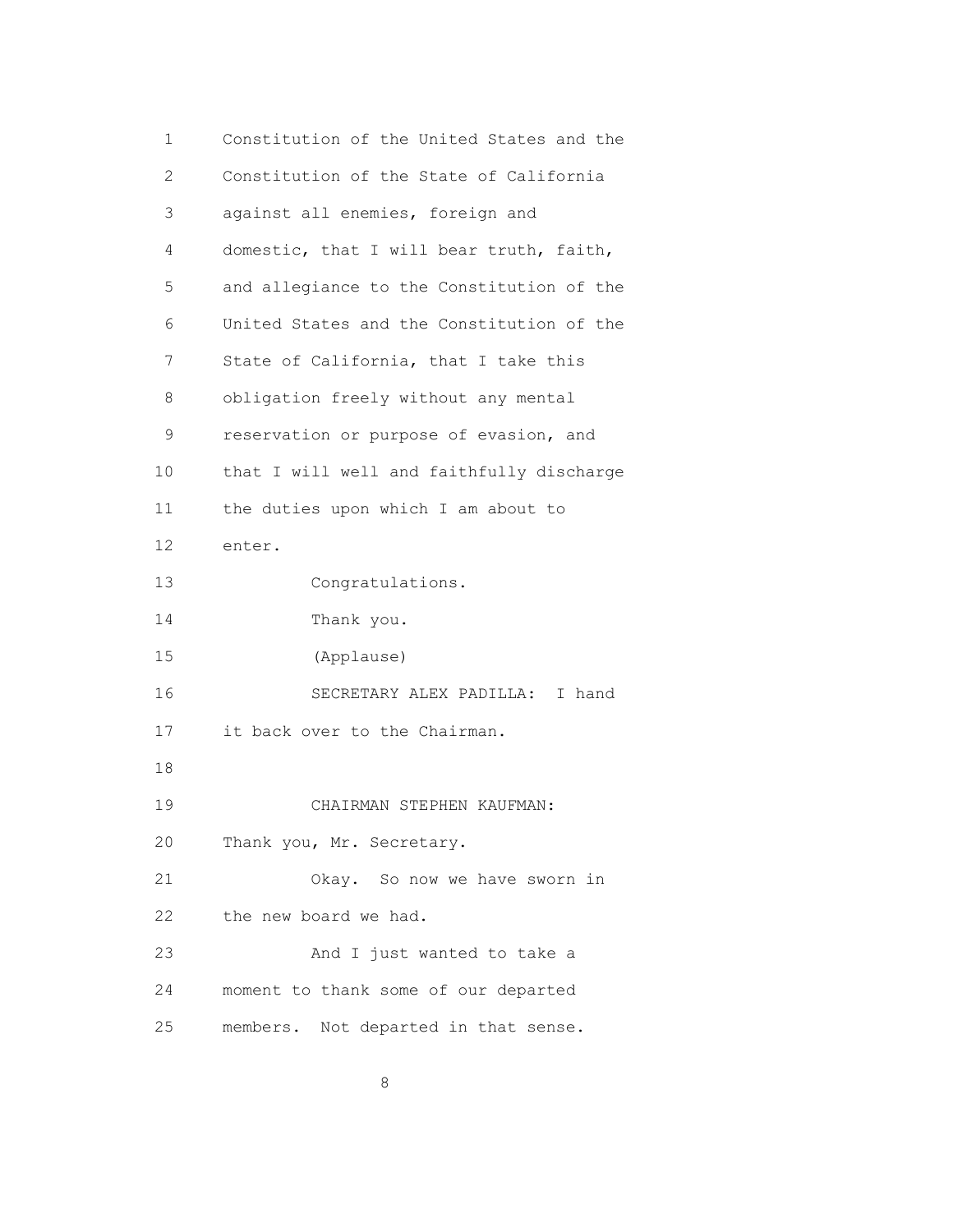1 Departed from the board. Mike Bustamante 2 and Tal Finney who served from the 3 beginning of this board and were there 4 through thick and thin, sometimes barely 5 in the case of Ms. Finney, but 6 nonetheless, served this board well and 7 the State well, and I want to thank them 8 for all their service over the last 9 number of years and welcome our new 10 members to the board. I feel like I'm 11 the old guy now. 12 So, but we'll trudge on. And 13 we have another spot that will be filled, 14 so we look forward to the last member 15 joining us at some point soon down the 16 road. 17 Okay. So with that, I think 18 we've kind of done our roll call by 19 virtue of the swearing in, but do you 20 want to formalize it? 21 MS. MONTGOMERY: Sure. 22 (Roll call) 23 24 CHAIRMAN STEPHEN KAUFMAN: 25 Okay. We've received one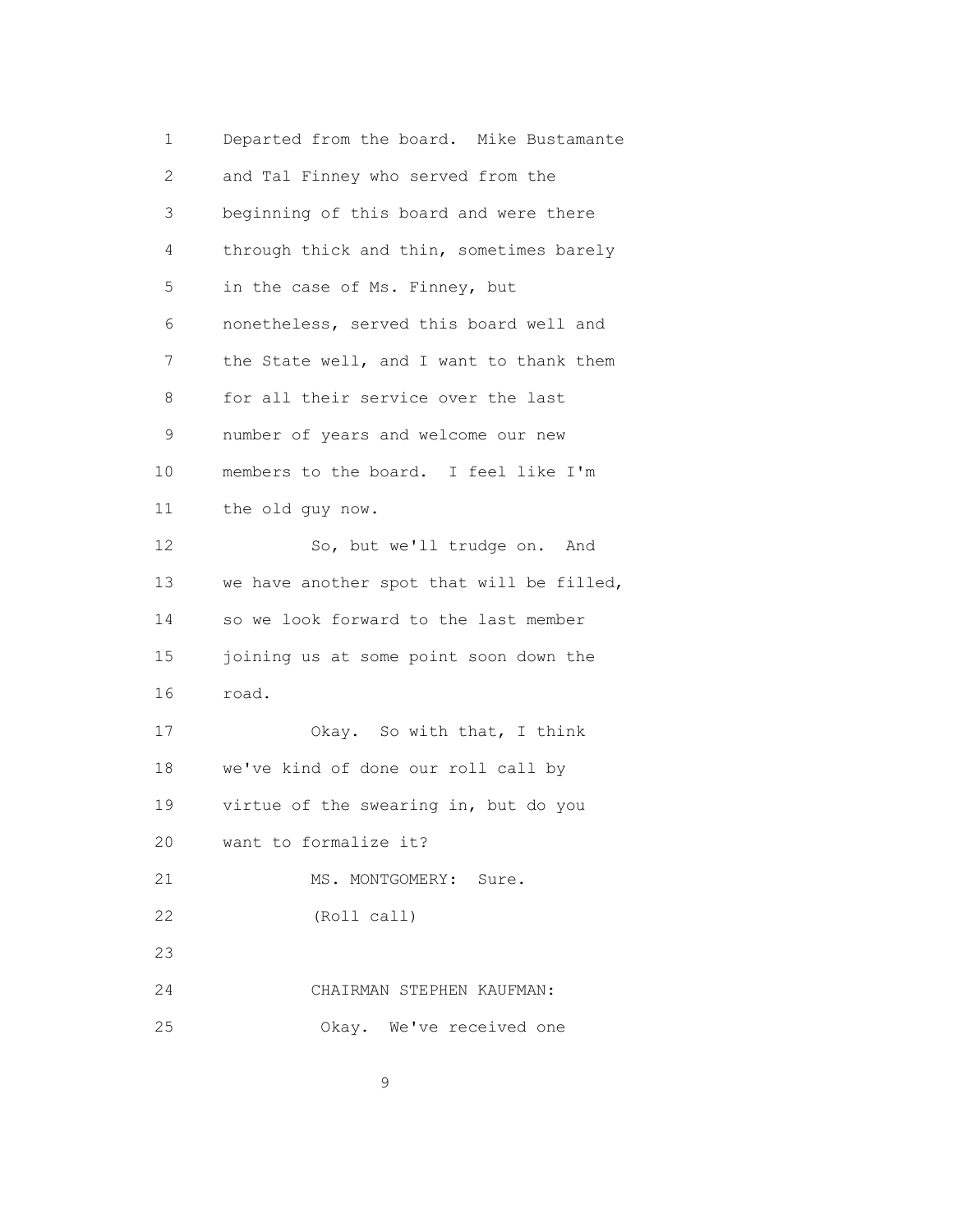1 speaker card from David Holtzman. 2 Please come to the podium, 3 please. 4 David, what is "L.A. Vote 5 Fire?" 6 MR. HOLTZMAN: Oh, we'll get to 7 that. 8 CHAIRMAN STEPHEN KAUFMAN: 9 Okay. 10 MR. HOLTZMAN: There we go. 11 I'll just come here where I can see a 12 little better. 13 Before I get started, 14 Mr. Chairman, some of my remarks have to 15 do with general procedures about what can 16 be done with the bond fund. Would you 17 prefer I reserve those for Agenda Item 6, 18 or shall I bump it up? 19 CHAIRMAN STEPHEN KAUFMAN: You 20 know, if you have something that's 21 related to a specific matter, why don't 22 you hold that until we come to our 23 discussion of a specific matter. If you 24 have things of a general nature, go ahead 25 and fire away, and if it bleeds over a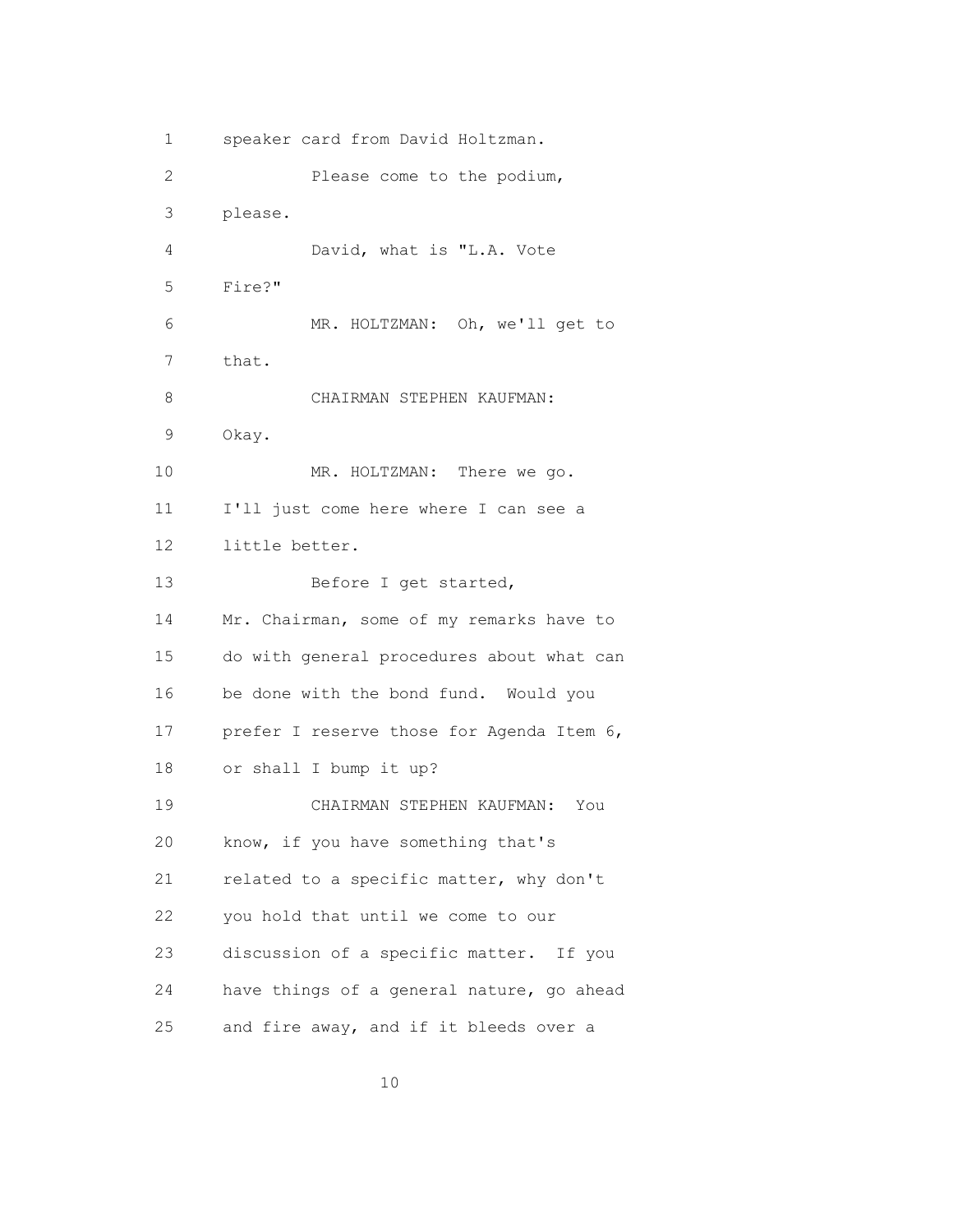1 little bit, we won't be upset.

| 2  | MR. HOLTZMAN: I'll hold the               |
|----|-------------------------------------------|
| 3  | remarks about specific issues of the bond |
| 4  | fund until we get to Agenda Item 6.       |
| 5  | So first of all, thank you                |
| 6  | Mr. Chair, members of the board. My name  |
| 7  | is David Holtzman. I don't want to        |
| 8  | belabor you on what I'm not here about.   |
| 9  | I'm an administrative law judge. I'm not  |
| 10 | here in that role. I'm a past president   |
| 11 | of the League of Women Voters of Los      |
| 12 | Angeles. I'm not in here in a legal       |
| 13 | role, but I am a founder of L.A. Vote     |
| 14 | Fire, which stands for Los Angeles Voters |
| 15 | for Instant Runoff Elections, L.A. Vote   |
| 16 | Fire.                                     |
| 17 | And of course advocates of                |
| 18 | instant run-offs for a long time face the |
| 19 | chicken and egg problem where there's     |
| 20 | less demand for instant runoff elections  |
| 21 | because equipment is -- the -- for the    |
| 22 | complete range of candidates is not       |
| 23 | available. And we would love for this     |
| 24 | Board to do something to break that cycle |
| 25 | and encourage the availability of voting  |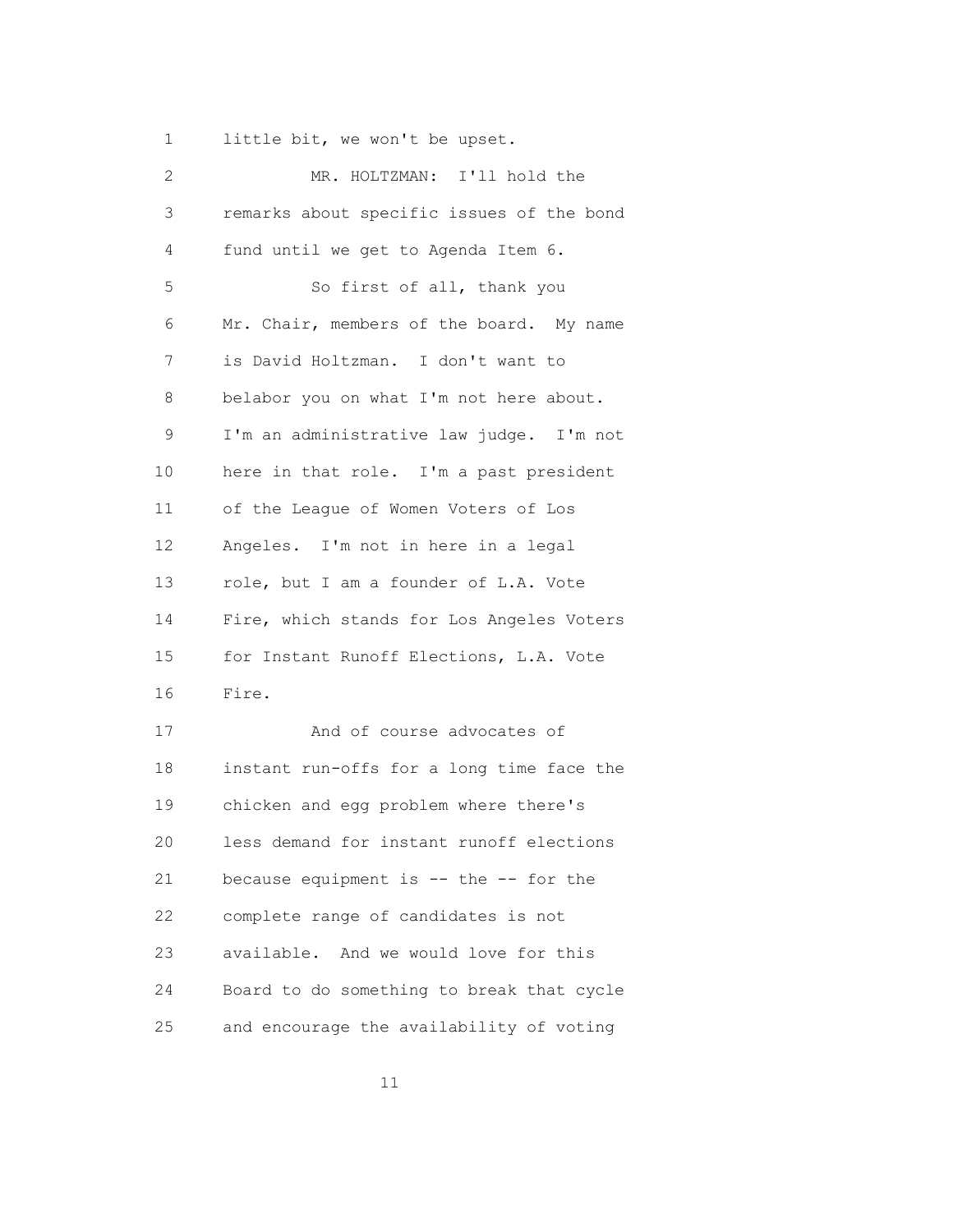1 that is capable of running instant runoff

2 elections with rank-choice voting.

 3 Welcome new members. 4 Like I said, I am on a hearing 5 board and would like see you exercise your 6 judgment independently of the powers that 7 appointed you. And I would first request the 8 three who were appointed by the Governor not 9 to all sequentially consult each other before 10 deciding because that would probably be a 11 violation of the term. 12 And I mentioned this to the 13 commission and the Board Member Lagmay 14 before, I believe you should all recuse 15 yourself if you have had anything to do with 16 the preparation of the proposal, recuse 17 yourself from the discussion of that item. 18 If you do anything that has to 19 do with the acquisition of new 20 technology, I would appreciate if you 21 ensured that any new technology that can 22 be patented is not patented, but instead, 23 because I'm a patent attorney, let me 24 point out that you can file a statutory 25 invention registration which prevents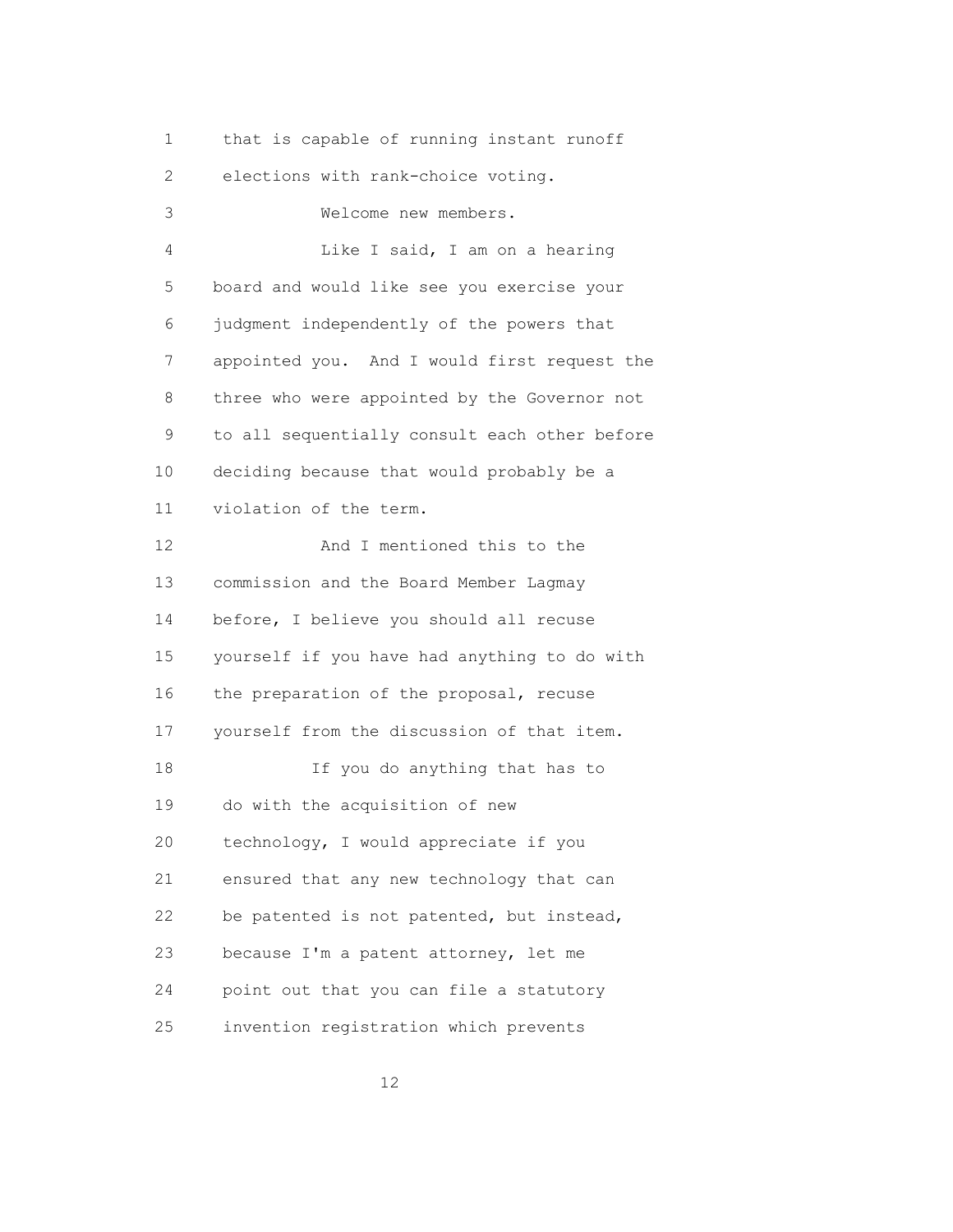1 anybody else from being able to patent 2 the technology and leaves it for the 3 public to develop. Would hate for one 4 organization or another to corner the 5 market and reduce the availability of 6 novel, useful technology.

 7 Something that I would suggest 8 that you have in voting equipment would 9 be, first of all, a link to an electronic 10 poll book so that people -- even people 11 who have already submitted absentee 12 ballots in the mail can, if they want to 13 change their mind, up to election day, 14 vote on election day and have that vote 15 count, if they vote in person at a 16 polling place. 17 Second, of course, rank choice 18 voting enabled equipment -- please, 19 please, please. 20 Third. No ink jets. Laser 21 printers only. Ink jet cartridges, I 22 just feel would be a terrible mistake 23 because they dry out in storage and could 24 lead to election day disasters. 25 And finally, just ensure that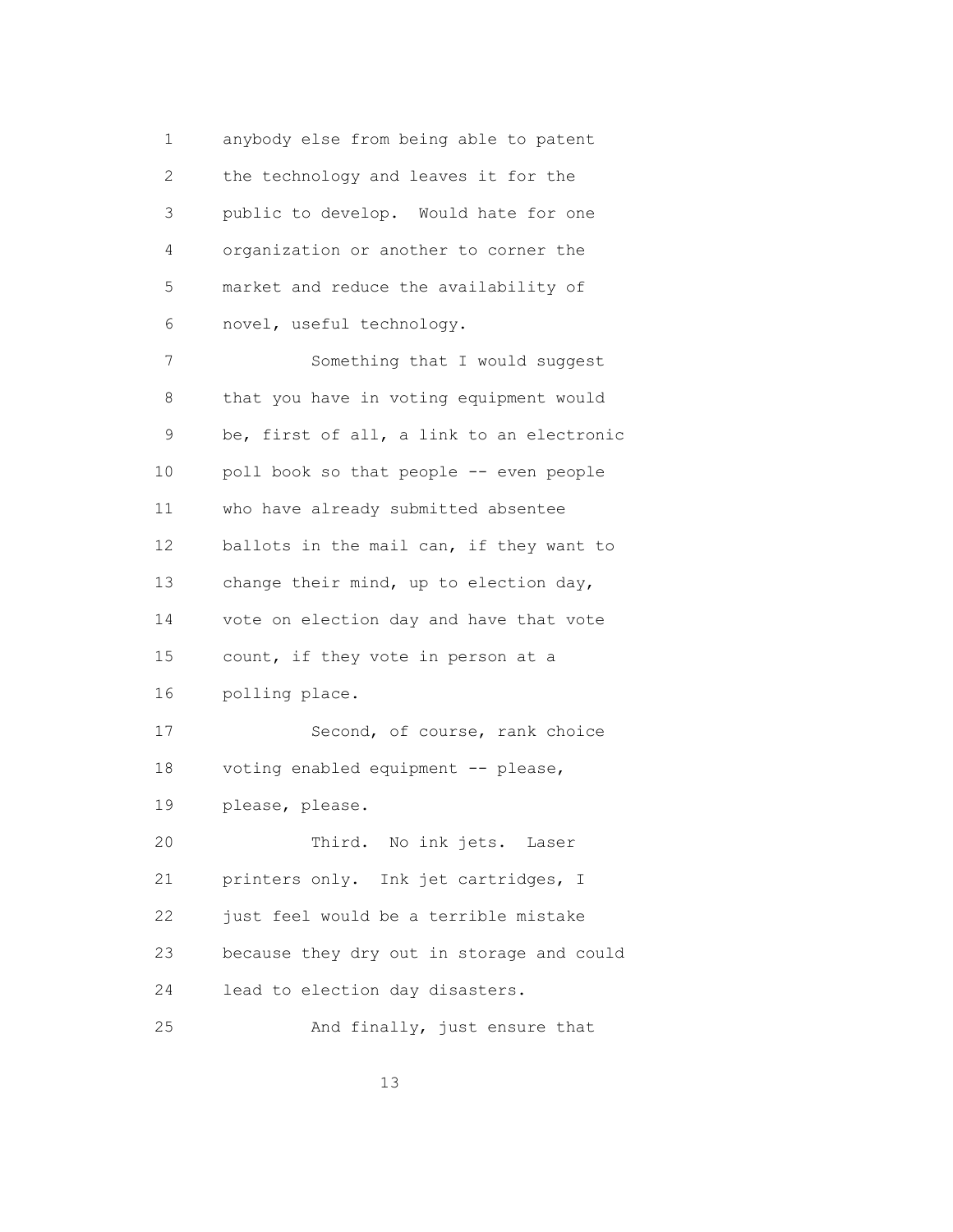1 whatever you get is tested and has 2 durability that makes it worth the 3 expenditure. 4 In general, I think you should 5 balance the cost of the public money with 6 the benefits of what you're buying with 7 the public money. 8 So thanks very much. 9 CHAIRMAN STEPHEN KAUFMAN: 10 Thank you, Mr. Holtzman. 11 And let me just say for the 12 record that this board is not in the 13 business of certifying or approving 14 voting technology, but we are in the 15 business of awarding funds to counties to 16 purchase voting equipment that has been 17 certified by other boards and other 18 agencies, so. But we appreciate your 19 comments. 20 MR. HOLTZMAN: I hope you have 21 a good many to choose from. 22 CHAIRMAN STEPHEN KAUFMAN: As 23 do we. 24 Okay. The next item on our 25 agenda is Item Number 5 is adoption of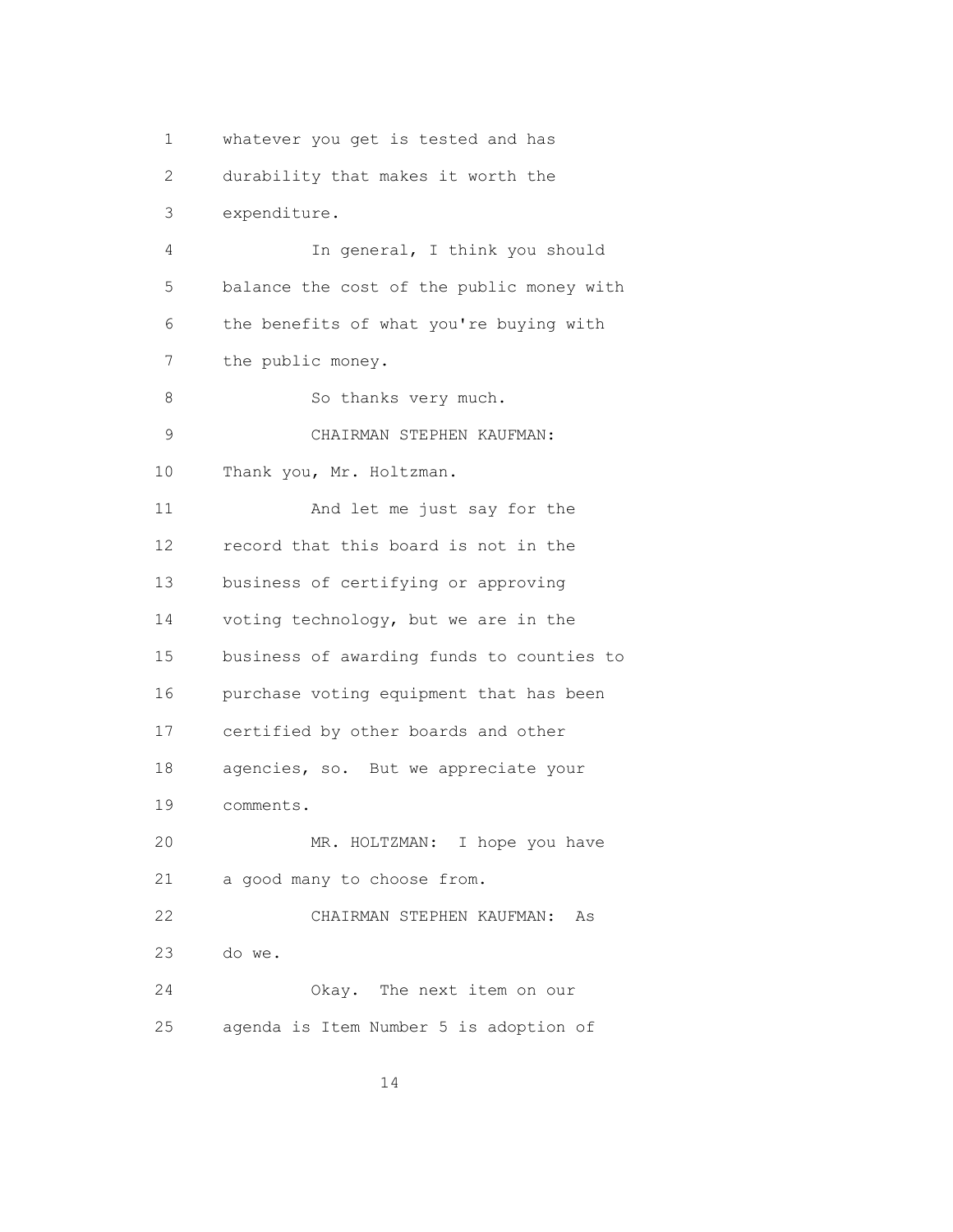1 the April 1, 2014, meeting minutes.

| 2  | Since I was the only person who           |
|----|-------------------------------------------|
| 3  | actually attended that meeting who is     |
| 4  | currently on the board, we're just going  |
| 5  | to accept those meeting minutes into the  |
| 6  | record, and they will be part of the      |
| 7  | record accordingly.                       |
| 8  | So with that, let's go to Item            |
| 9  | Number 6, which is our staff report and   |
| 10 | the staff is going to -- it's kind of a   |
| 11 | two-part report. I don't know if you      |
| 12 | guys are splitting it up or who is        |
| 13 | reporting on it. Is that you, Katherine?  |
| 14 | MS. MONTGOMERY: That will be              |
| 15 | me.                                       |
| 16 | CHAIRMAN STEPHEN KAUFMAN:                 |
| 17 | Okay. Katherine will provide a            |
| 18 | report, and I think this is really for    |
| 19 | the benefit of the new members.           |
| 20 | Hopefully, you've had a chance to look at |
| 21 | the memo, but just to provide an overview |
| 22 | of what the board was created for and     |
| 23 | what the purposes were, where we stand in |
| 24 | terms of the allocation of funding the    |
| 25 | \$200 million that was originally set     |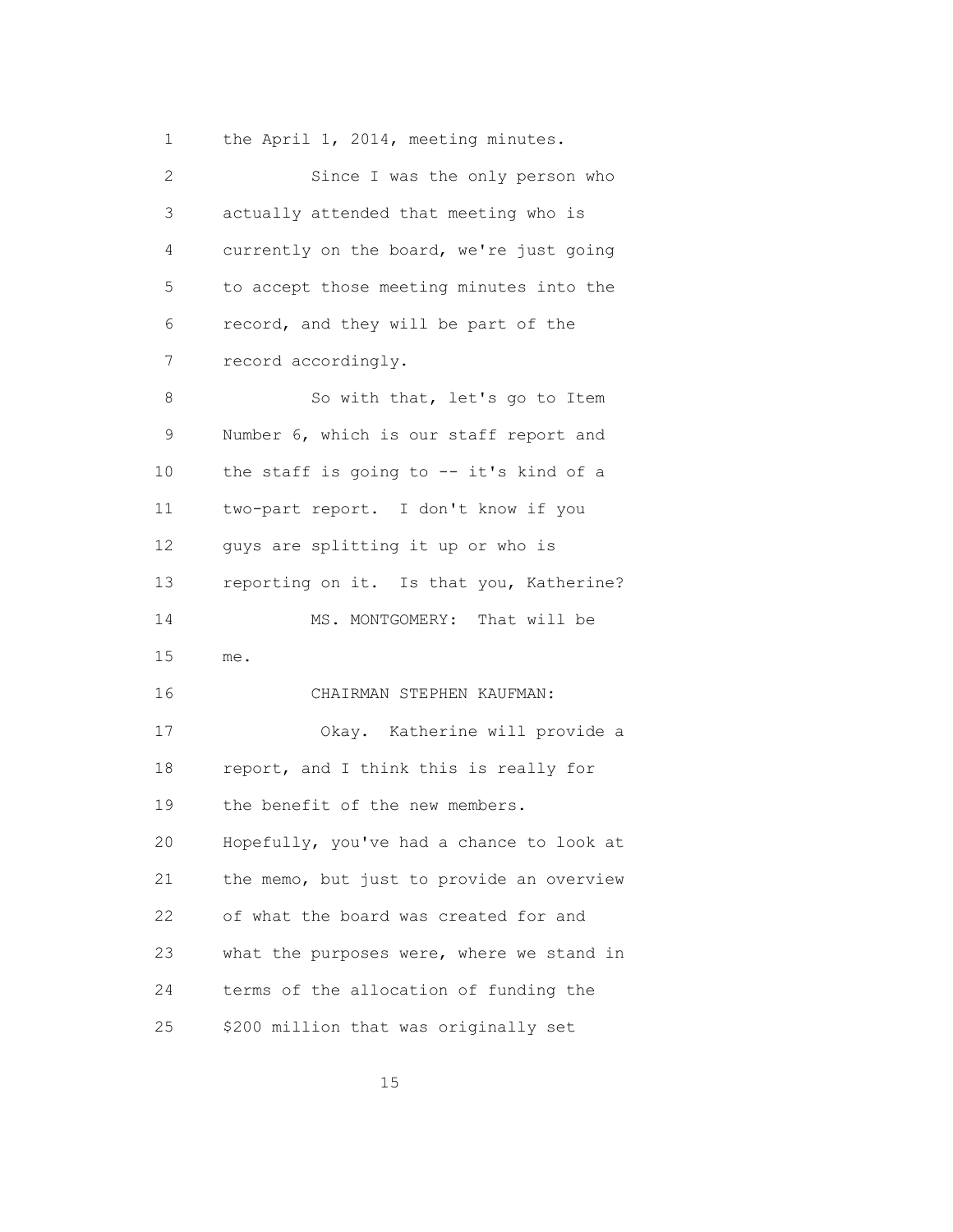1 aside for the upgraded voting equipment 2 and that's kind of where things stand in 3 general.

 4 MS. MONTGOMERY: I'm going to 5 try this without the mic since I've got 6 the written report, I'm just going to 7 read from that. If you need the mic, 8 just let me know. 9 The Voting Modernization 10 Board, known as VMB or sometimes just 11 Board was established by the --" 12 (Audience comment) 13 MS. MONTGOMERY: Is this 14 better? 15 "The Voting Modernization Board 16 or VMB was established by the passage of 17 Proposition 41 - Voting Modernization Act 18 of 2002 at the March 5th, 2002, primary 19 election. The purpose of the Act was to 20 allow the state to sell \$200 million in 21 general obligation bonds to assist 22 counties in the purchase of updated 23 voting systems, specifically voting 24 machines, voting devices, or 25 vote-tabulating devices that do not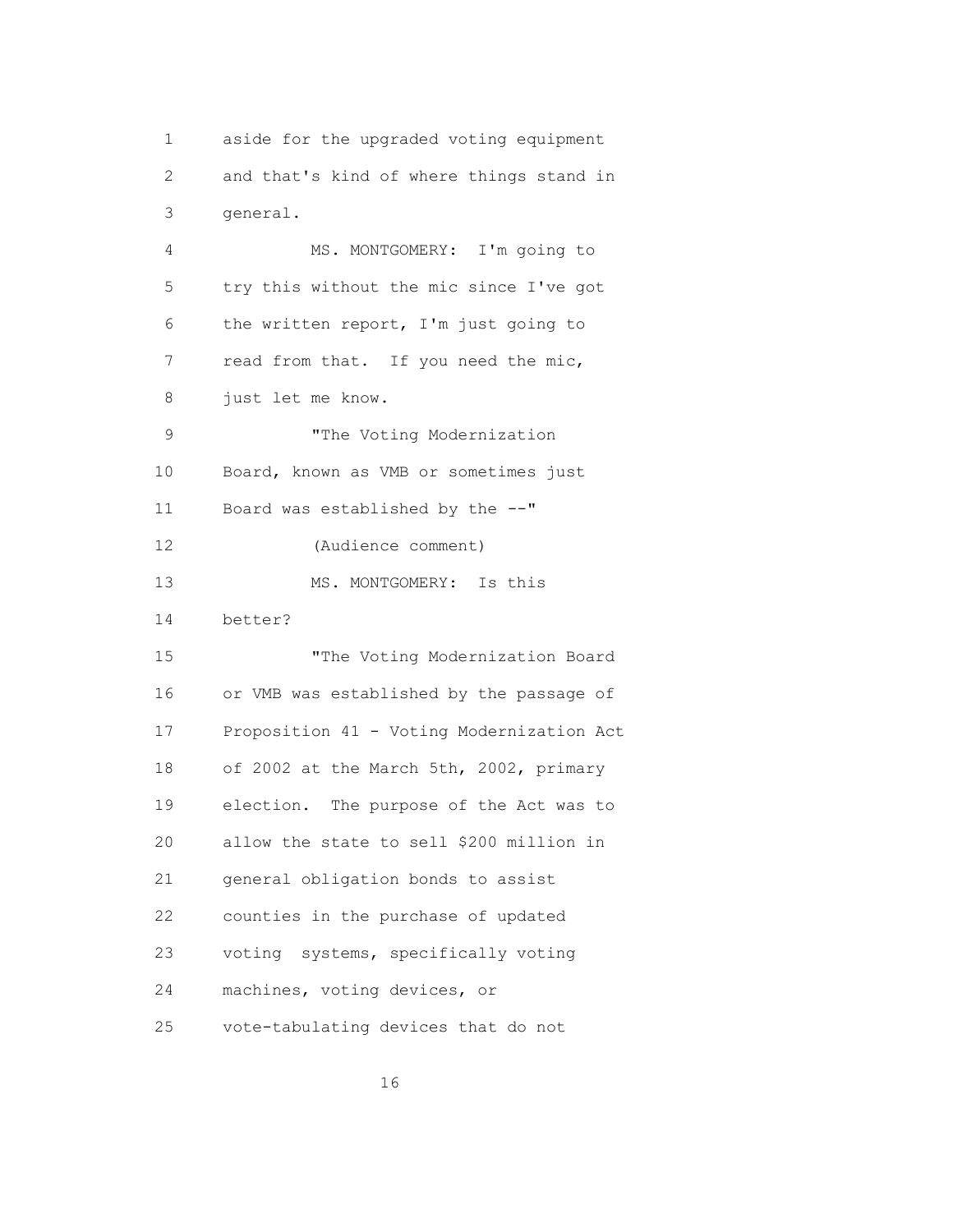| 1  | utilize prescored punch card ballots and  |
|----|-------------------------------------------|
| 2  | are certified for use in California.      |
| 3  | "The five-member VMB (when                |
| 4  | fully staffed) is responsible for         |
| 5  | considering applications and awarding     |
| 6  | bond monies to counties and consists of   |
| 7  | two members appointed by the Secretary of |
| 8  | State and three members appointed by the  |
| 9  | Governor. The Secretary of State          |
| 10 | currently has one outstanding vacant      |
| 11 | position. The terms of appointment are    |
| 12 | not limited. The Chair and Vice Chair     |
| 13 | are elected by the VMB members.           |
| 14 | "In accordance with the                   |
| 15 | Memorandum of Understanding with the VMB, |
| 16 | the Secretary of State provides resources |
| 17 | and administrative services to the Board. |
| 18 | The Secretary of State's Chief of         |
| 19 | Elections serves as Executive Officer, an |
| 20 | Elections Specialist serves as Staff      |
| 21 | Consultant, an Elections Division         |
| 22 | attorney serves as Staff Counsel, and the |
| 23 | Assistant to the Chief of Elections       |
| 24 | serves as the Executive Assistant to the  |
| 25 | Board.                                    |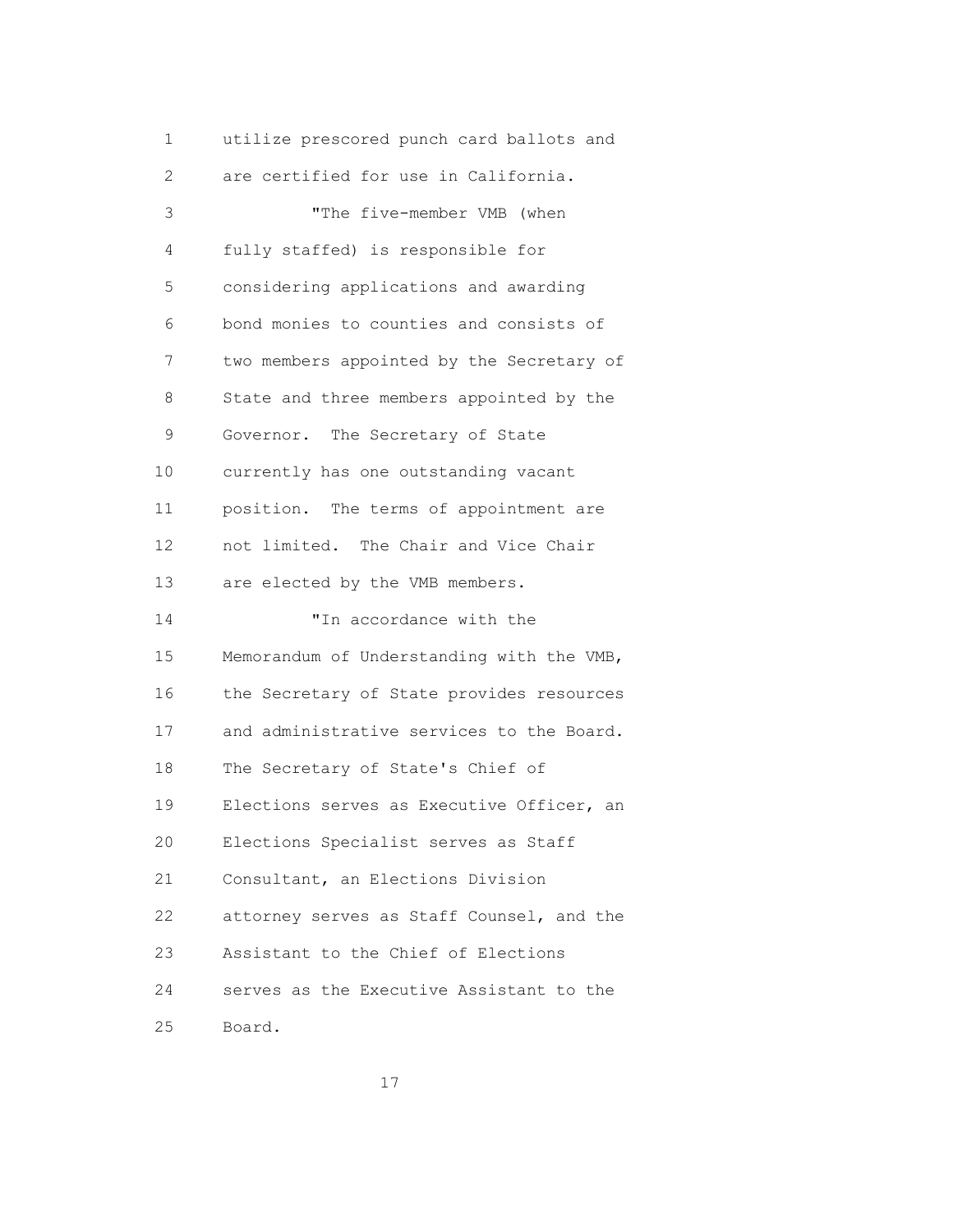| 1  | CHAIRMAN STEPHEN KAUFMAN:                 |
|----|-------------------------------------------|
| 2  | Katherine, can I interrupt you for one    |
| 3  | minute. Do you want to identify for       |
| 4  | everybody up here who those people are so |
| 5  | we know?                                  |
| 6  | MS. MONTGOMERY: Sure.                     |
| 7  | Our chief of elections -- so              |
| 8  | the Board's executive officer is Jana     |
| 9  | Lean.                                     |
| 10 | MS. LEAN: Hello.                          |
| 11 | MS. MONTGOMERY: And she's been            |
| 12 | with the board since the beginning.       |
| 13 | I am the election specialist              |
| 14 | and staff consultant.                     |
| 15 | Robbie Anderson is our normal             |
| 16 | staff counsel. He's not with us today so  |
| 17 | we have Rachel Delucchi.                  |
| 18 | MS. DELUCCHI: And I'm also                |
| 19 | normal.                                   |
| 20 | MS. MONTGOMERY: And then we               |
| 21 | also have Ryan Macias with us. He's a     |
| 22 | technical assistant. He's with the        |
| 23 | office of voting systems technology       |
| 24 | assessment.                               |
| 25 | MR. MACIAS: That's correct.               |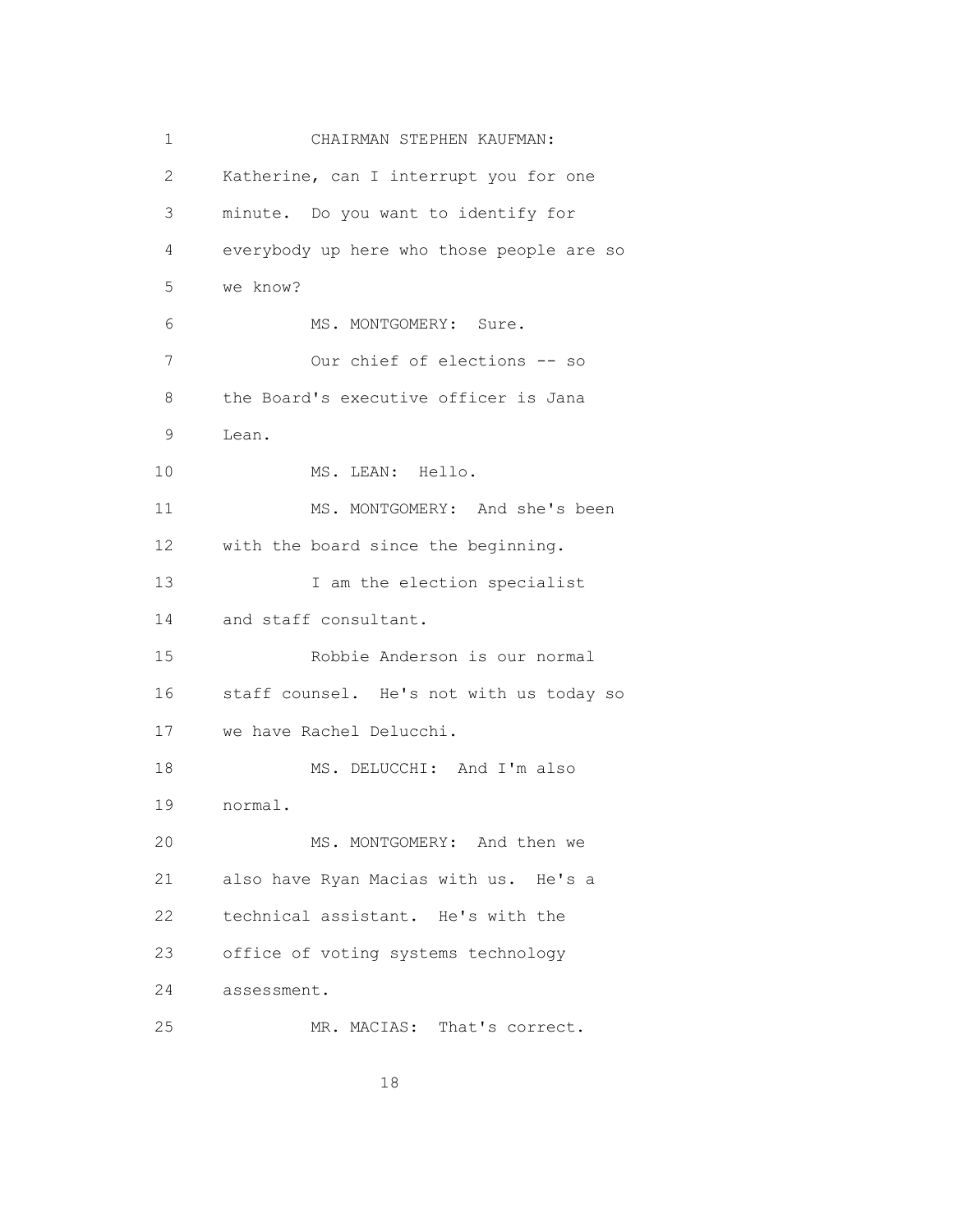1 MS. MONTGOMERY: "The Act does 2 not include a schedule for allocation of 3 funds to counties to modernize voting 4 systems. At the July 17th, 2002, VMB 5 meeting, after much deliberation and 6 public testimony, the VMB adopted a 7 formula-based allocation for all of the 8 counties. The VMB allocated funds to 9 each county based on a formula that gives 10 equal weight to the number of persons 11 eligible to vote, the number of 12 registered voters, the average number of 13 persons who voted at the last four 14 statewide elections, and the number of 15 polling places (all numbers were based 16 upon March 5th, 2002, Primary Election 17 data). 18 "Once the formula allocations 19 were established for each county, all 58 20 counties were invited to apply for their 21 formula funding allocations. A "Project 22 Documentation Package" detailing a 23 county's voting conversion plan and 24 executed vendor contract is required as 25 part of the application for funding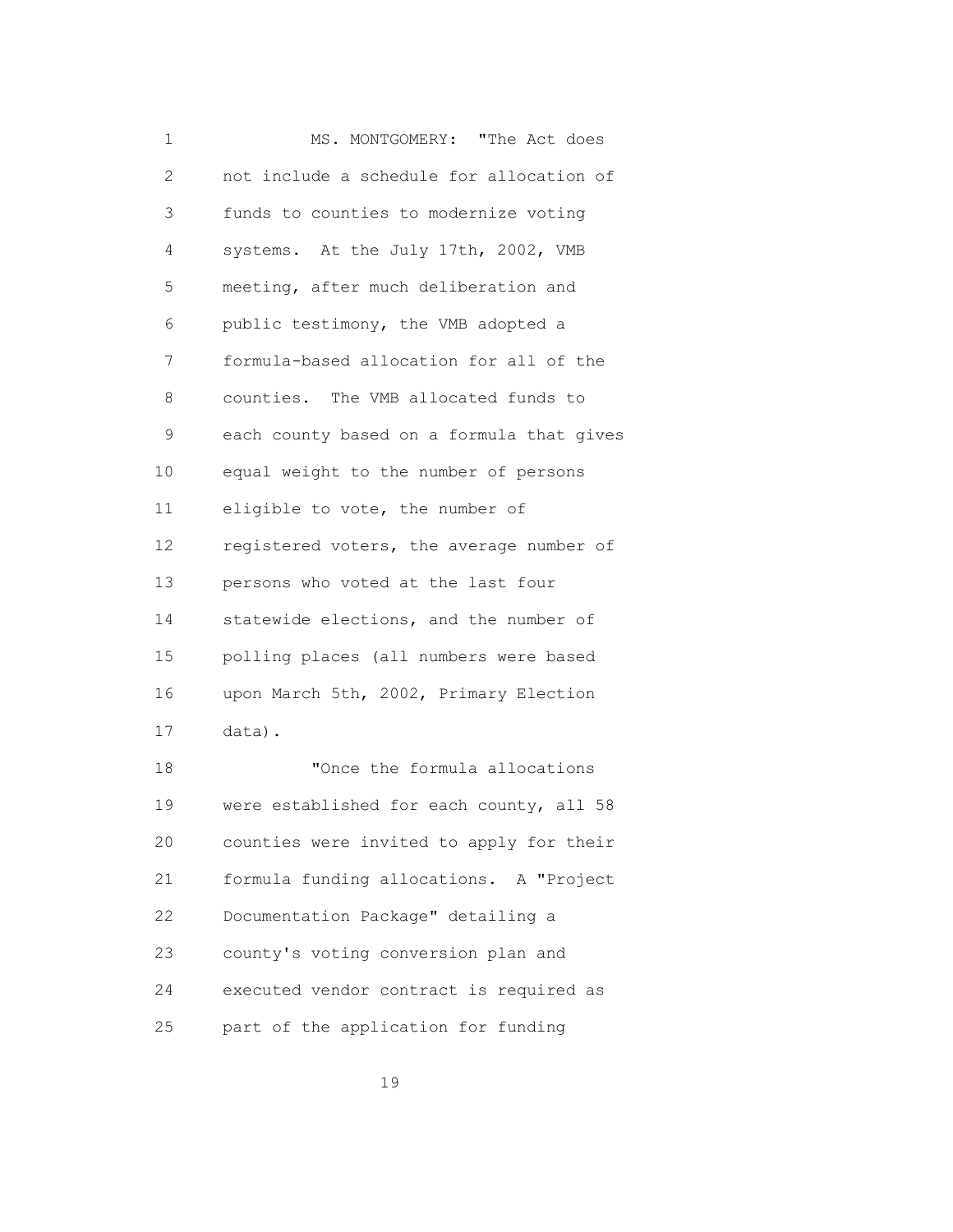1 process. By requiring this detailed 2 conversion plan and signed vendor 3 contract from the county before any 4 funding award and disbursements occur, 5 the VMB is able to ensure that the new 6 voting system the county plans to convert 7 to would comply with the specific 8 requirements of the Act. 9 The requirement for counties 10 to submit "Project Documentation 11 Packages" was established by the VMB in 12 the adoption of the "Funding Application 13 and Procedural Guide" and the "Statement 14 of Plans and Projects" signed by the 15 Governor. It has also been incorporated 16 as the VMB's requirement for funding, in 17 documents submitted to the Voting 18 Modernization Finance Committee, and to 19 request the issuance of commercial paper 20 to fund the Voting Modernization Fund. 21 "The Act does not specify a 22 deadline to allocate the fund monies. 23 Given that there has been little movement 24 in the availability of certified voting 25 systems for counties to purchase since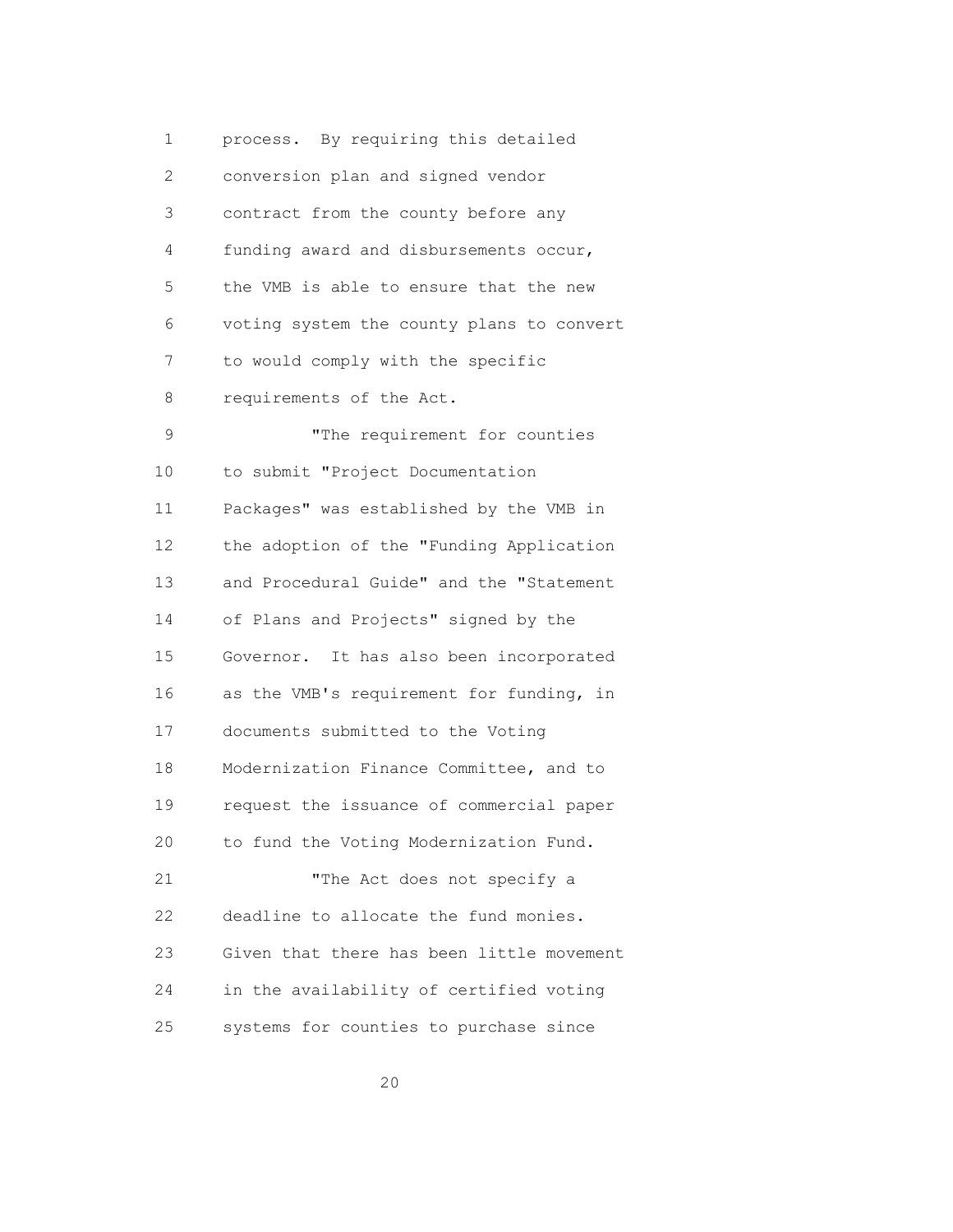1 the formation of the VMB, a deadline has 2 yet to be established.

 3 "Approximately \$195 million in 4 Voting Modernization Bond funds has been 5 allocated amongst the counties (an 6 additional \$5 million is used to 7 administer the sale and appropriation of 8 bonds). To date, almost \$130 million of 9 bond funds has been approved and a 10 balance of over \$65 million remains to be 11 spent by 25 counties, including Los 12 Angeles who has over \$49 million 13 remaining. 14 "Once a Project Documentation 15 Plan is submitted by a county, it is 16 reviewed by VMB staff and submitted to 17 the Board at a public meeting, typically 18 within 30 days of submission. Meetings 19 have been held in Sacramento or Los 20 Angeles, as determined by the Board. 21 "Originally, meetings were held 22 quite frequently. During the first five 23 years of the VMB (from 2002 through 2006) 24 the Board met 34 times. After the 25 "Top-to-Bottom Review" conducted by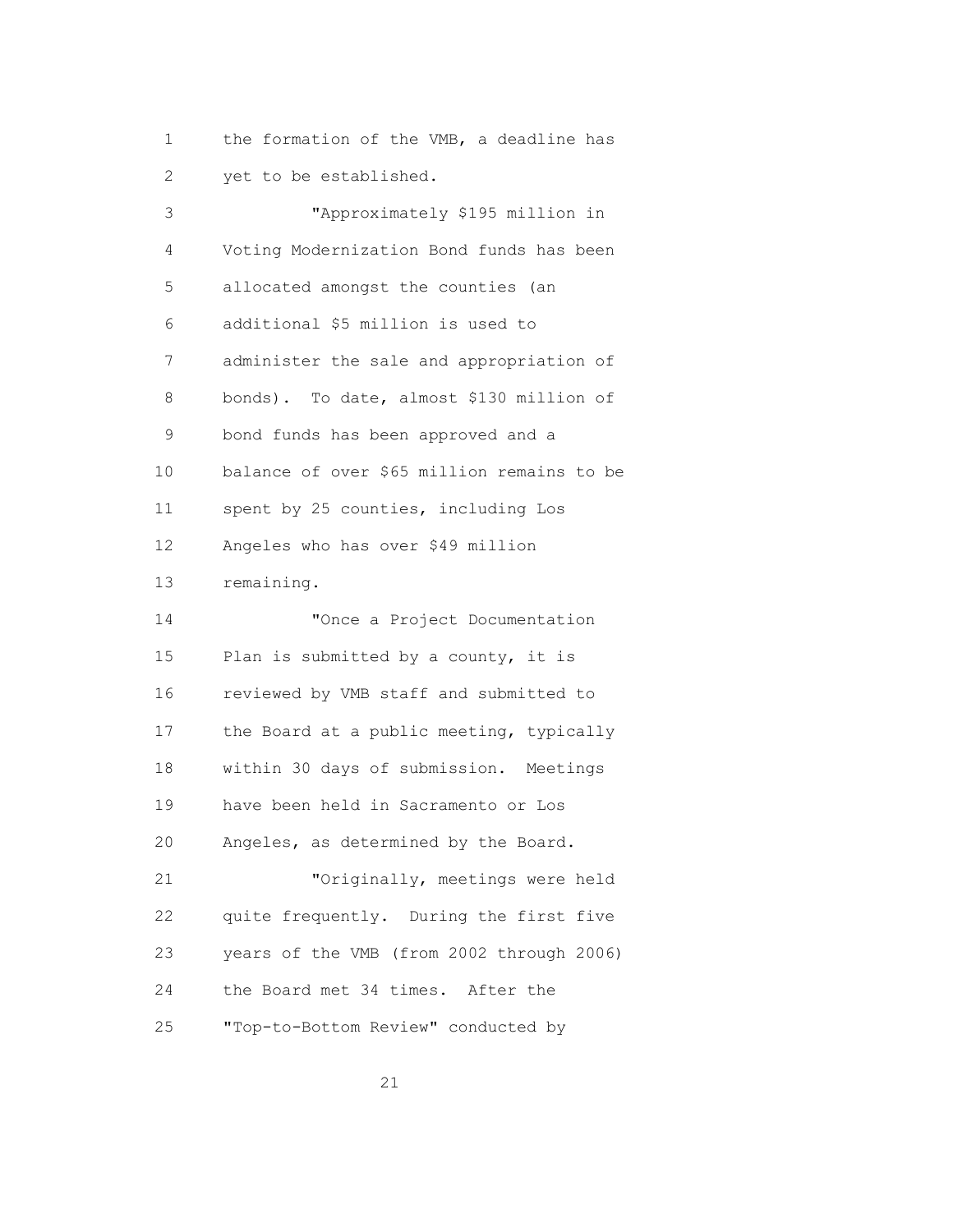1 Secretary of State Debra Bowen in 2007, 2 resulting in the decertification of 3 multiple voting systems, meetings slowed 4 down considerably, including two years 5 where no meetings were held (2009 and 6 2013). The years 2010, 2011, and 2012 7 saw only one meeting per year. 8 There are currently no 9 applications pending action by the Board; 10 however, Los Angeles County has indicated 11 they intend to submit a project 12 documentation plan for bond funds to be 13 spent on research and development of 14 their new proposed voting system. 15 "All governing documents and 16 policy decisions made by the VMB to date 17 can be found on our VMB website." 18 And I won't read you the 19 address. It's very long. 20 CHAIRMAN STEPHEN KAUFMAN: 21 Katherine, have you guys updated the 22 chart that we have that shows how much 23 has been allocated to each county and how 24 much has been spent, and have those been 25 given out?

<u>22</u>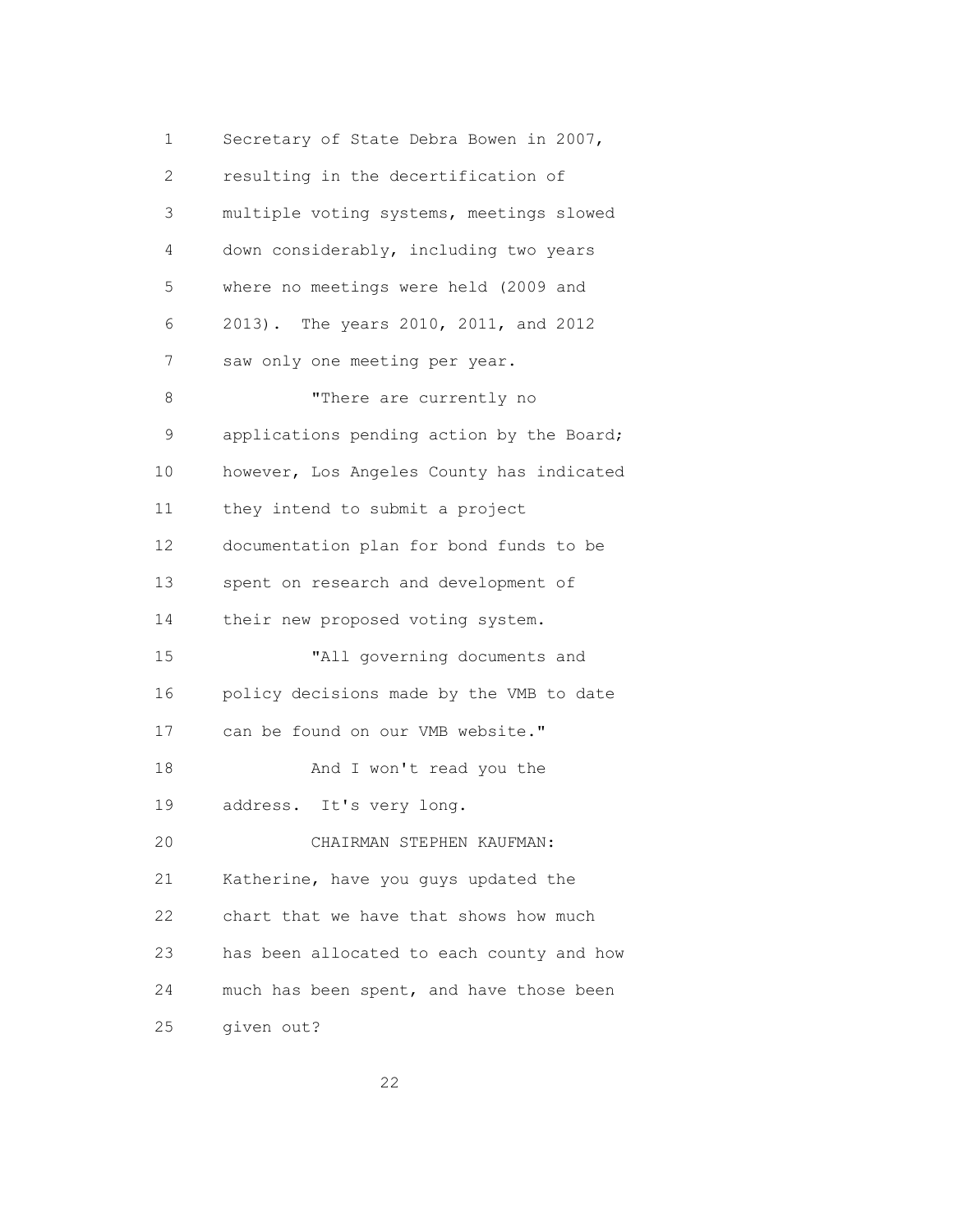| 1            | MS. MONTGOMERY: Yes, they are            |
|--------------|------------------------------------------|
| $\mathbf{2}$ | actually included in the packets that    |
| 3            | everyone has and the audience. Should be |
| 4            | the last page. I'm pretty sure that's    |
| 5            | what it is.                              |
| 6            | CHAIRMAN STEPHEN KAUFMAN:                |
| 7            | Yeah, here we go.                        |
| 8            | MS. MONTGOMERY: Sorry.                   |
| 9            | CHAIRMAN STEPHEN KAUFMAN: And            |
| 10           | for those of you new folks, this is a    |
| 11           | listing of all the amounts that were     |
| 12           | allocated under the formula to the       |
| 13           | various counties.                        |
| 14           | MS. MONTGOMERY: I'm sorry.               |
| 15           | It's not in the very back. L.A.'s report |
| 16           | is in the very back. So it's right       |
| 17           | before L.A.'s report.                    |
| 18           | CHAIRMAN STEPHEN KAUFMAN:<br>It's        |
| 19           | in the back. Thank you.                  |
| 20           | MR. SANDOVAL: I'm not finding            |
| 21           | it.                                      |
| 22           | CHAIRMAN STEPHEN KAUFMAN:<br>And         |
| 23           | this will show you, you know, how much   |
| 24           | has been used by each county against     |
| 25           | their limit, and some of the counties    |

<u>23</u>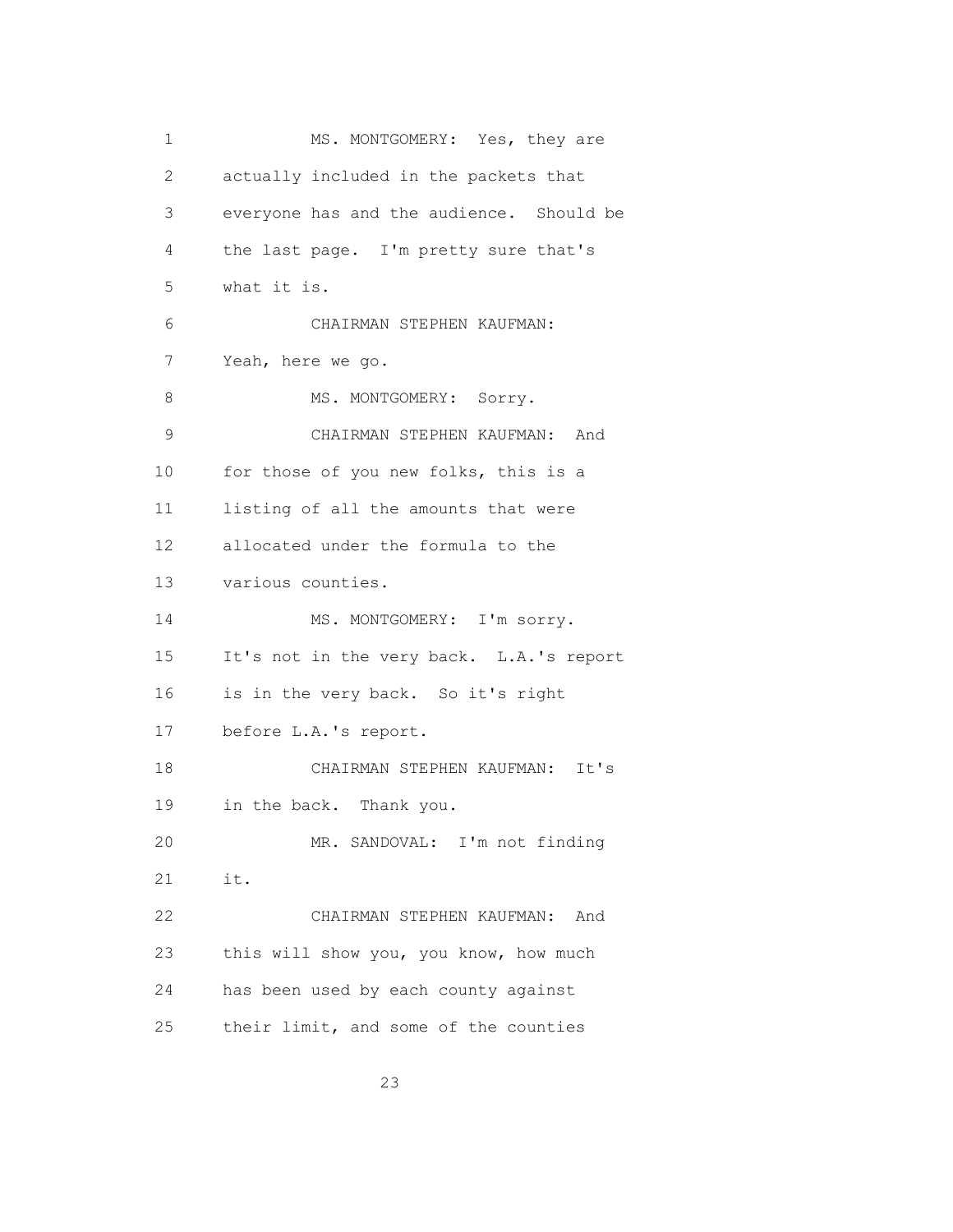| 1              | have had multiple phases that have come   |
|----------------|-------------------------------------------|
| $\overline{2}$ | board the before so they got a Phase 1    |
| 3              | allocation and, you know, didn't quite    |
| 4              | use up everything and they have come back |
| 5              | for additional, you know, functions that  |
| 6              | they have added on to their voting        |
| 7              | system.                                   |
| 8              | MS. HOLOMAN: Is there a                   |
| 9              | timeline associated with                  |
| 10             | CHAIRMAN STEPHEN KAUFMAN:                 |
| 11             | Correct, there has been no timeline in    |
| 12             | place, and we specifically decided not to |
| 13             | put a timeline in place when things       |
| 14             | essentially came to a halt because we     |
| 15             | thought it would be unfair to the         |
| 16             | counties to impose a deadline when there  |
| 17             | weren't sufficient -- there wasn't        |
| 18             | sufficient equipment for many of them,    |
| 19             | including the county of L.A. to purchase, |
| 20             | so we've kind of been waiting the next    |
| 21             | phase of approved voting equipment, or in |
| 22             | the case of L.A., which I think we're     |
| 23             | going to hear very shortly, their own,    |
| 24             | you know, they have now developed a       |
| 25             | proprietary system that they are prepared |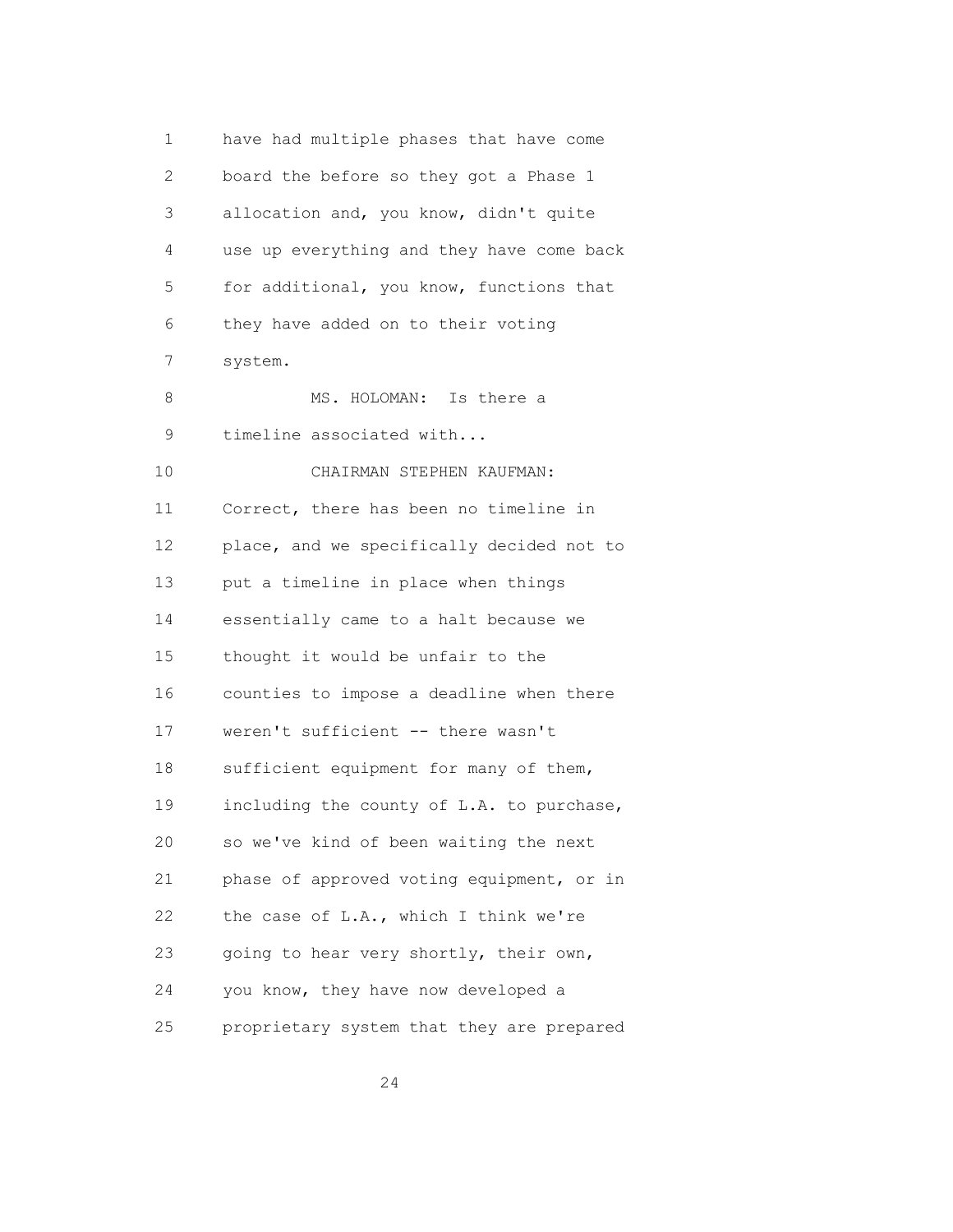1 to move forward with.

| 2  | MS. HOLOMAN: Um-hmm. Right.               |
|----|-------------------------------------------|
| 3  | CHAIRMAN STEPHEN KAUFMAN: So              |
| 4  | that's kind of the day we've been waiting |
| 5  | for. For sometime the thought has always  |
| 6  | been that at the end of the day, if there |
| 7  | are funds remaining once all the counties |
| 8  | have gone through their kind of first     |
| 9  | phase, that there might be a reallocation |
| 10 | of additional funds, if there are         |
| 11 | additional funds remaining.               |
| 12 | MS. HOLOMAN: Thank you.                   |
| 13 | CHAIRMAN STEPHEN KAUFMAN:<br>You          |
| 14 | guys should feel free to fire away at     |
| 15 | staff if you have any questions about     |
| 16 | where we started and how we got here.     |
| 17 | Anybody?                                  |
| 18 | Okay. Do you want to talk                 |
| 19 | about the obligations of the bond         |
| 20 | process.                                  |
| 21 | MS. MONTGOMERY: Yes, I do.                |
| 22 | CHAIRMAN STEPHEN KAUFMAN:                 |
| 23 | Okay.                                     |
| 24 | MS. MONTGOMERY: It is very                |
| 25 | technical, I'm sorry.                     |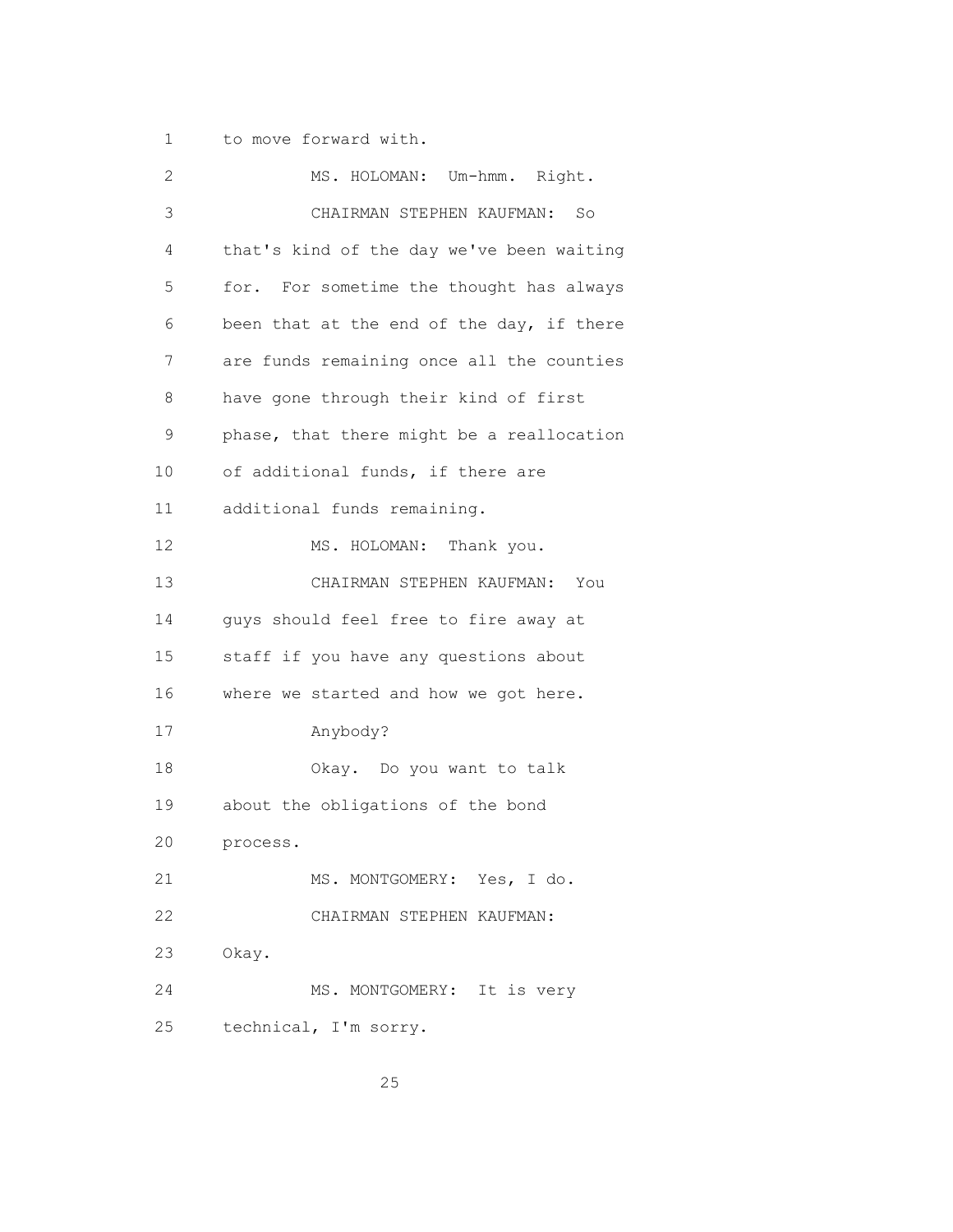| 1              | So there has been a minor                 |
|----------------|-------------------------------------------|
| $\overline{2}$ | change to the way the general obligations |
| 3              | are, so I spoke to the treasurer's office |
| 4              | about this and I'm relaying what they     |
| 5              | told me to the best of my ability.        |
| 6              | "Proposition 41 created the               |
| 7              | Voting Modernization Finance Committee    |
| 8              | (Committee). The three-member Committee   |
| 9              | is responsible for issuance and sale of   |
| 10             | the bonds authorized by the Voting        |
| 11             | Modernization Act in accordance with the  |
| 12             | State General Obligation Bond Law.<br>The |
| 13             | Committee consists of the State           |
| 14             | Controller, the Director of Finance, and  |
| 15             | the State Treasurer, or their designated  |
| 16             | representatives. The Treasurer serves as  |
| 17             | chairperson of the Committee.             |
| 18             | "Prior to 2009, after funds               |
| 19             | were awarded to a county, money was       |
| 20             | borrowed from the Pooled Money Investment |
| 21             | Account and those accounts were then paid |
| 22             | back after the sale of bonds.<br>However, |
| 23             | after the economic downturn in 2008, the  |
| 24             | Pooled Money Investment Board decided     |
| 25             | that general obligation bonds could no    |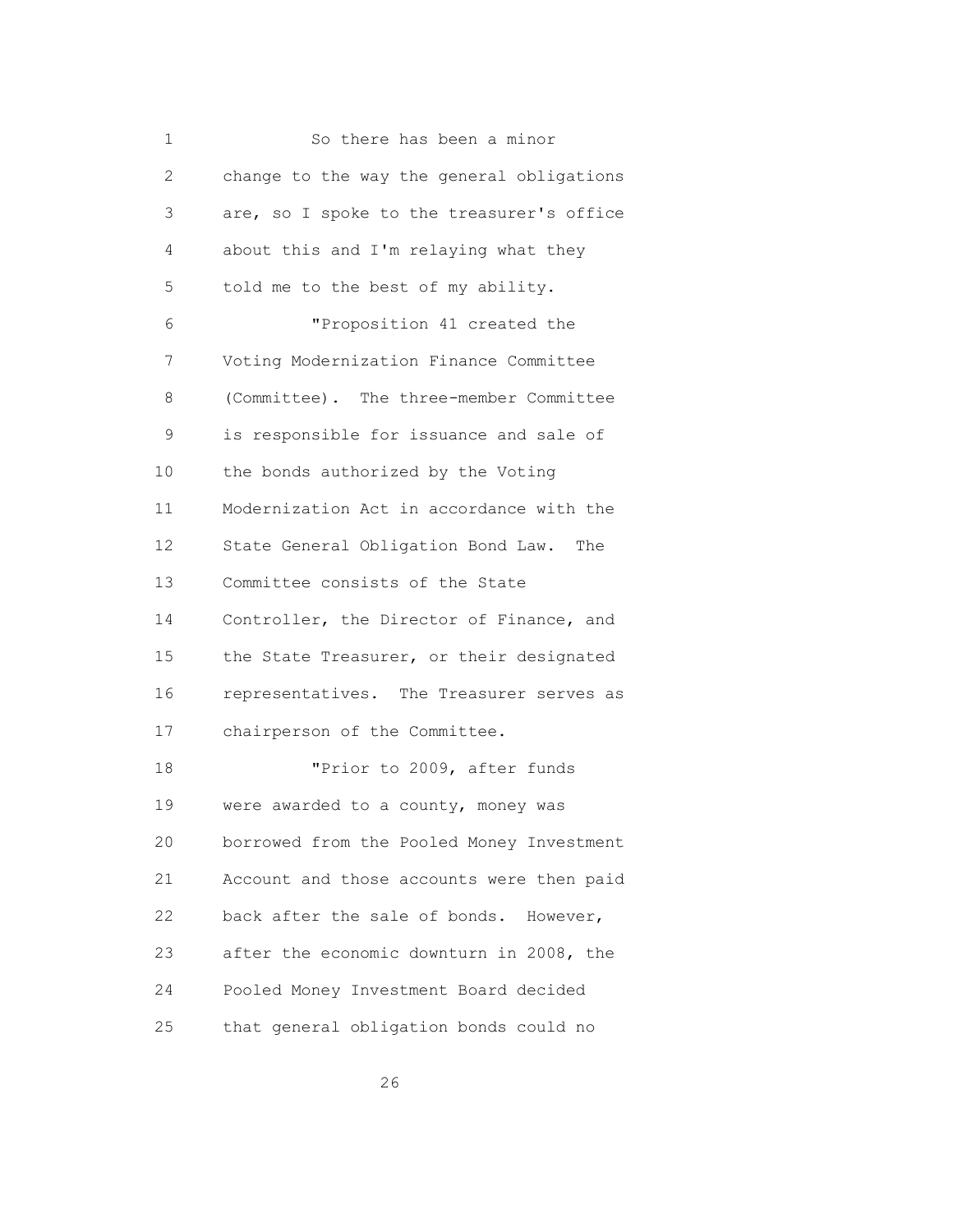1 longer borrow against their Pooled Money

2 Investment Account.

| 3  | "In light of this, the                    |
|----|-------------------------------------------|
| 4  | Treasurer's Office decided that rather    |
| 5  | than requesting bonds be sold in order to |
| 6  | free up money for issuance to a county at |
| 7  | an undetermined date in the future, they  |
| 8  | will instead authorize the use of         |
| 9  | commercial paper. General obligation      |
| 10 | bonds are sold four times a year; twice   |
| 11 | in the spring and twice in the fall,      |
| 12 | whereas, commercial papers are issued     |
| 13 | once a month. The Voting Modernization    |
| 14 | Board (VMB/Board) does not always get six |
| 15 | or more months advance notice before a    |
| 16 | county comes before them requesting bond  |
| 17 | funds. According to the Treasurer's       |
| 18 | Office, the issuance of commercial paper  |
| 19 | is a flexible option given the Board's    |
| 20 | specific needs.                           |
| 21 | "Currently, the staff to the              |
| 22 | Board reports quarterly to the Department |
| 23 | of Finance speculating on the amount of   |
| 24 | funds that may be need to be available    |

25 for disbursement to counties. This

<u>27</u>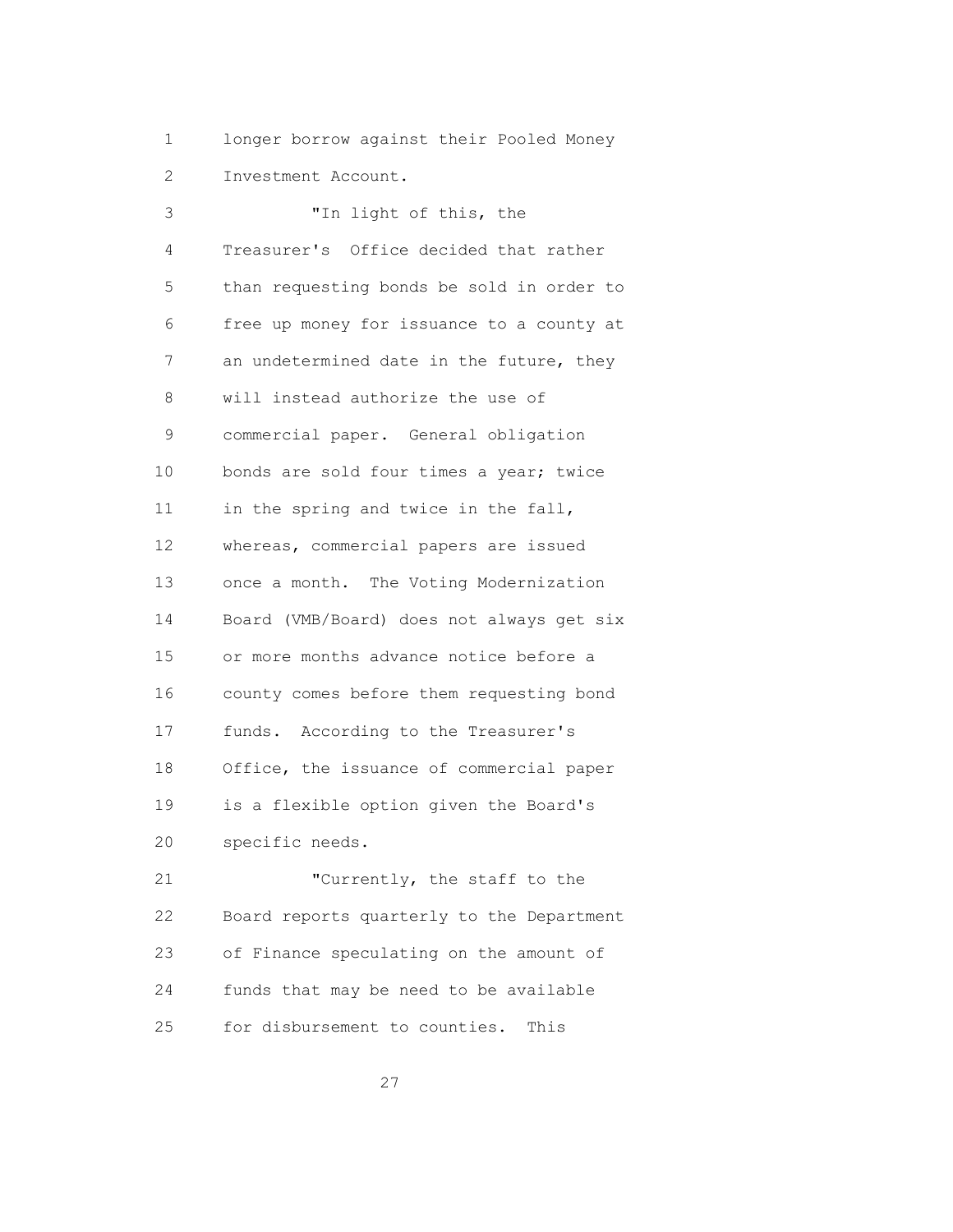1 information is then shared with the 2 Treasurer's Office who works directly 3 with the staff to the Board to borrow 4 money in the commercial paper market for 5 the amount requested. Once the bonds are 6 sold at a later date, the borrowed money 7 will be paid back. 8 "Staff to the Board will need 9 to update our policies and procedures 10 manual in the near future to reflect 11 these changes and remove references to 12 the Pooled Money Investment Account and 13 replace it with language explaining the 14 issuance of commercial paper." 15 CHAIRMAN STEPHEN KAUFMAN: 16 Thank you, Katherine. 17 Any questions? 18 Okay. Mr. Holtzman, I want to 19 respect your notes here. Did you have 20 any additional public comments with 21 regard to matter 6? 22 MR. HOLTZMAN: I guess really 23 fast. 24 I didn't really want to speak 25 about the difference between commercial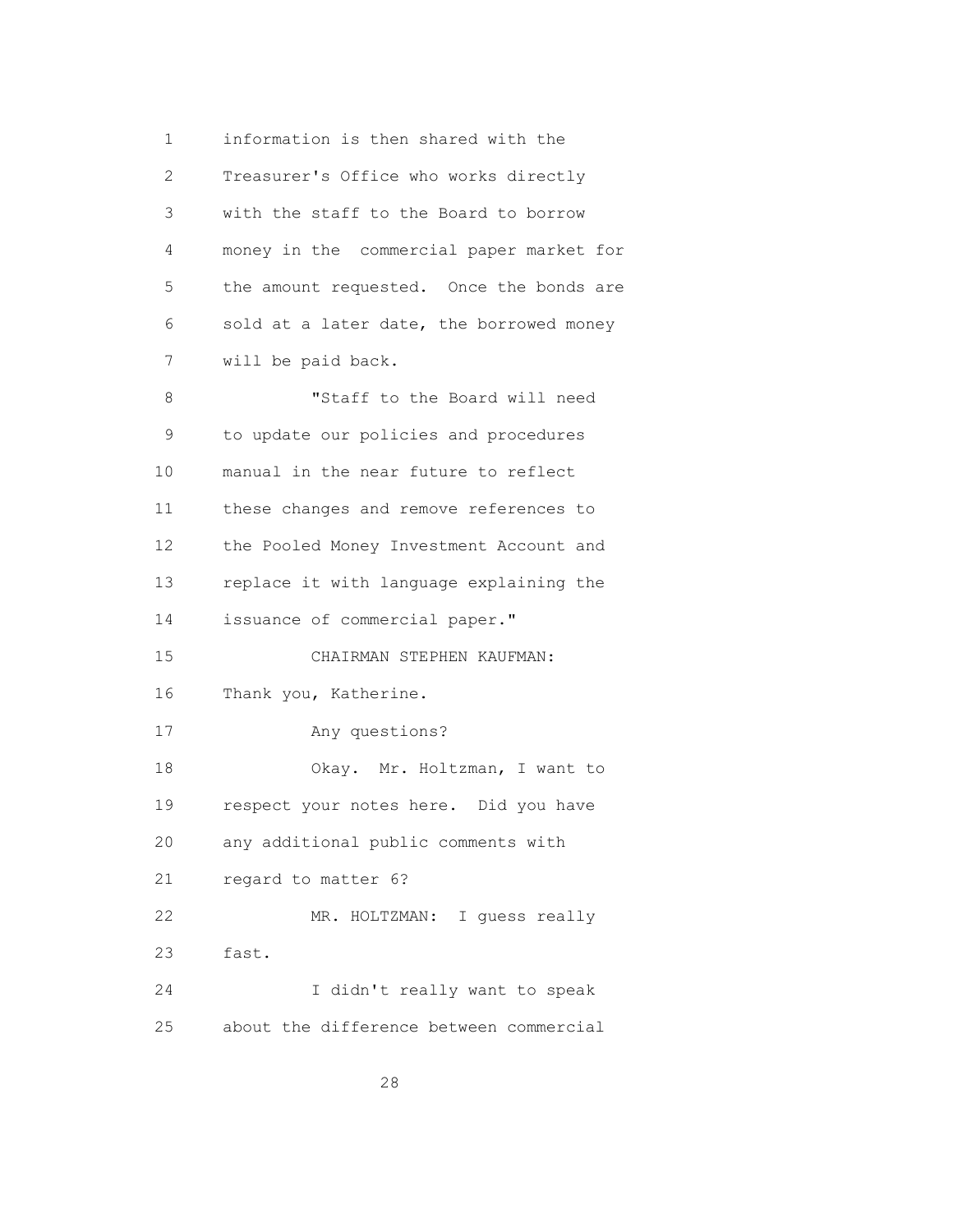1 paper and other types of funding, but 2 anyway, if you need to understand that, 3 just ask me.

 4 Anyway, I just want to say that 5 I don't think that SB360 was effective to 6 change what bond money raised by 7 Proposition 41 can be dispersed for in 8 the Article 16 of the California Code of 9 Procedure provides for the purpose of the 10 bonding be specified in the measure. 11 And so -- and let's face it, if 12 you change from purchasing to selling 13 equipment or providing seed money for the 14 organization to sell equipment, they are 15 doing the opposite of purchasing, so I 16 just wanted to put that on the record. 17 Thank you. 18 CHAIRMAN STEPHEN KAUFMAN: 19 Thank you. 20 Okay. With that, we will move 21 to Item 7, and I'll invite the folks from 22 Los Angeles County, who I know wanted to 23 make a presentation regarding the status 24 of their system, voting systems 25 assessment project.

<u>29</u>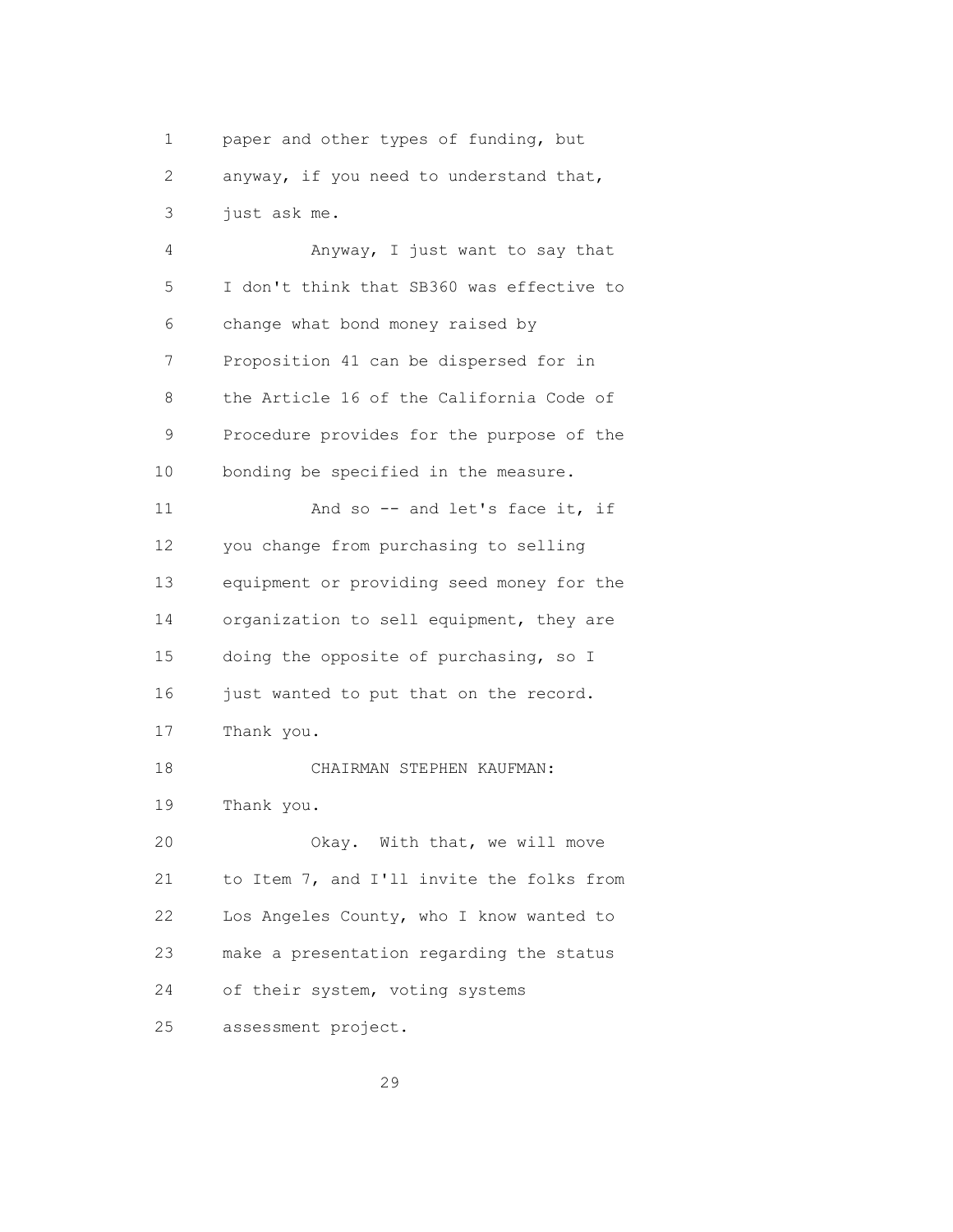| 1  | I quess we have a PowerPoint so           |
|----|-------------------------------------------|
| 2  | we will adjust here. Well, why don't you  |
| 3  | come on up and introduce yourself.        |
| 4  | MR. GRAY: Definitely. Very                |
| 5  | brief PowerPoint.                         |
| 6  | Jeremy Gray, Los Angeles                  |
| 7  | County.                                   |
| 8  | Okay. Can you hear me? Okay.              |
| 9  | I don't think I need a microphone.        |
| 10 | Jeremy Gray, Assistant                    |
| 11 | Registrar Recorder County Clerk. Dean     |
| 12 | Logan Registrar Recorder County clerk     |
| 13 | sends his apologies for not being         |
| 14 | here today. He is actually furthering     |
| 15 | this very dialogue in Washington DC with  |
| 16 | the presidential commission on elections  |
| 17 | administration discussing voting          |
| 18 | technology and improving the overall      |
| 19 | voter experience.                         |
| 20 | So today, I will give you a               |
| 21 | very brief update on our project.         |
| 22 | With me I have Debbie Martin.             |
| 23 | She's Deputy Director, Registrar Recorder |
| 24 | County Clerk Ken Bennet, IT project       |
| 25 | manager for our VSAP project.             |

<u>30</u>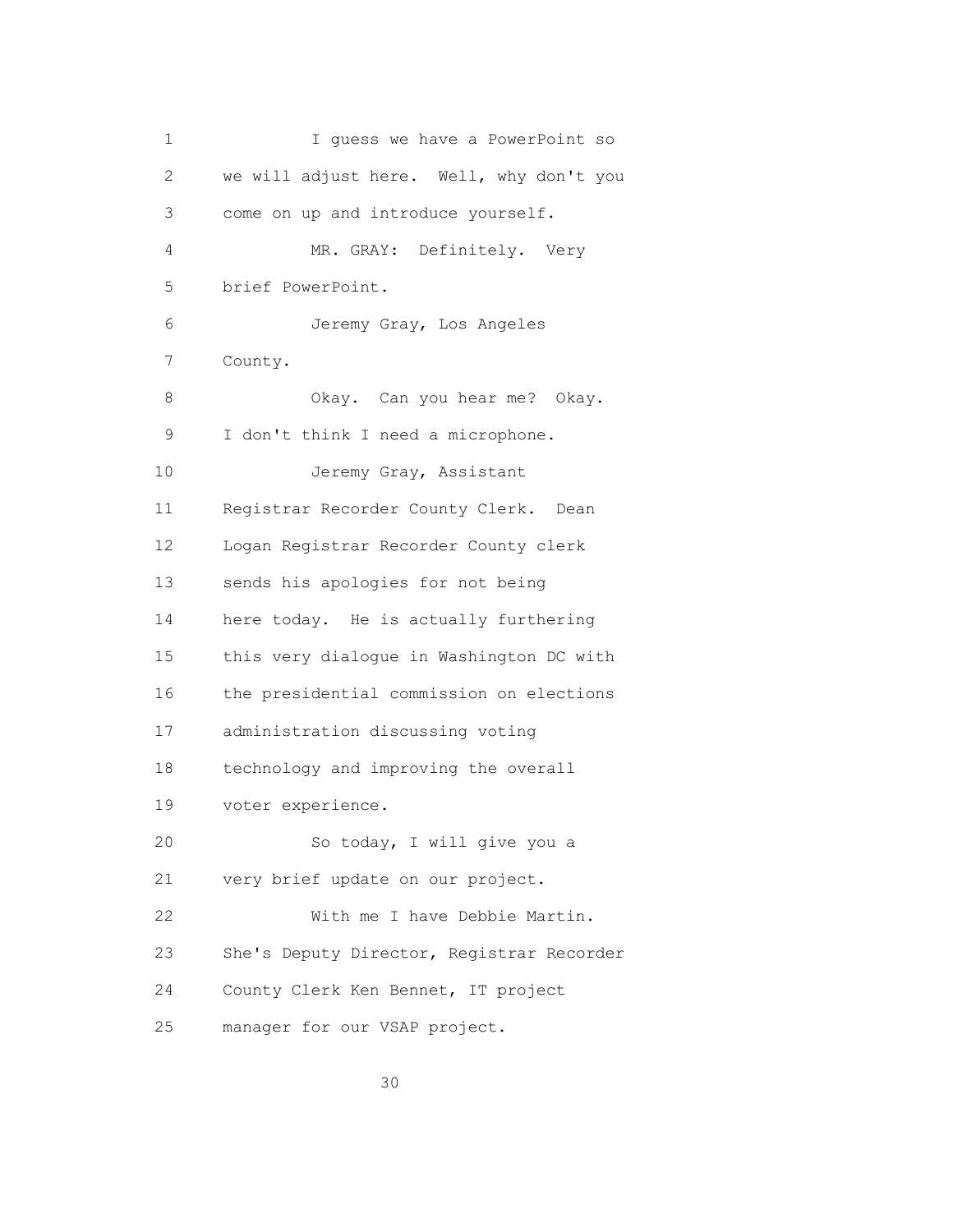| 1              | Overall, let me see if I can               |
|----------------|--------------------------------------------|
| 2              | get this to work. One second. Got to       |
| 3              | love it. There we go.                      |
| $\overline{4}$ | All right. So the -- L.A.                  |
| 5              | County is probably one of the largest and  |
| 6              | most complex elections jurisdictions in    |
| 7              | the nation with almost 5 million voters    |
| 8              | serving ten languages, a very broad        |
| 9              | socio-economic, ethnic demographic of      |
| 10             | voters and constituents is a lot of        |
| 11             | moving pieces, and designing a voting      |
| 12             | system for such a broad community          |
| 13             | obviously is very, very complex.           |
| 14             | Our goal was to design a new               |
| 15             | voting system that would best serve the    |
| 16             | needs of this diverse electorate.          |
| 17             | Within the project, there are              |
| 18             | principles, core principles, that we<br>14 |
| 19             | have identified and published, and         |
| 20             | actually attached to your agenda is a      |
| 21             | more elaborate description of each of      |
| 22             | these principles.                          |
| 23             | In managing the project, every             |
| 24             | strategy, every milestone, every task is   |
| 25             | tied back to one of these -- or multiple   |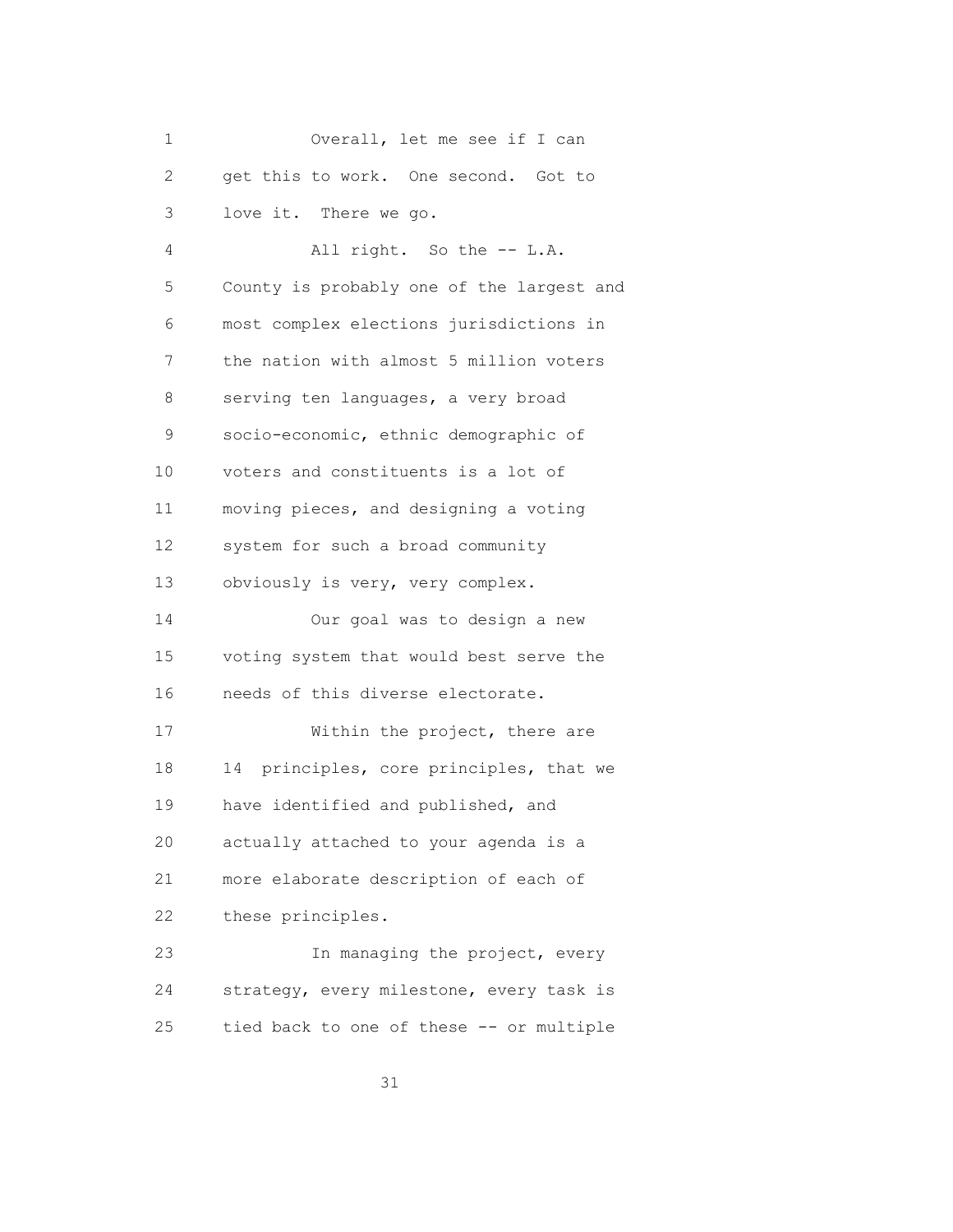1 core principles related to the project 2 itself.

 3 The principles are actually 4 shaping the design of the voting system 5 itself, and we rely heavily upon them. 6 Human centered design is 7 something that I can tell you as 20 years 8 as a IT practitioner, unfortunately is 9 something that is not always done in the 10 IT space. 11 So Debbie and I parked in the 12 same parking lot across the street and we 13 needed tickets to park in a parking lot 14 and it was about 180 buttons on this 15 kiosk, but you only needed one button to 16 actually print out a ticket to; park, 17 right. That's not a good example of 18 human centered design, and basically what 19 human centered design says is design 20 technology for the human, right. 21 It really starts with how human 22 engagement begins with the technology 23 itself. In the IT space, we often design 24 technology based on business 25 requirements, timelines, budgeting, the

<u>32</u>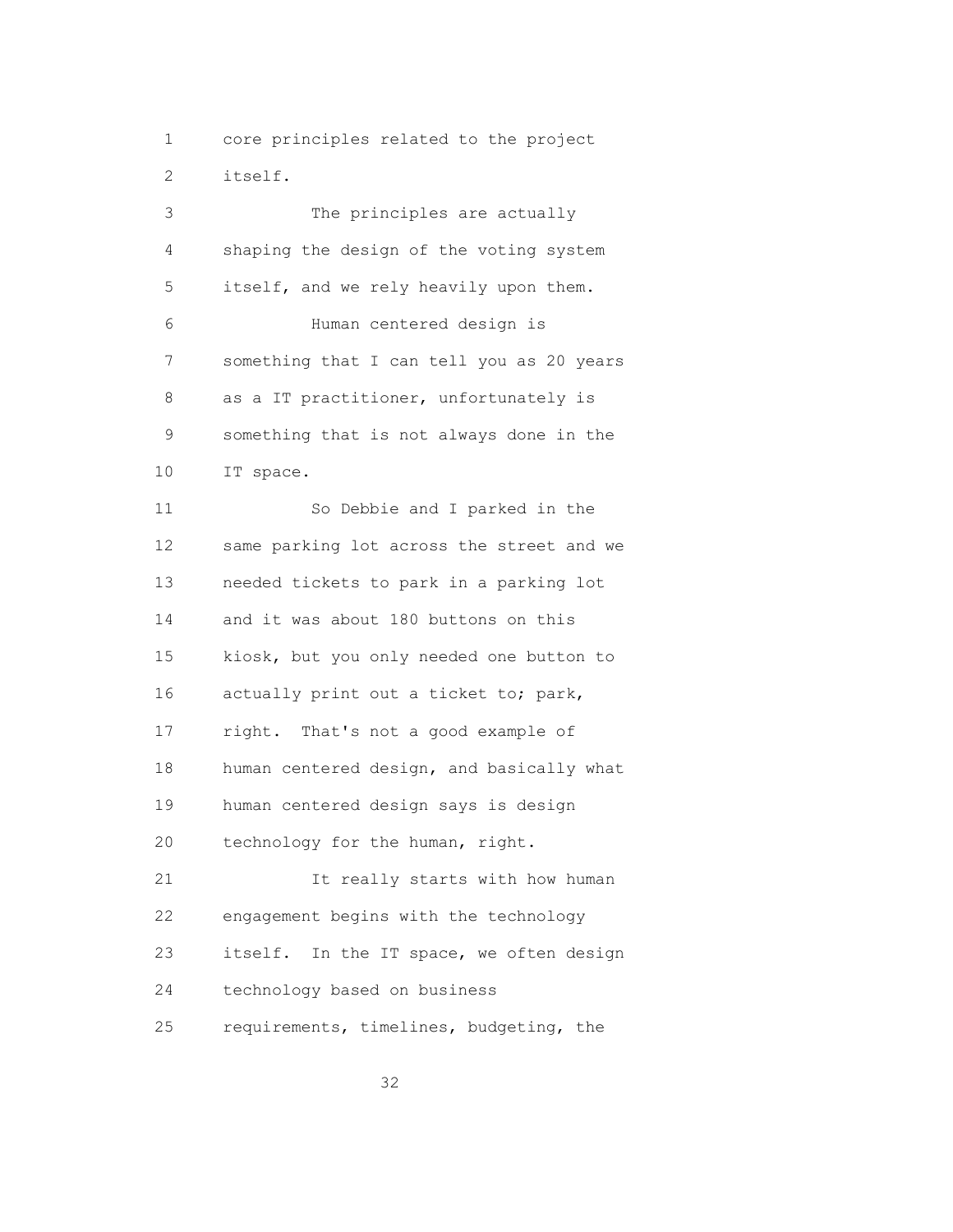1 regulatory landscape, and everything 2 else.

3 So this approach is very, very 4 unique in that it really focuses on the 5 voter first. And while we have to focus 6 on those other very complex aspects 7 within the technology ecosystem, the 8 voter themselves are actually prioritized 9 in our design philosophy. 10 Our proposed voting experience 11 -- and this slide kind of gives a good 12 visual depiction of that -- the ballot 13 marking device will allow for features 14 that are currently not possible with a 15 paper ballot. It provides the ability to 16 present any ballot style, which makes a 17 vote center possible, provides multiple 18 voting options on a single device, and it 19 allows voters with different abilities to 20 vote using the same device, which is 21 slightly unique from previous strategies, 22 and it maintains that paper ballot as the 23 official ballot of record.

 24 Or overall high-level project 25 timeline: Phases 1 and 2 kind of set the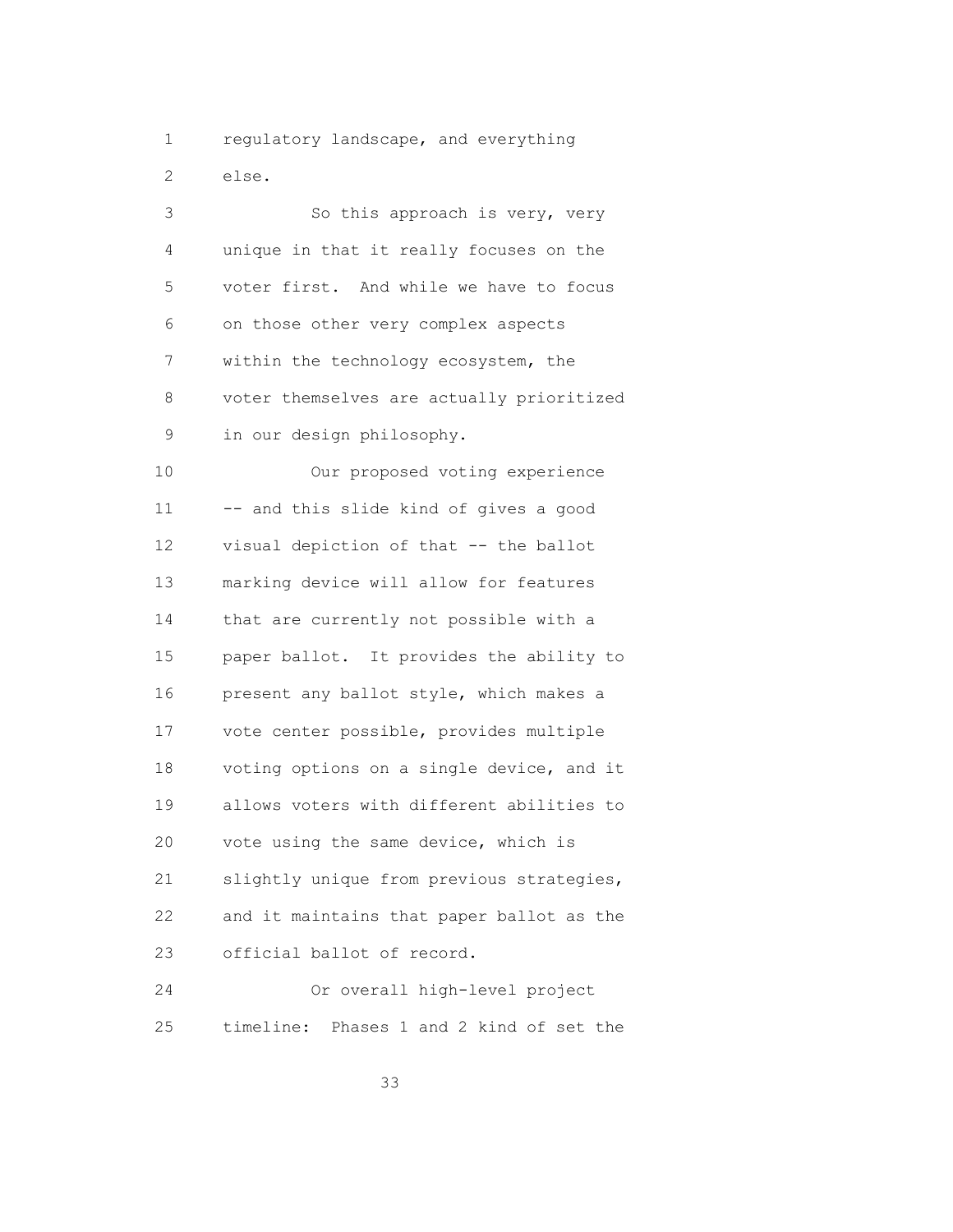1 foundation to our strategy.

| 2  | We conducted numerous public              |
|----|-------------------------------------------|
| 3  | outreach research sessions. That          |
| 4  | provided us with a agreement amount of    |
| 5  | data. We established formal bodies of     |
| 6  | stakeholders from the election advocate   |
| 7  | community, various community entities,    |
| 8  | technology subject matter experts.        |
| 9  | The data was established and              |
| 10 | gave us general voting system principles  |
| 11 | to ensure stakeholder needs continue to   |
| 12 | actually drive our process.               |
| 13 | Phase 3; the current phase that           |
| 14 | we're in now, is the design engineering   |
| 15 | phase, and basically we've collaborated,  |
| 16 | as you may know, with a human design firm |
| 17 | from up north IDEO, and we are actually   |
| 18 | designing actual iterative prototypes     |
| 19 | that will assist us in moving forward     |
| 20 | with our design.                          |
| 21 | Here you see another evolution            |
| 22 | of that prototype here in Phase 3.        |
| 23 | Actually, at this very moment, we have    |
| 24 | staff up north with IDEO conducting user  |
| 25 | testing where various users with          |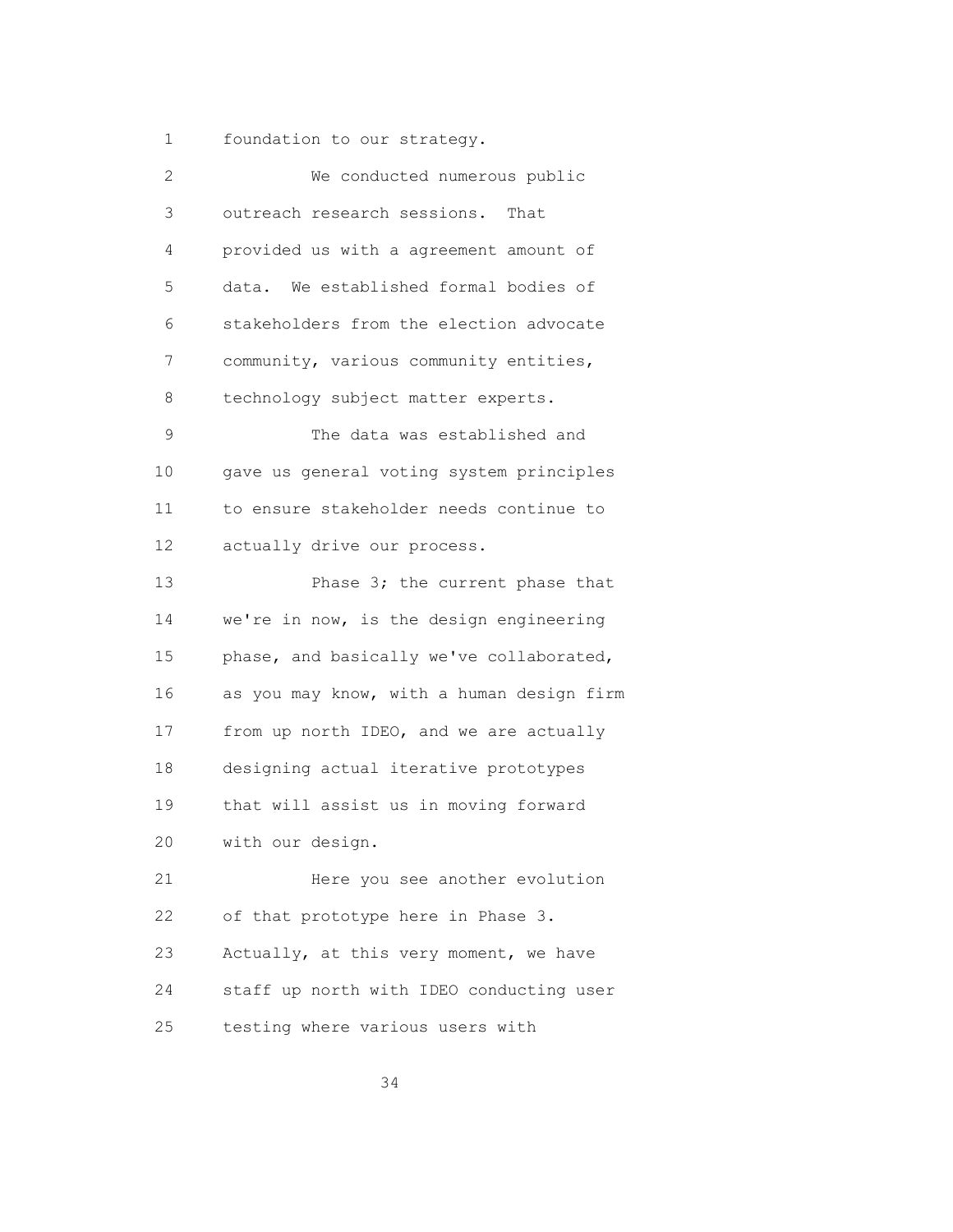1 disabilities come in and they actually in 2 realtime are using these prototypes under 3 observation so that we can see various 4 user behavior and how the technology 5 performs under that user behavior. 6 So with that, again, very brief 7 highlights, and we are open to any 8 questions if you have them. 9 CHAIRMAN STEPHEN KAUFMAN: 10 Thank you. 11 Now, Phase 3 that was -- 12 correct me if I'm wrong -- that was done 13 with funding requests that was made of 14 our Board last year. No. Okay. That's 15 independent of that. 16 MR. GRAY: Right. 17 CHAIRMAN STEPHEN KAUFMAN: What 18 is your timeline for completing Phase 3? 19 I know it's flashed by before, but as far 20 as the testing and design is concerned. 21 (Indicating) 22 And then do you have -- I see a 23 "Phase 4 future phase." What are you 24 forecasting at this point to be able to 25 put machinery into play during an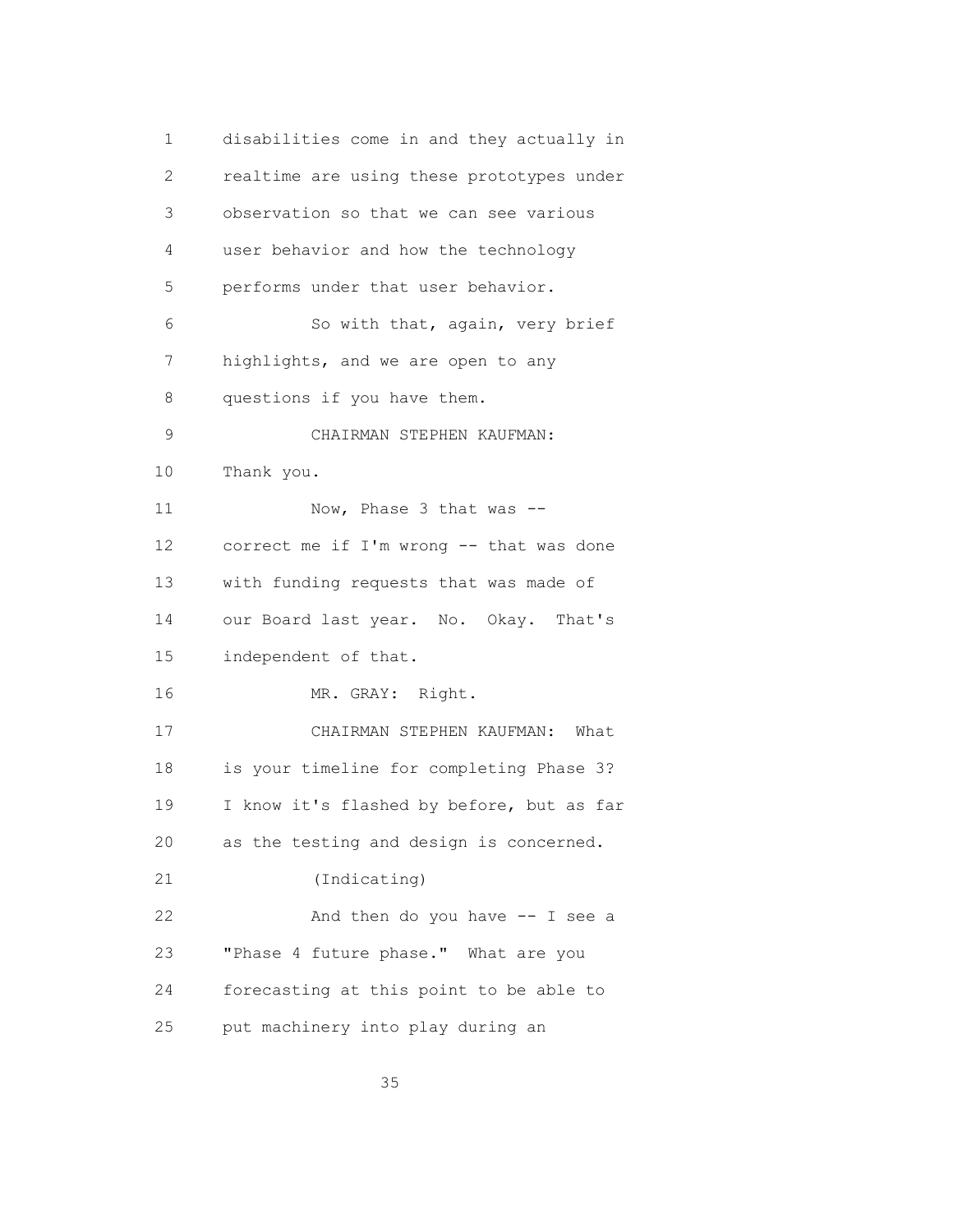1 election?

| 2               | MR. GRAY: Well, you know,                 |
|-----------------|-------------------------------------------|
| 3               | obviously some other aspects of our       |
| 4               | strategy need to happen to have that      |
| 5               | fully deployed.                           |
| 6               | Right now, I mean, we are                 |
| 7               | looking at somewhere between 2018, 2019   |
| 8               | on a soft roll out. We don't foresee      |
| 9               | this technology existing in the 5,000     |
| 10              | polling places that we have now.          |
| 11              | You heard that I slightly                 |
| 12 <sup>°</sup> | touched on the concept of vote centers.   |
| 13              | Obviously as a parallel strategy we are   |
| 14              | looking at that as a potential vehicle to |
| 15              | deliver this technology to the public to, |
| 16              | number one, improve that voter            |
| 17              | experience, voter turnout, and from a     |
| 18              | technology perspective, that would allow  |
| 19              | us to better manage the security,         |
| 20              | infrastructure, et cetera, that would be  |
| 21              | associated with a new voting system.      |
| 22              | CHAIRMAN STEPHEN KAUFMAN:<br>Let          |
| 23              | me turn to my other board members,        |
| 24              | working down the line.                    |
| 25              | Gab, do you have any questions?           |

<u>36 and 2012</u>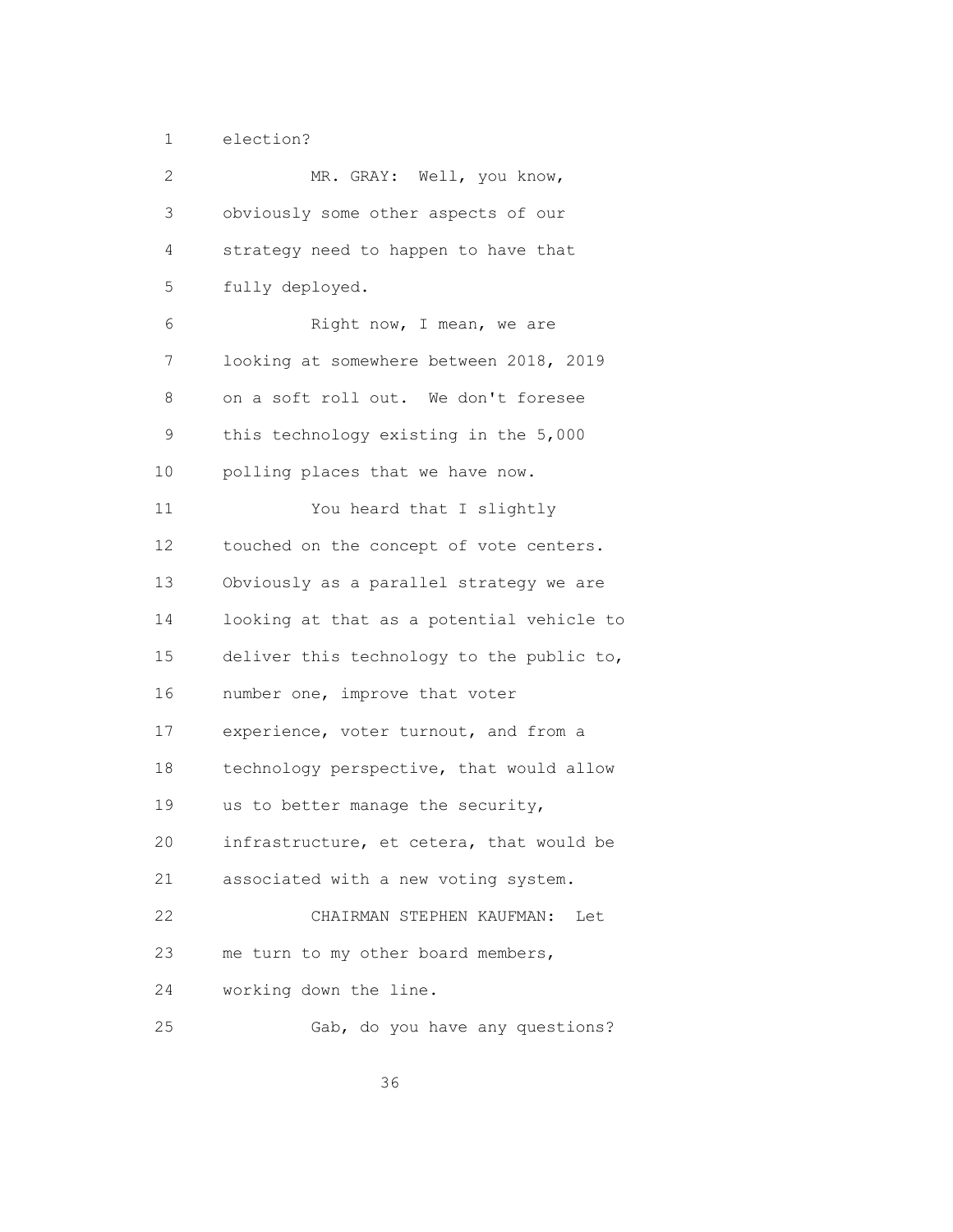| 1              | MR. SANDOVAL: So you're                   |
|----------------|-------------------------------------------|
| $\overline{c}$ | essentially stating that you're going to  |
| 3              | create these centers to kind of deal with |
| 4              | any issues that may arise from the system |
| 5              | that's being implemented similar to what  |
| 6              | is taking place in, for example, Nevada   |
| 7              | where they have where the community       |
| 8              | centers or different places where         |
| 9              | individuals can vote as opposed to having |
| 10             | it at each electoral site that currently  |
| 11             | is in place, so you're going to roll it   |
| 12             | out in that way as a pilot?               |
| 13             | MR. GRAY: Well, there are                 |
| 14             | numerous ways we could consider this. I   |
| 15             | mean, currently, we are discussing at a   |
| 16             | very -- and this is very premature -- but |
| 17             | we're discussing -- so we have 5,000      |
| 18             | polling places now. Obviously, we would   |
| 19             | not roll this out in, you know, at the    |
| 20             | 5,000 polling places.                     |
| 21             | MR. SANDOVAL: Right.                      |
| 22             | But it may be with<br>MR. GRAY:           |
| 23             | our current polling place model, it may   |
| 24             | be at a few of those polling places       |
| 25             | throughout the county. Even separate and  |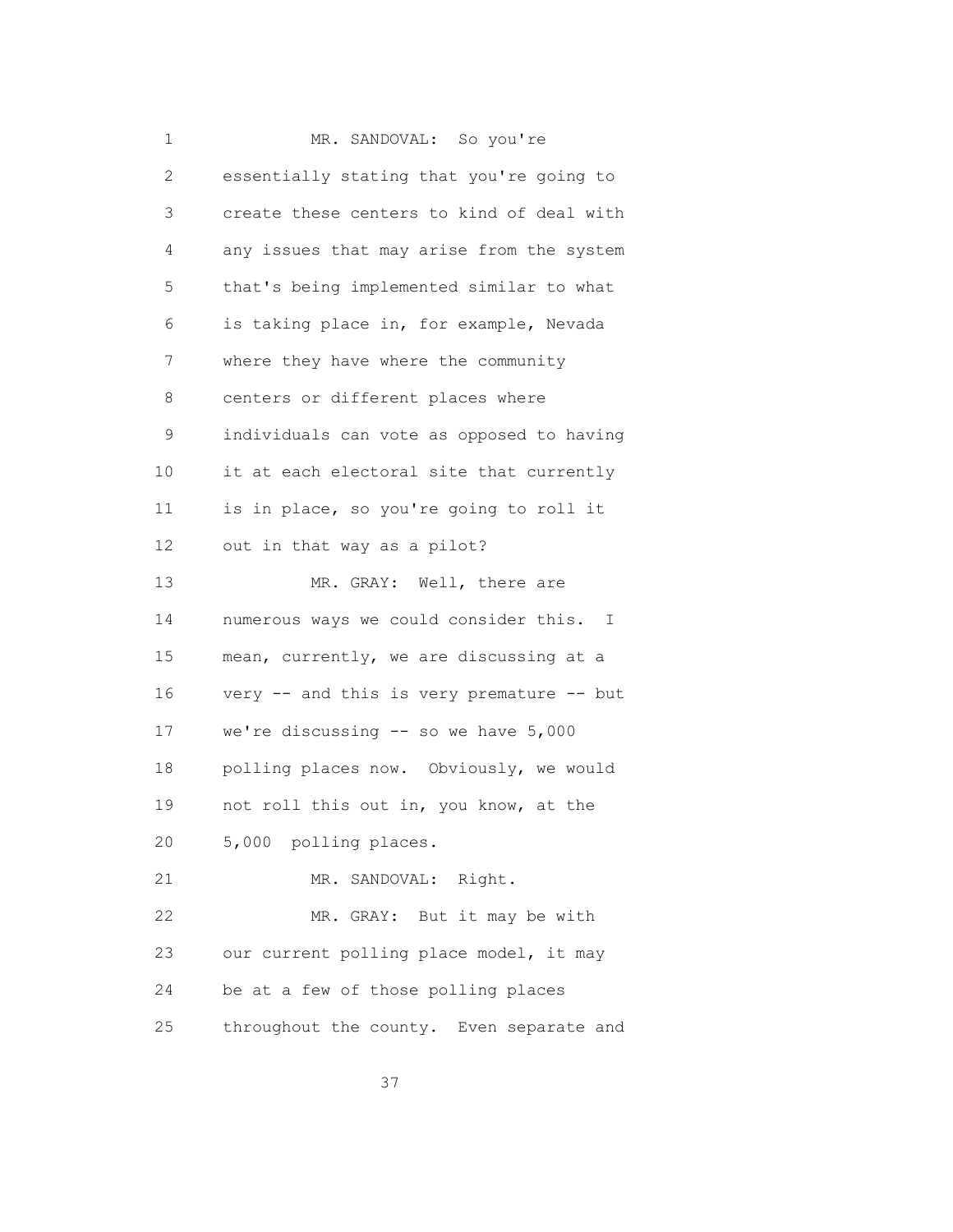1 apart from the vote center model, we 2 could, in fact, consider rolling it out 3 as what we call a soft launch on a soft 4 implementation at a few of those places 5 throughout the county of L.A. 6 MR. SANDOVAL: You mentioned 7 there were other factors that were 8 involved and that you would consider, but 9 you didn't identify them. What are the 10 other factors that would lead to the 11 success of this particular roll out? 12 MR. GRAY: So obviously vote 13 centers are going to be a key element and 14 working along with the Secretary of 15 State's office on the necessary 16 regulations and legislation associated 17 with that. 18 I think that's probably one of 19 the primary aspects that we need to focus 20 on and parallel into our technology 21 development. 22 MR. SANDOVAL: Thank you. 23 CHAIRMAN STEPHEN KAUFMAN: 24 Teri. 25 MS. HOLOMAN: It may be not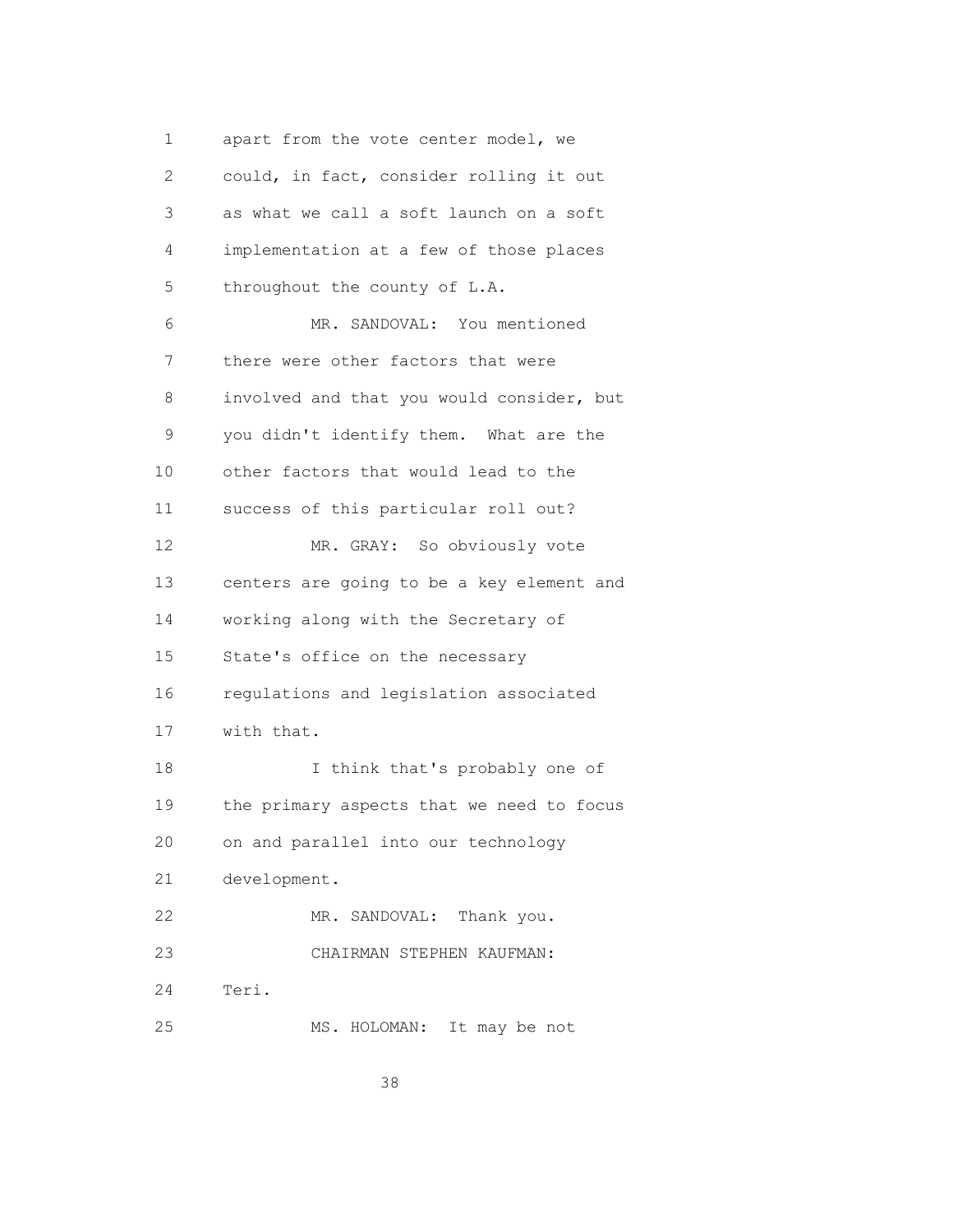1 entirely germane to the conversation, but 2 bear with me. It's my first meeting. 3 MR. GRAY: That's all right. 4 MS. HOLOMAN: But are you 5 working with community groups and voter 6 education groups, League of Women Voters, 7 you know, others in kind of 8 conceptualizing what this roll out will 9 look like or what works for the 10 community? 11 THE WITNESS: Definitely. And 12 I apologize for my brevity. 13 We actually have put together 14 two advisory groups. One advisory group 15 comprised of community entities and 16 presence there that have given us 17 recommendations and opinions from day 18 one. 19 The other advisory group is on 20 the technology side, a group of 21 individuals from our various academic 22 industry environments, et cetera, that 23 have also given us recommendations on how 24 to approach that also. 25 MS. HOLOMAN: Okay.

<u>39 and 2012</u>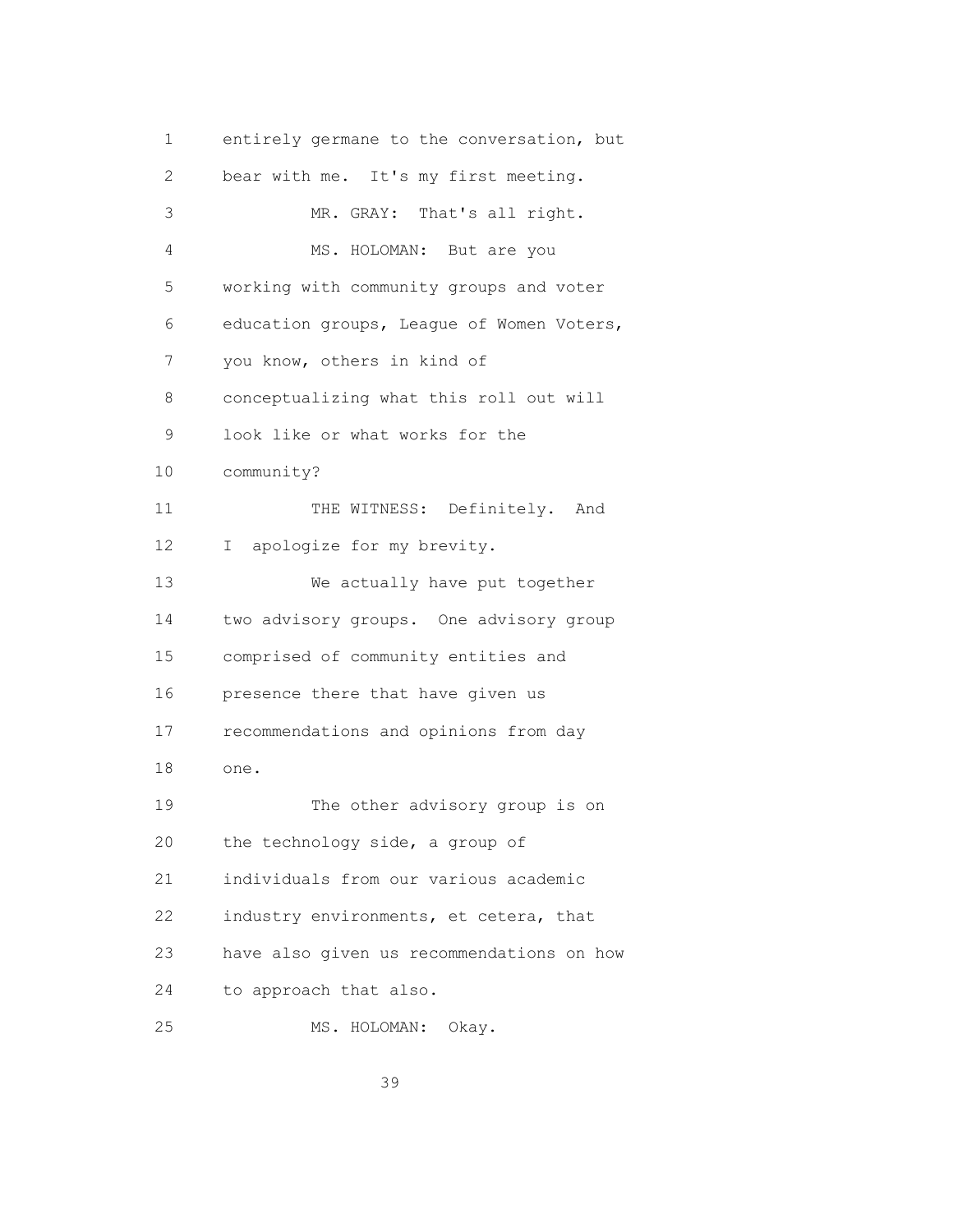1 MR. GRAY: Yes.

| 2               | MS. LAGMAY: With the recent               |
|-----------------|-------------------------------------------|
| 3               | passage in Los Angeles city of charter    |
| 4               | amendments one and two, assuming that     |
| 5               | elections as proscribed in those charter  |
| 6               | amendments starting in the year 2020 are  |
| 7               | consolidated and not concurrent, what if  |
| 8               | anything, has that entered into your      |
| 9               | planning stages for development of the    |
| 10 <sub>o</sub> | county systems if conduct of L.A. cities  |
| 11              | elections are to be taken on by L.A.      |
| 12 <sup>°</sup> | County on a consistent basis into the     |
| 13              | future?                                   |
| 14              | MR. GRAY: Well, you know, it's            |
| 15              | funny you should ask because that's very, |
| 16              | very high on our radar.                   |
| 17              | AUDIENCE MEMBER: Can you                  |
| 18              | repeat the question. She's not using the  |
| 19              | mic.                                      |
| 20              | So my question was<br>MS. LAGMAY:         |
| 21              | with the recent passage in Los Angeles    |
| 22              | city of charter amendments one and two    |
| 23              | which changed the cities election dates   |
| 24              | to match up with state and federal which  |
| 25              | the county administers and assuming that  |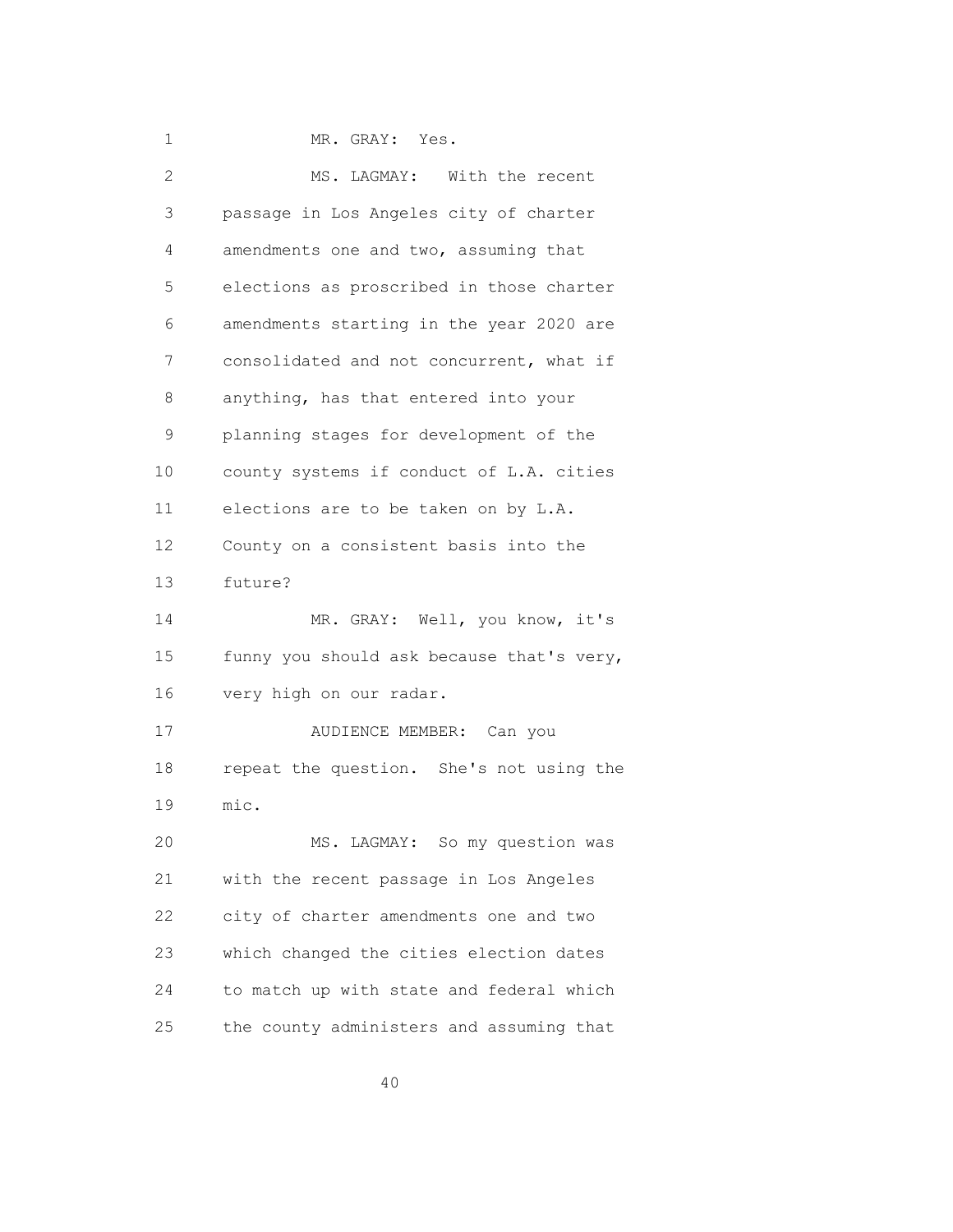1 L.A. County will conduct those elections 2 instead of L.A. city doing them on a 3 concurrent basis, that means that L.A. 4 County will absorb the administration of 5 the largest city within the county and 6 its large number of voters; my question 7 was how has that recent phenomenon 8 figured into the planning stages of the 9 VSAP and what, if anything, has it 10 changed the timeline or some of the 11 parameters of how has it changed your 12 planning stages for the roll out in the 13 future. 14 MR. GRAY: Well, you know, it's 15 funny you should ask because that is very 16 relevant to our current planning and 17 analysis right now. I mean, we are 18 currently working with all of our project 19 strategists and partners to actually look 20 at system capacity. 21 MS. LAGMAY: Yes. 22 MR. GRAY: Ballot capacity, et 23 cetera. We actually have an internal 24 meeting on Monday, and we have prototypes 25 of large ballots, and we are doing an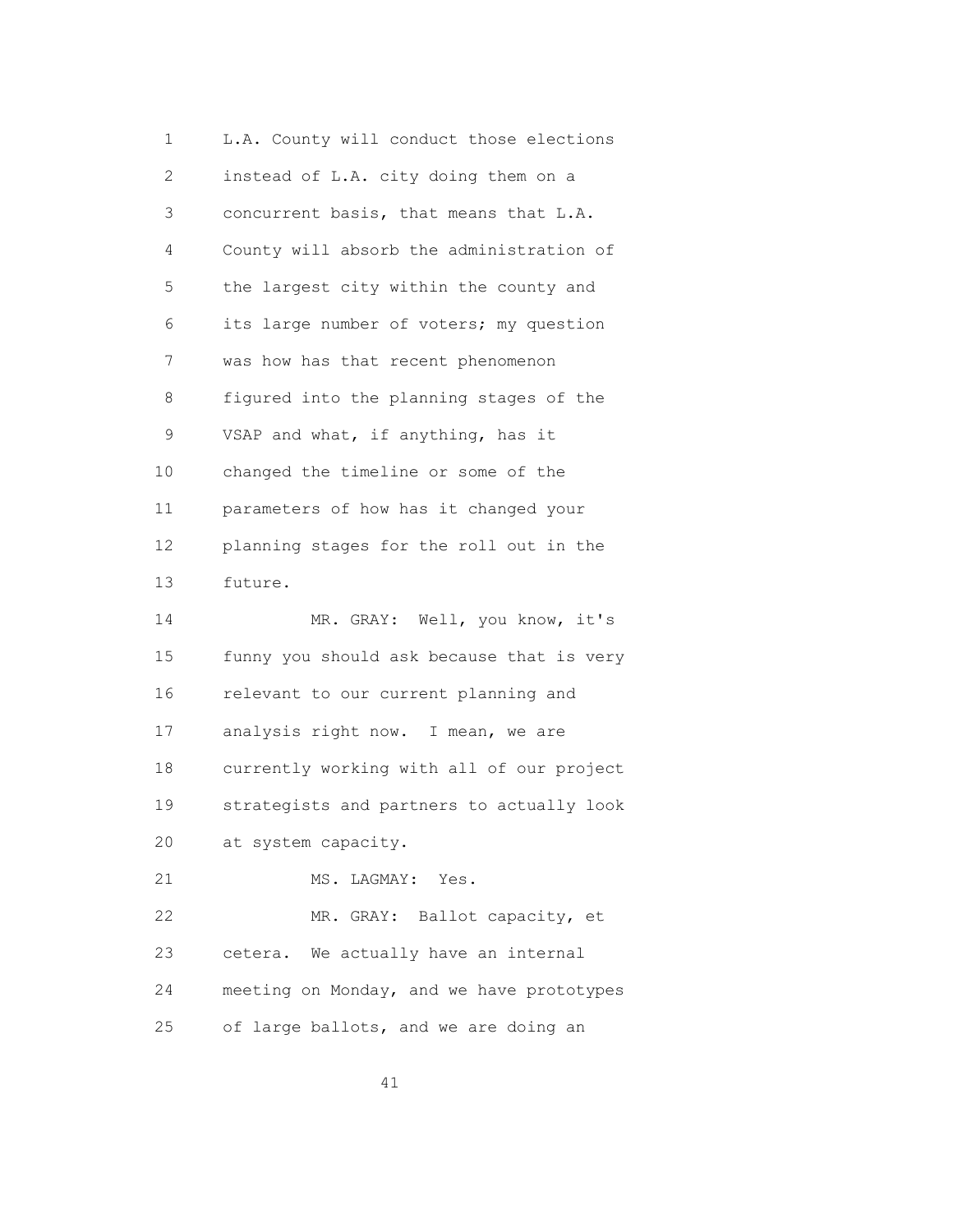1 analysis to really look at ballot real 2 estate and how that's going to look in a 3 current and future landscape.

 4 So it is on our radar. We are 5 planning. And we don't have all the 6 answers yet because a lot of things are 7 changing.

 8 If you keep up with the media 9 articles, even as early as this morning, 10 I became aware of. But it is on our 11 radar. We are incorporating all those 12 variables into our planning to ensure 13 that a future voting system can manage 14 this changing landscape that we're in 15 now, but there are some unknowns that we 16 currently don't know as you know right 17 now. 18 So further in our future 19 updates, we will definitely have more 20 information on a lot of capacity planning 21 that we're doing now. 22 MS. LAGMAY: Thank you. 23 MR. GRAY: Yes. 24 CHAIRMAN STEPHEN KAUFMAN: 25 Mr. Gray, you know, I think given how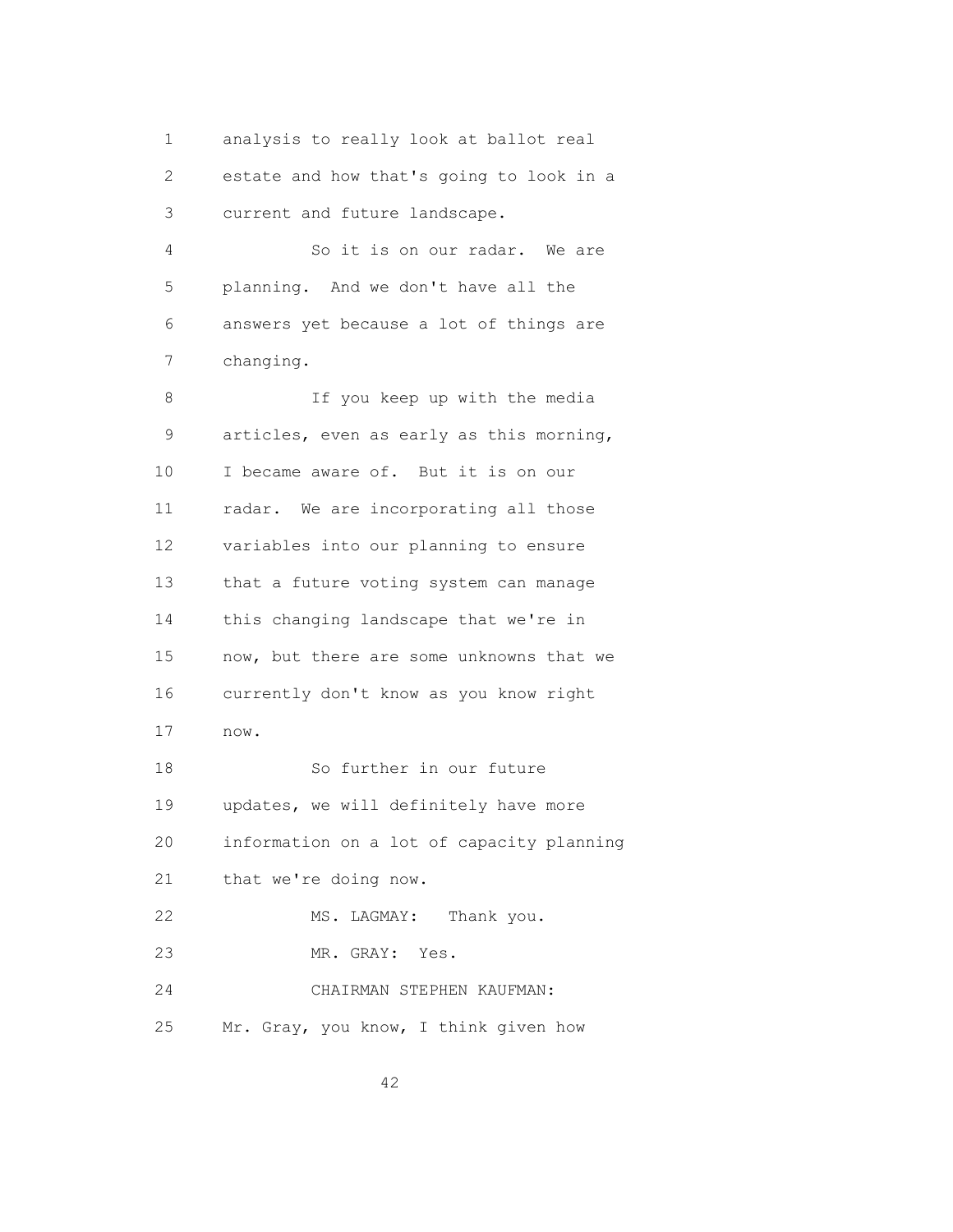1 much of what we do depends on what is 2 outstanding with L.A., we could certainly 3 continuing appreciate continuing updates 4 with the County as you proceed along this 5 path. I'm wondering if we might expect, 6 not to put you on the spot, but might we 7 expect the county to be here before us at 8 any point in the coming months or a year 9 requesting funding that for any portion 10 of this project or any phase of your 11 development project? 12 MR. GRAY: Yeah, well, we 13 actually have submitted our application 14 to the board. 15 MS. LEAN: We have not received 16 that. 17 MR. GRAY: Yes. 18 MS. LEAN: But we have not 19 received that yet. So it's coming down 20 the road. 21 MR. GRAY: It is. 22 CHAIRMAN STEPHEN KAUFMAN: For 23 at least a portion of it. 24 MR. GRAY: It is. 25 CHAIRMAN STEPHEN KAUFMAN: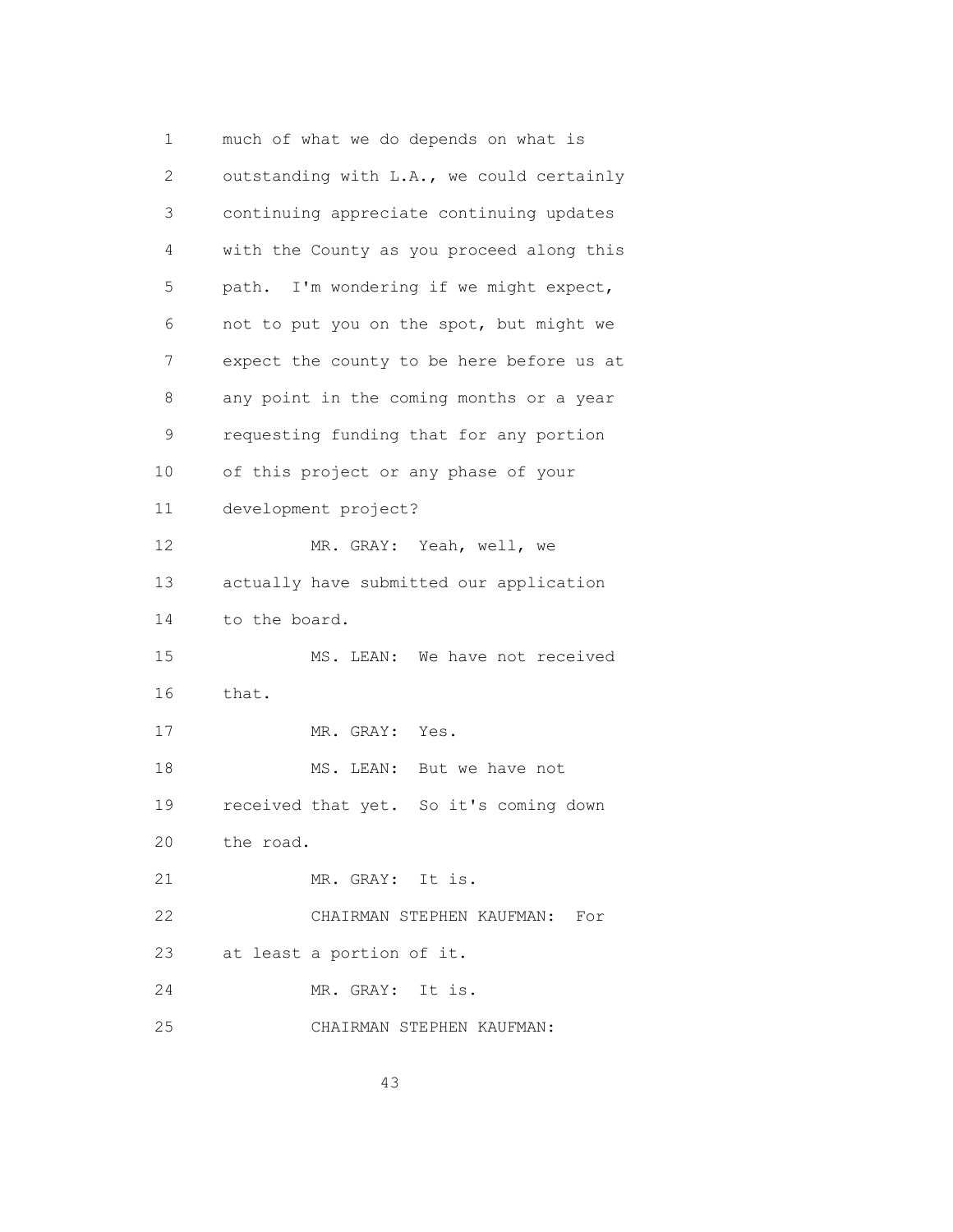1 Okay. Great. 2 Okay. Well, thank you very 3 much. We appreciate it. We look forward 4 to the updates. 5 CHAIRMAN STEPHEN KAUFMAN: 6 Mr. Holtzman, you submitted on this item 7 number as well. 8 MR. HOLTMAN: Thank you, 9 Mr. Chairman. 10 Welcome to Los Angeles for 11 those of you who weren't from here. 12 While you're here, you might 13 want to take a look at the technical 14 center where the city of Los Angeles has 15 a election system that's pretty much 16 equivalent to the one that the County 17 uses. And, in fact, the County that 18 needs to, and you might consider funding 19 this, could contract with the City of Los 20 Angeles to expand its capacity for doing 21 elections. 22 So it's something to keep in 23 mind in the short-term if there's a 24 demand for consolidating elections like

44

25 board member Lagmay suggested there might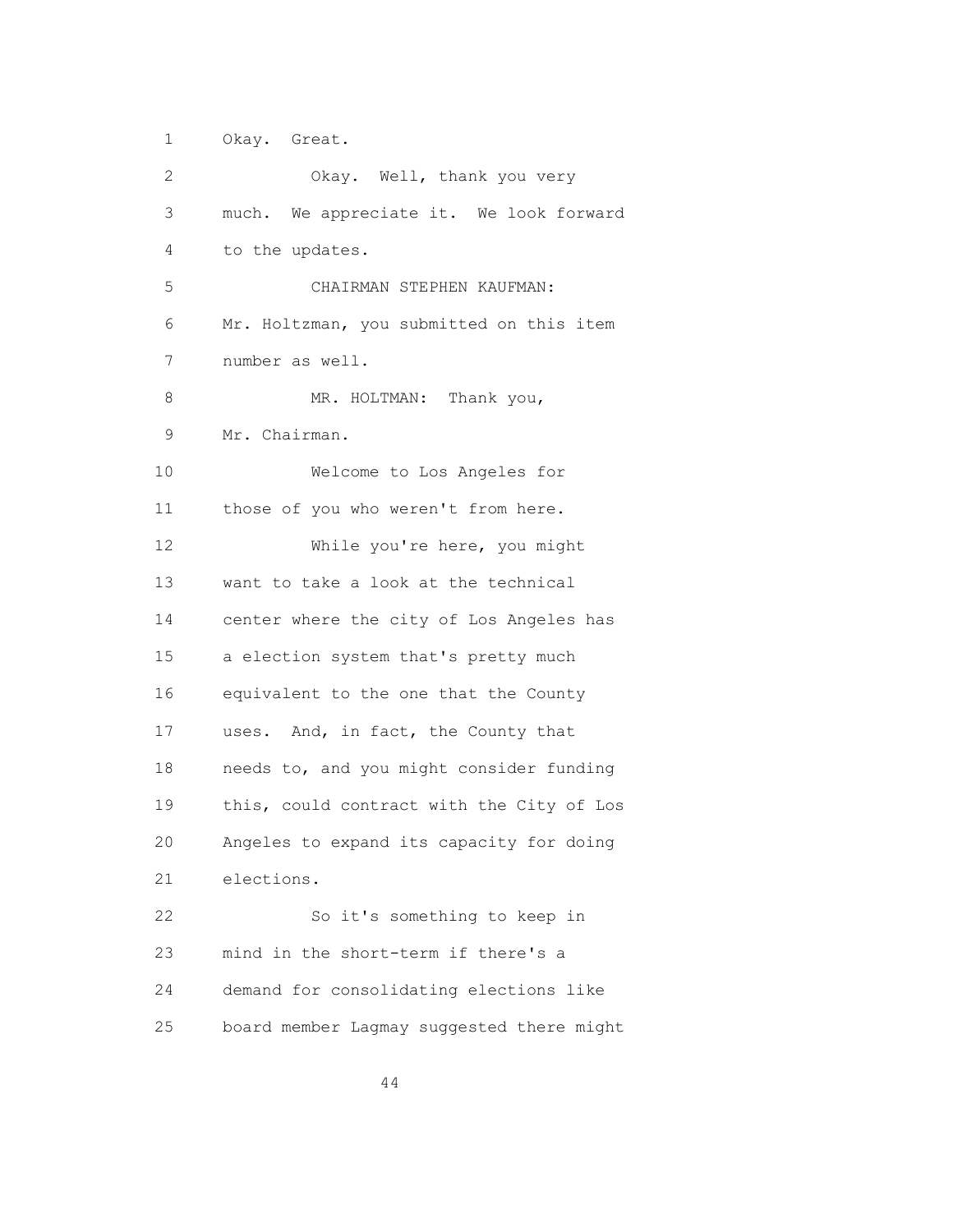1 be after charter amendments one and two 2 and new election equipment that is not 3 available to do that -- existing 4 available election equipment could do 5 that. Also, if the county chooses to run 6 a top four runoff using rank-choice 7 voting. 8 But I just want to say I 9 probably wouldn't be here today if I 10 haven't found it from a good government 11 perspective a little bit suspicious that 12 the County was going to award sequential 13 sole source contract to the same firm, 14 this IDEO firm that Mr. Gray was 15 speaking about. I appreciate Mr. Gray's 16 remarks that they have done the 17 investigation, to ballot real estate and 18 accommodating the City elections together 19 with the County elections. 20 I do think although the county 21 did a great job of trying to do -- did a 22 good job, I should say, of doing outreach 23 and getting input on the VSAP. I think 24 they could have done a much better job. 25 Now, under your authority to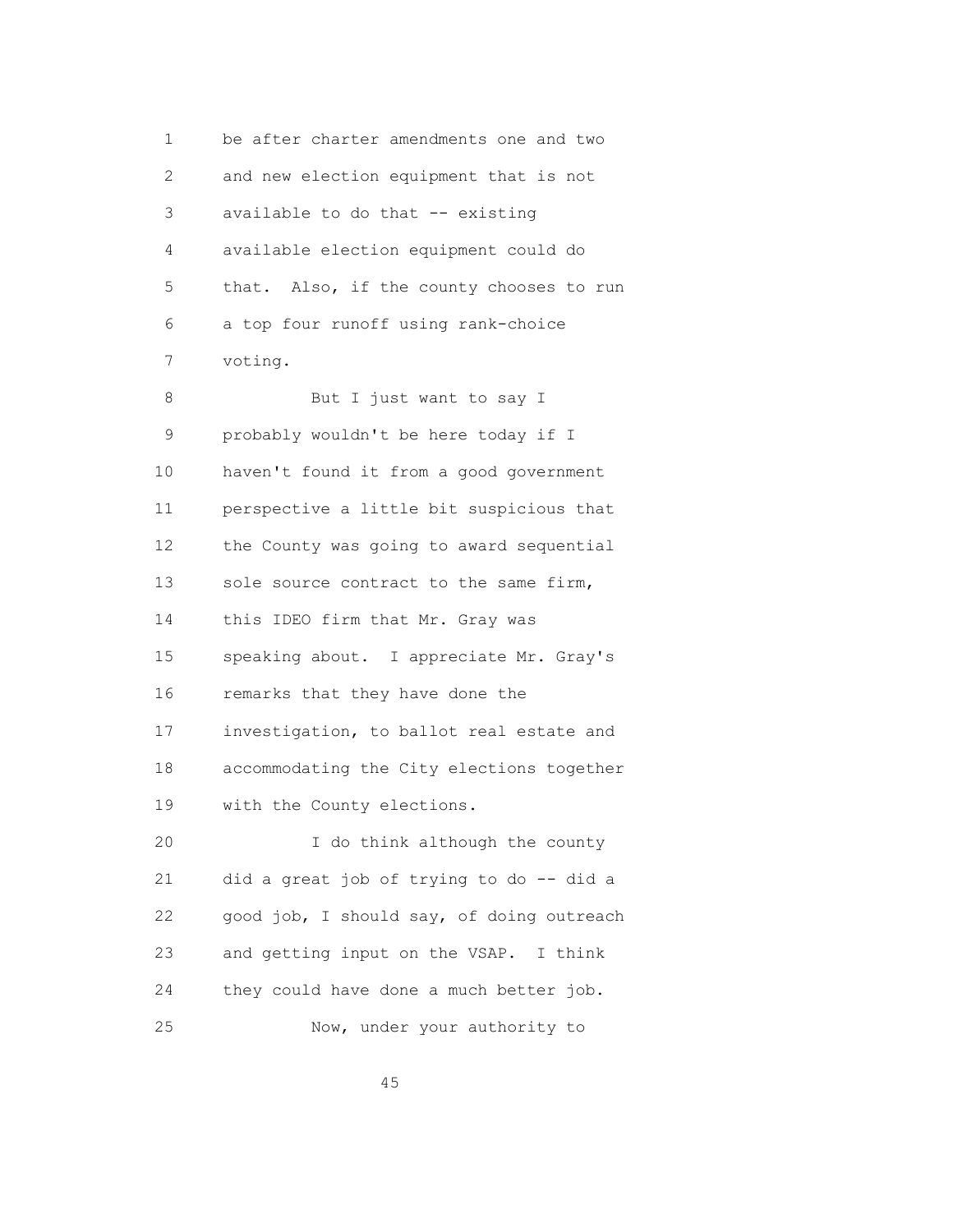1 reject this as inappropriate funding, I 2 would love for you to require that the 3 County proposal flesh out in writing the 4 meaning of the VSAP principle of 5 flexibility, which was in that cloud of 6 principles that was up on the slide there 7 and I would love to see in writing that 8 it includes the flexibility principle, 9 including being able to accommodate 10 different election methods to ensure that 11 it requires the ability to do rank-choice 12 voting. 13 Just be very careful with going 14 forward with new technology given what's 15 happened here in L.A. school district 16 when they tried to roll out an iPad that 17 didn't seem to work as well as we thought 18 or as quickly as we thought it would. 19 I really appreciate the work 20 you're doing. I hope this money gets 21 used for good equipment. And so thank

22 you so much again for coming to Los

23 Angeles for this meeting.

 24 CHAIRMAN STEPHEN KAUFMAN: 25 Thank you again, Mr. Holtzman.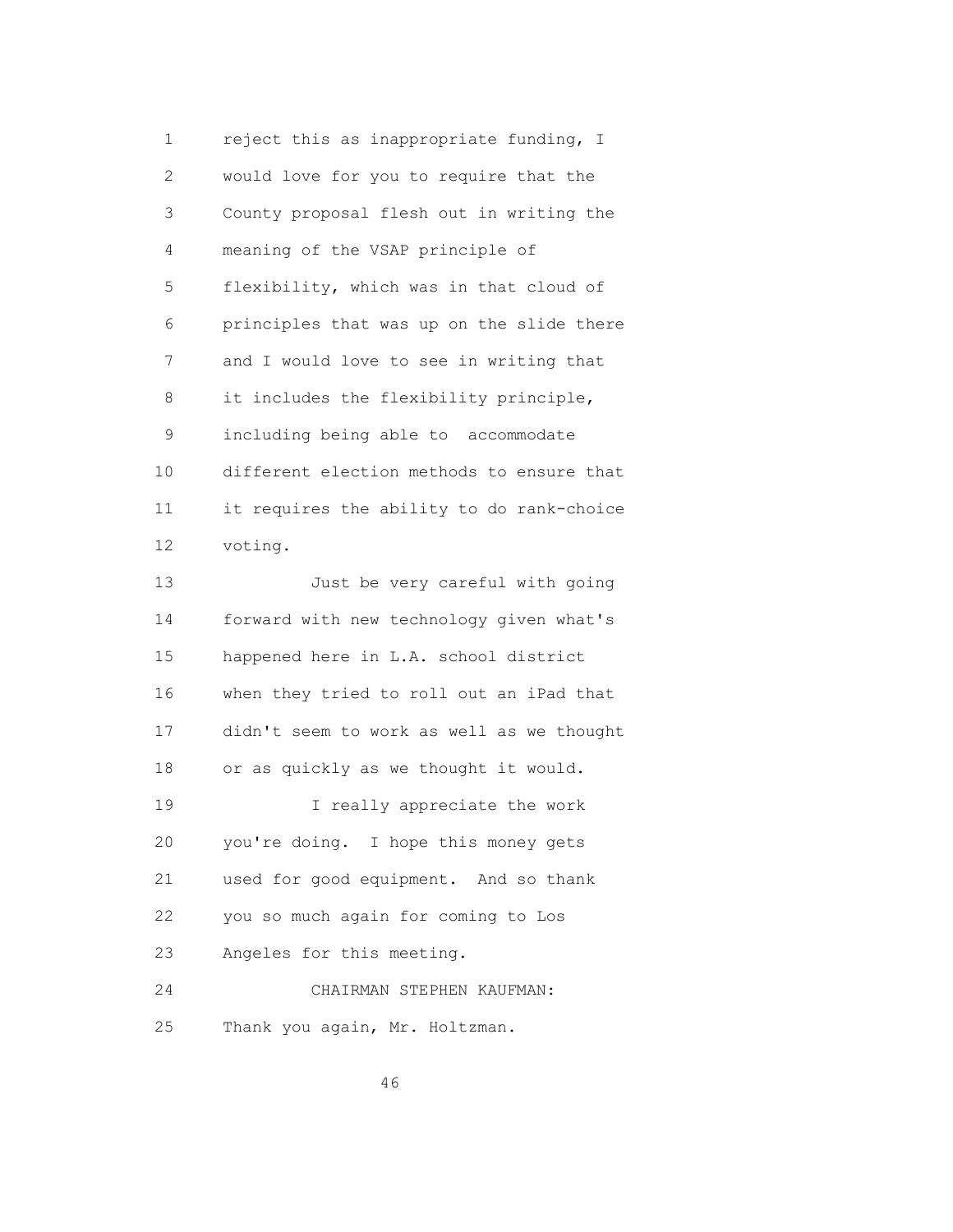| 1            | Okay. Item 8. Other business.             |
|--------------|-------------------------------------------|
| $\mathbf{2}$ | Staff, do we have other business          |
| 3            | to discuss?                               |
| 4            | MS. LEAN: We do have one other            |
| 5            | business to discuss.                      |
| 6            | So we were looking at proposing           |
| 7            | that you hold some standard meetings      |
| 8            | moving forward, perhaps every couple of   |
| 9            | months, get them on the schedule so we    |
| 10           | have them ready to go if we get project   |
| 11           | applications in or if you would like us   |
| 12           | to come pack and provide any other staff  |
| 13           | reports.                                  |
| 14           | The proposal would be -- we               |
| 15           | could look at calendars later -- perhaps  |
| 16           | in May, August, and October.              |
| 17           | So I'll throw some dates out              |
| 18           | and see what works for everybody. As      |
| 19           | soon as we have them established, we will |
| 20           | go ahead and post them on the Voter       |
| 21           | Modernization website and we will also    |
| 22           | notice it to the county.                  |
| 23           | CHAIRMAN STEPHEN KAUFMAN:                 |
| 24           | Great.                                    |
| 25           | And obviously, we're very                 |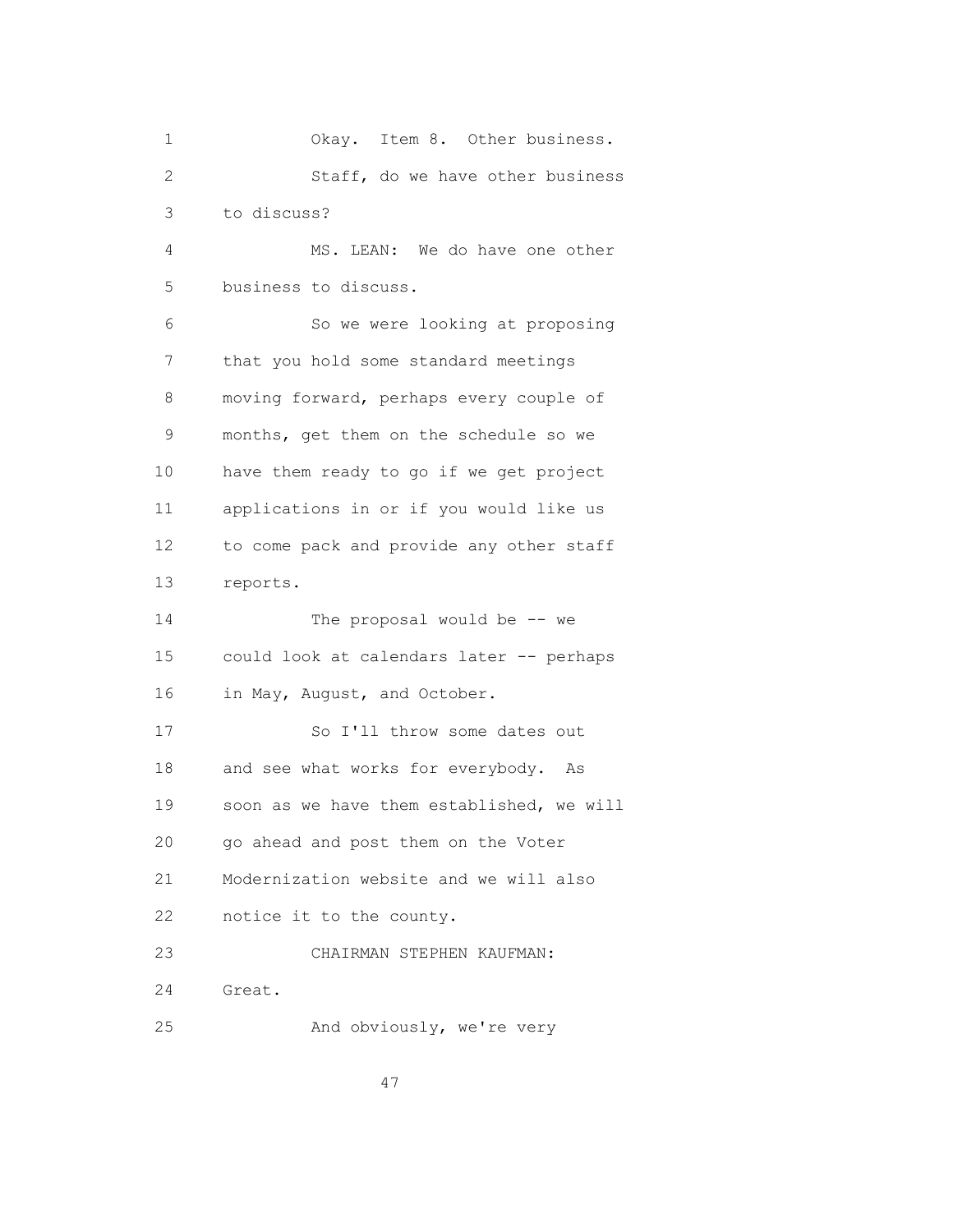1 L.A.-centric on this board right now, but 2 I think, you know, kind of rotating it 3 and providing opportunities for public 4 input both in Sacramento and Southern 5 California would be great as we proceed 6 through the year. 7 MS. MONTGOMERY: Thank you. 8 CHAIRMAN STEPHEN KAUFMAN: 9 Okay. Any other comments from board 10 members? 11 MS. LAGMAY: As far as 12 housekeeping, I saw this in my packet. 13 Are we supposed to sign these and turn 14 them in? 15 MS. LEAN: Yes, we'll do that 16 at the very end. 17 MS. LAGMAY: Oh, okay. Sorry. 18 Thank you. 19 CHAIRMAN STEPHEN KAUFMAN: 20 Okay. With that, do I have a motion to 21 adjourn. 22 MS. LAGMAY: So moved. 23 CHAIRMAN STEPHEN KAUFMAN: Teri 24 seconds. 25 All in favor of adjourning.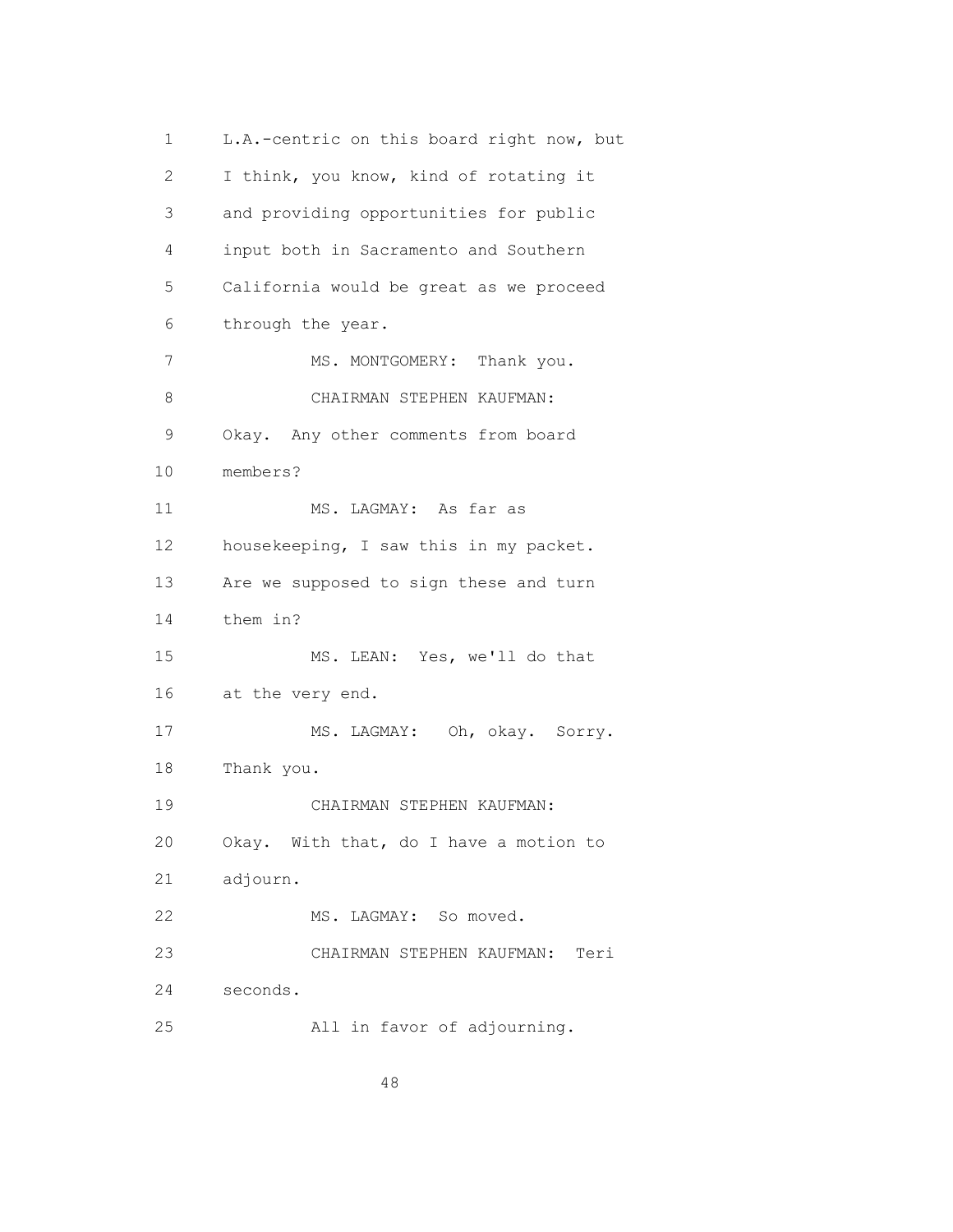1 (Aye) 2 CHAIRMAN STEPHEN KAUFMAN: 3 Okay. The first meeting of the Voter 4 Modernization Board for 2015 is 5 adjourned. 6 Thank you, everybody. 7 And thank you L.A. County for 8 coming today. 11 (Whereupon the meeting adjourned; 3:00 p.m.)  $--$ 000--